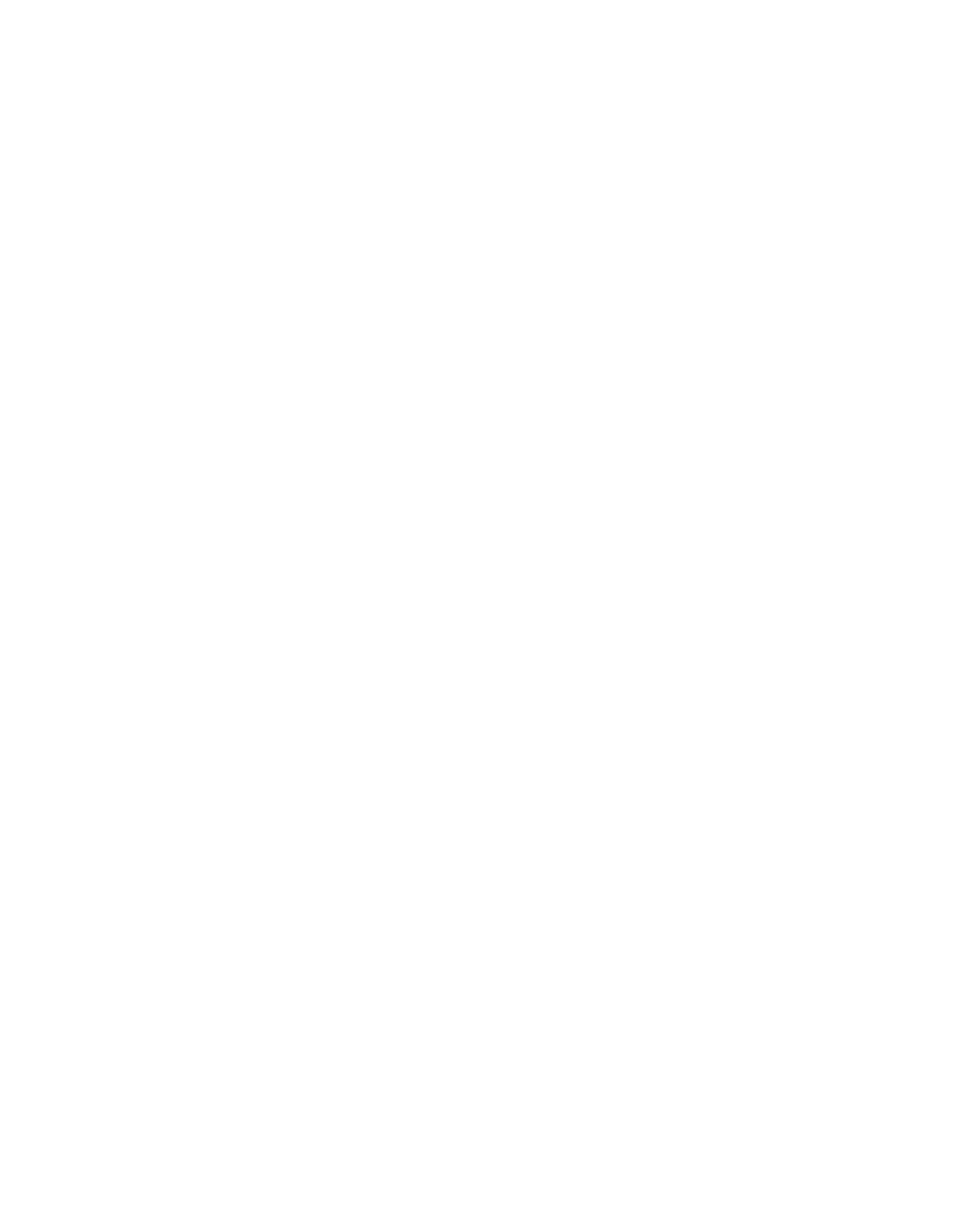# **A Potential Influenza Pandemic: Possible Macroeconomic Effects and Policy Issues**

December 8, 2005; revised July 27, 2006

This revision incorporates corrected estimates of the supplyside impact of a potential pandemic: about 2-1/4 percent in the severe scenario and about 1/2 percent in the mild scenario. The estimated overall impact on gross domestic product is about 4-1/4 percent in the severe scenario and about 1 percent in the mild scenario.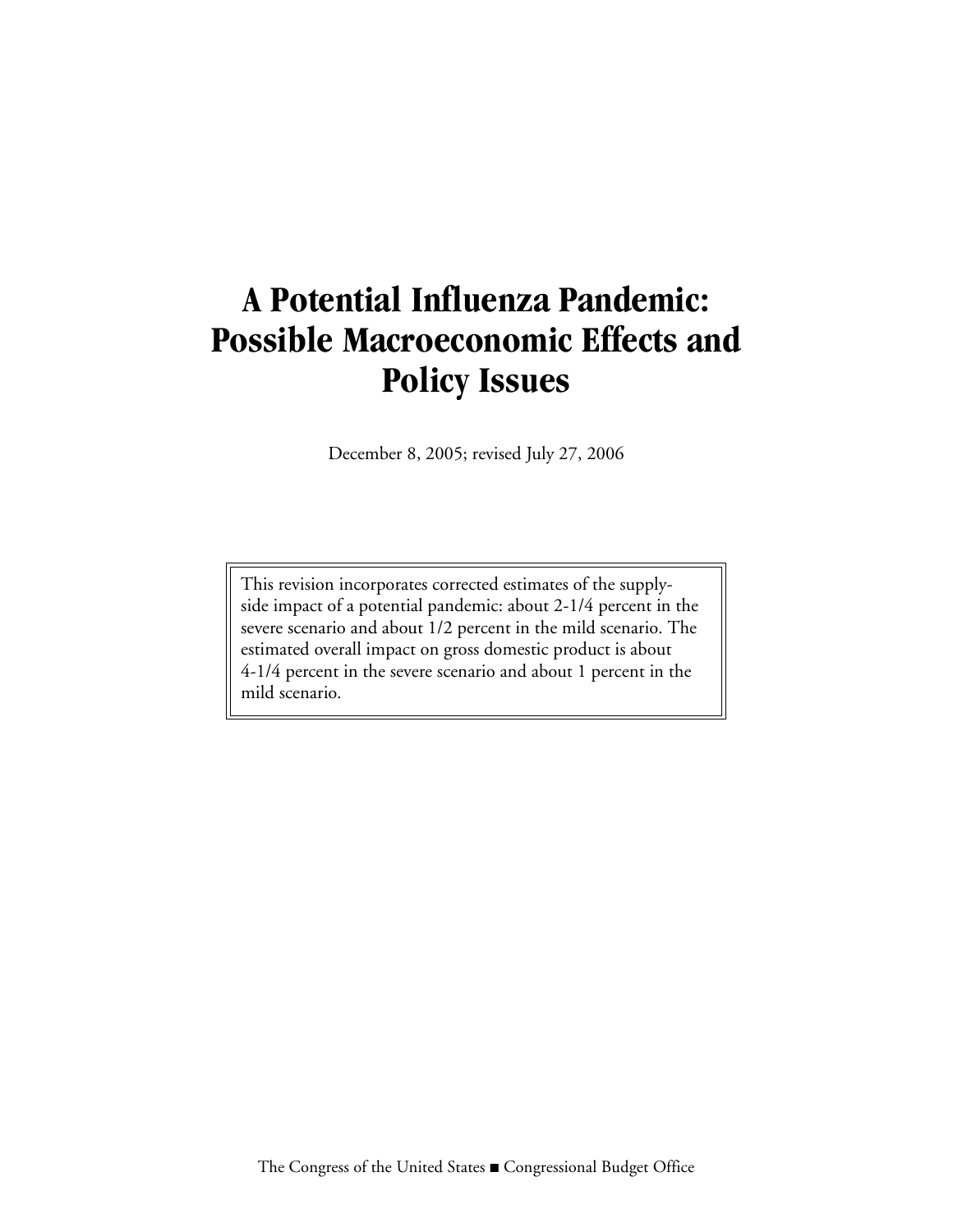# **Note**

This assessment was written by Robert Arnold, Jeanne De Sa, Tim Gronniger, Allison Percy, and Julie Somers under the supervision of Robert Dennis, Joseph Kile, David Moore, and Robert Sunshine. Outside the Congressional Budget Office (CBO), the following individuals read an early draft and provided technical advice and helpful comments. However, the assistance of external reviewers implies no responsibility for the final product, which rests solely with CBO.

*Marc Lipsitch, D.Phil., Department of Epidemiology, Harvard School of Public Health* 

*Pamela McInnes, D.D.S., M.Sc. (Dent.), Deputy Director, Division of Microbiology and Infectious Diseases, National Institute of Allergy and Infectious Diseases* 

*Christina Mills, Sc.D. Candidate, Department of Epidemiology, Harvard School of Public Health, and M.D. Candidate, Harvard Medical School*

*William D. Nordhaus, Ph.D., Professor of Economics, Yale University* 

*Peter Palese, Chair, Department of Microbiology, Mt. Sinai School of Medicine*

*Harvey Rubin, M.D., Ph.D., Director, Institute of Strategic Threat Analysis and Response, University of Pennsylvania*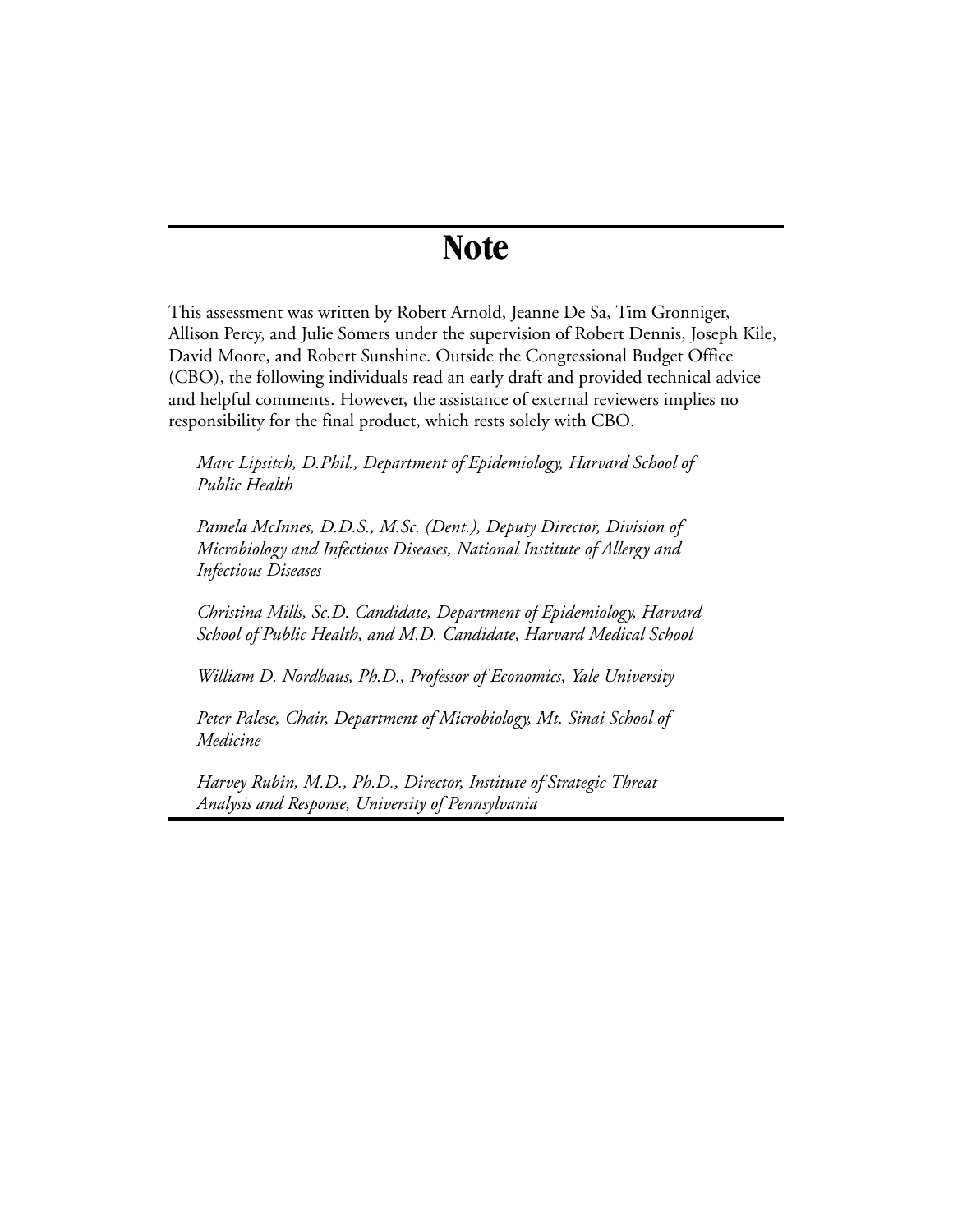## **Contents**

| Introduction and Summary                                     |    |
|--------------------------------------------------------------|----|
| Background                                                   | 2  |
| Possible Pandemic Scenarios                                  | 6  |
| Economic Effects of a Pandemic                               | 9  |
| Short-Term Effects                                           | 10 |
| Long-Term Effects                                            | 15 |
| Current Policies and Options for the Future                  | 16 |
| Context                                                      | 17 |
| The Administration's Proposal and Congressional Alternatives | 18 |
| Options for the Longer Term                                  | 32 |
| <b>Technical Appendix</b>                                    | 41 |

### **Tables**

| $A-1.$ | Assumptions Underlying Estimates of the Supply-Side<br>Impact of an Avian Flu Pandemic |    |
|--------|----------------------------------------------------------------------------------------|----|
| $A-2.$ | Assumed Declines in Demand, by Industry, in the<br>Event of an Avian Flu Pandemic      | 44 |

#### **Boxes**

| 1. | Problems in the Market for Influenza Vaccine                                                       | 24 |
|----|----------------------------------------------------------------------------------------------------|----|
| 2. | "Surge" Medical Capacity of the Departments of Defense,<br>Veterans Affairs, and Homeland Security | 30 |
| 3. | Obstacles to Increasing the Production of Currently<br><b>Available Antiviral Drugs</b>            | 38 |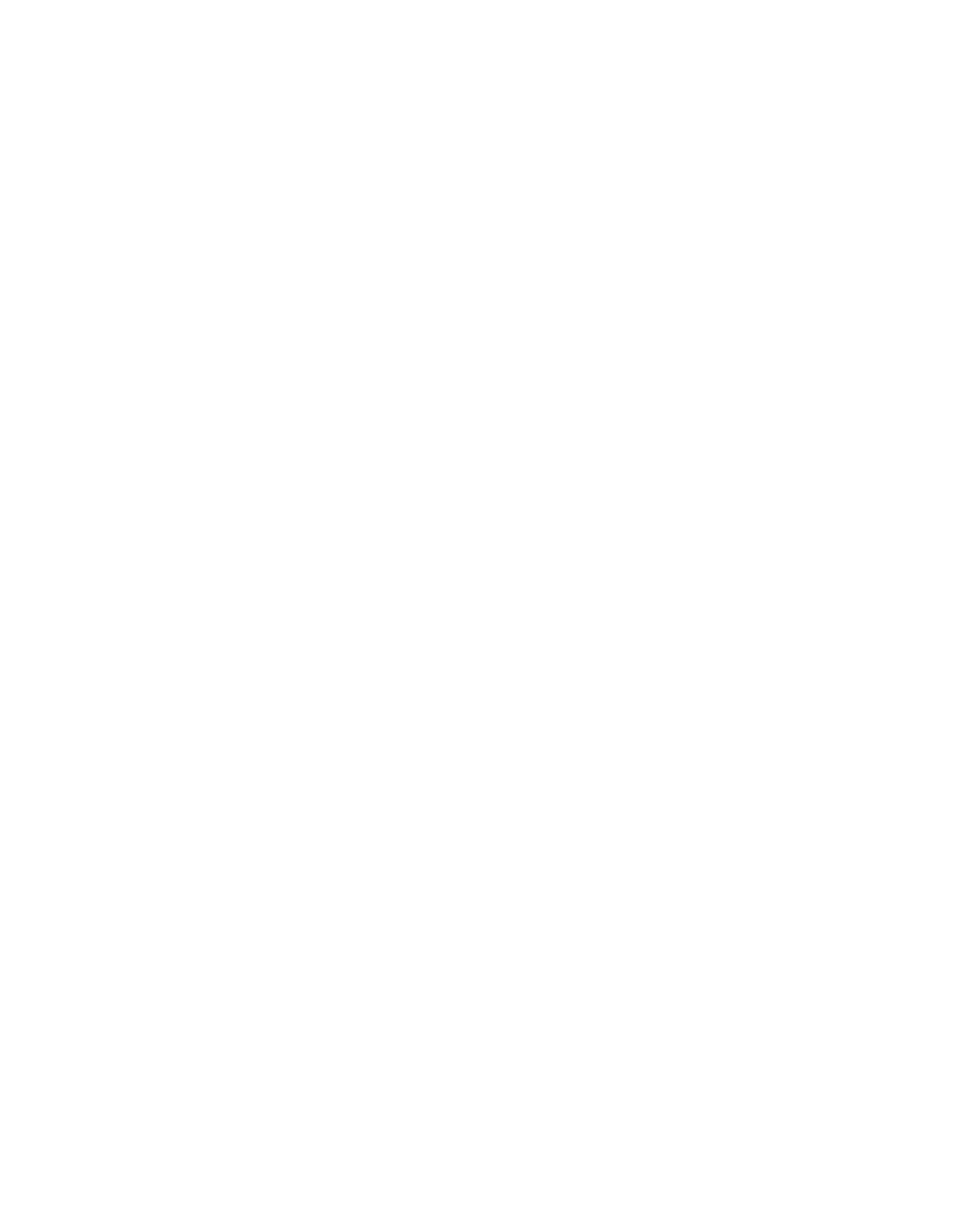# <span id="page-6-0"></span>**Introduction and Summary**

There is widespread concern among policymakers and public health experts about the possibility of a worldwide epidemic of avian influenza. Such pandemics are not new: there were three in the 20th century, of which one, the 1918–1919 Spanish flu outbreak, is estimated to have killed over 500,000 people in the U.S. and up to 50 million worldwide. Public health concerns arise because of the challenge of creating the public health infrastructure in the United States and other countries that would be adequate to meet the challenges of a severe pandemic.

Although a pandemic could be caused by any of several influenza strains, scientists are particularly worried about H5N1, a strain that has caused repeated epidemics with high mortality among poultry in Asia, has spread from Southeast Asia to flocks in Central Asia and Europe, and has made the jump from birds to humans, causing the deaths of over 60 people. Moreover, viruses of the H5 subtype are not known to have ever circulated among the human population, which means that there would be little immunity to it. To date, close contact with infected poultry is thought to be required for human infection, but the danger exists that the virus will evolve in a way that allows for efficient human-to-human transmission. If the virus does acquire that capability, a worldwide epidemic, or pandemic, could occur. Depending on the virulence of the particular strain of flu, such an outbreak could have substantial consequences for people and economic activity around the world.

Infectious diseases are, however, unpredictable. It is impossible to say for sure whether another pandemic will arise, whether it will involve H5N1, and, if it does, when it will happen or whether it will be mild or severe. The H5N1 virus could mutate in a way that caused a severe pandemic next year or a mild epidemic in a decade or two. Or it could evolve in a way that rendered it harmless, and a pandemic could arise from an entirely different virus subtype.

This paper focuses on the potential for, and possible economic effects of, a pandemic of avian flu—although many of the policy issues that avian flu raises apply also to pandemics of other types of influenza. The paper provides background on the effects of a potential avian flu pandemic, gives very rough estimates of the economic effects of two possible scenarios, and discusses policy options related to the preparedness of the United States for such an outbreak.

Based on an analysis of past pandemics, CBO has devised two scenarios to outline the possible economic effects of a potential avian influenza pandemic. There is a substantial amount of uncertainty associated with these scenarios because there is scant empirical evidence available to inform many of the assumptions that are needed for the calculations underlying the economic effects. The first, and more severe, scenario is roughly similar to the 1918-1919 Spanish flu outbreak. In the severe-pandemic scenario, roughly 90 million people become sick and 2 million people die in the United States, and in CBO's estimation, real GDP would be about 4-1/4 percent lower over the subsequent year than it would have been had the pandemic not taken place. That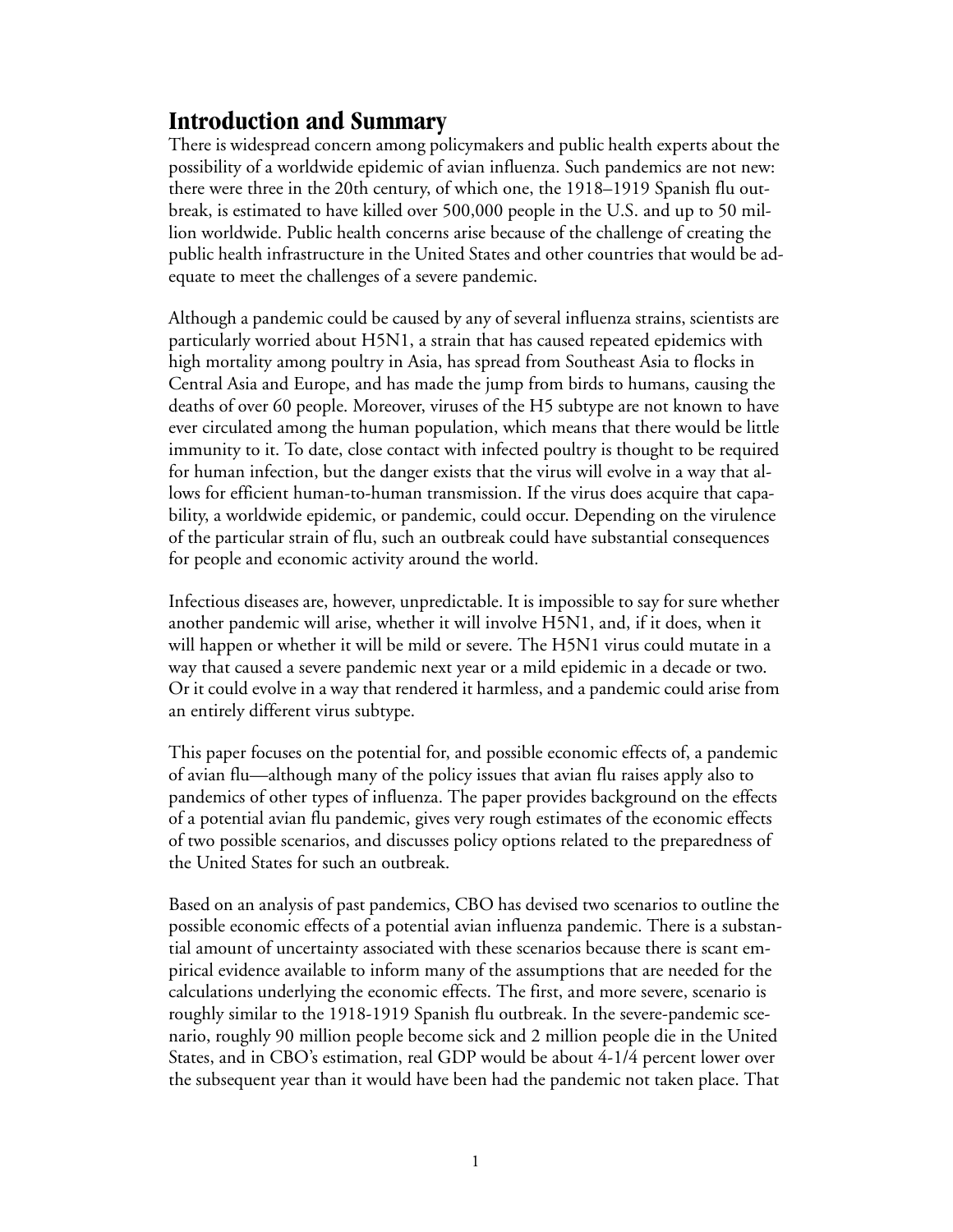estimate of the effect on GDP is comparable to the effect of a typical business-cycle recession in the United States during the period since World War II. In the mild-pandemic scenario, which resembles the 1957 and 1968 pandemics, about 75 million people are infected in the United States and about 100,000 of them die. In that scenario, the pandemic reduces real GDP by a modest amount, about 1 percent relative to what would have happened without a pandemic, but probably would not cause a recession and might not be distinguishable from the normal variation in economic activity.

The Administration and the Congress have proposed to improve preparedness for a potential pandemic. But the uncertainties associated with whether a pandemic flu will occur in the next several months or in the next five years—and if an outbreak does occur, what measures will be effective in reducing its human and economic costs—make finding the best approach a difficult task. Improving the capacity of the health system to care for many people in all parts of the country who are sick at the same time stands out as a priority—but one that the federal government may be less suited to address because of the local delivery of health care services. A promising federal object of attention is support for the efforts of governments of other countries and international organizations to contain avian influenza strains and control their evolution to diseases that are easily transmitted from person to person. Federal policies may also be effective in building stockpiles of vaccines and improving antiviral drugs as well as putting in place new technologies that allow effective vaccines to be produced more rapidly and in large quantities. The challenge for vaccine, drug, and technology policy will be to do enough to provide private producers with incentives to meet national needs without introducing inefficiencies that have sometimes occurred when government is very actively involved in specific decisions about technologies and investments.

### <span id="page-7-0"></span>**Background**

Avian influenza (or "bird flu") is a contagious animal disease that infects birds and some mammals. $^{\rm 1}$  Scientists believe that all bird species are susceptible to infection but that some are more resistant than others. Wild waterfowl, especially ducks, are a socalled natural reservoir of influenza viruses, including the bird flu. The birds carry the virus without displaying any symptoms of the disease and can spread the virus over great distances while remaining healthy.

Poultry are quite susceptible to avian influenza, which can cause a wide range of symptoms, from mild (reduced egg production) to severe (rapid death). The severe

<sup>1.</sup> Material for the background section of this paper was drawn from several sources but primarily World Health Organization, *Avian Influenza: Assessing the Pandemic Threat* (Geneva: World Health Organization, January 2005); Howell Pugh, "Pandemic, The Cost of Avian Influenza," *Contingencies* (September/October 2005), pp. 22-27; and Laurie Garrett, "The Next Pandemic," *Foreign Affairs* (July/August 2005), pp. 3-23.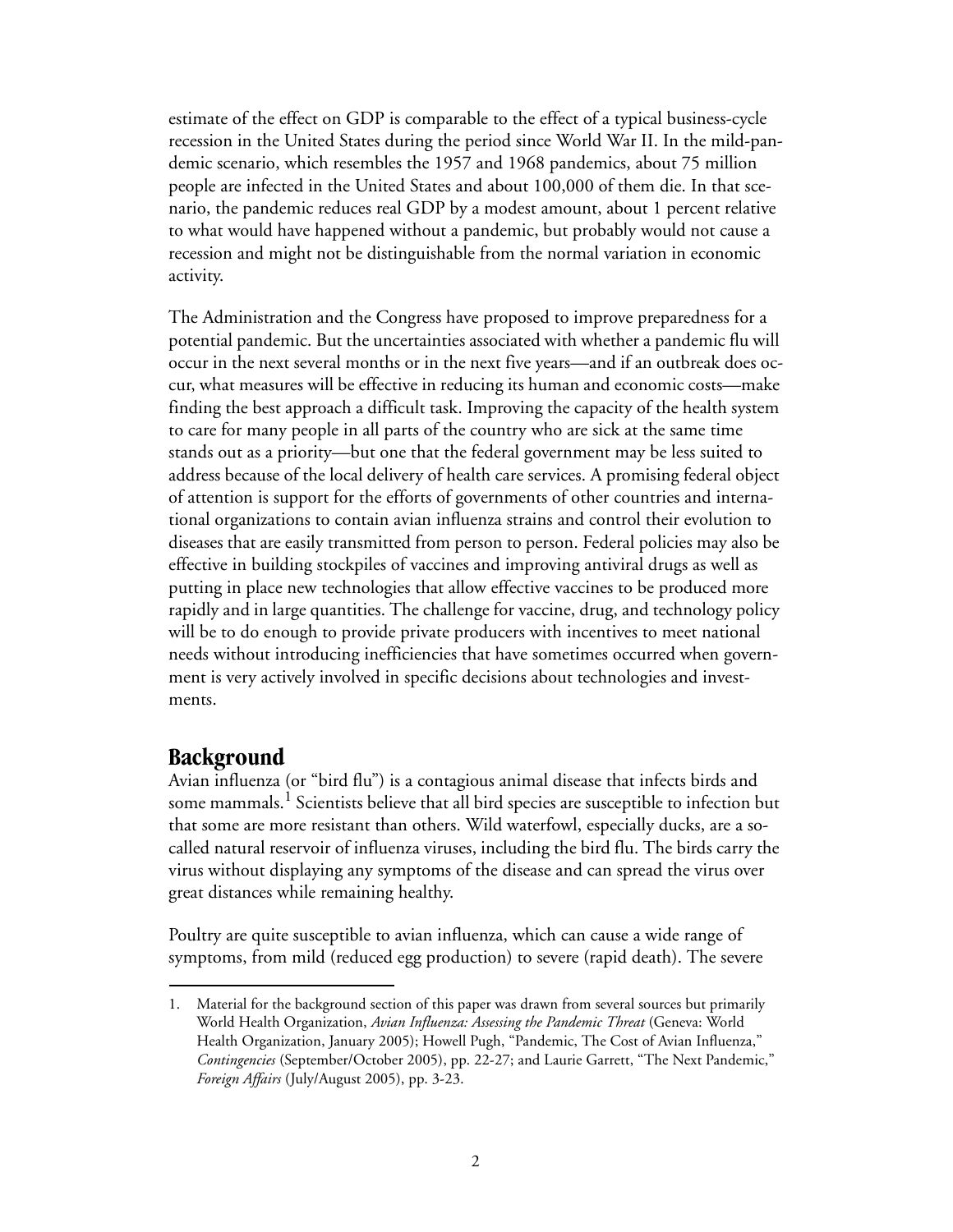form of the disease, which is known as "highly pathogenic avian influenza," is extremely contagious and has been the source of numerous epidemics among domesticated birds. It is also characterized by very high and rapid mortality, with rates approaching 100 percent and death sometimes occurring on the first day that symptoms appear.

Although frequently deadly for poultry, avian influenza viruses in the past have rarely caused severe disease in humans. However, in 1997, a highly pathogenic strain of bird flu known as H5N1 jumped from birds to humans during an outbreak among poultry in Hong Kong.2 The 1997 event was notable for two reasons. First, molecular studies indicated that the genetic makeup of the human and avian viruses were virtually identical, indicating direct transmission from birds to humans.<sup>3</sup> Second, the H5N1 virus caused severe illness with extreme mortality among humans: of the 18 persons known to be infected, six died. The outbreak ended after authorities slaughtered Hong Kong's entire stock of poultry (about 1.5 million birds).

The Hong Kong episode put world health officials on alert because the H5N1 strain had fulfilled two of the three prerequisites for a pandemic. First, the strain was a new virus subtype to which the population would have little or no immunity, and second, the virus had the ability to replicate in humans and cause serious illness. However, the virus still has not developed the ability to be transmitted efficiently from human to human.

The genetic makeup of influenza viruses can change in two different ways. The first type of change, known as antigenic drift, occurs when small errors creep into a virus's genetic sequence when the virus copies itself. As a result, influenza viruses undergo frequent small changes in structure, or mutations, which allow them to continually find susceptible populations to infect. The second type of change involves a swapping or mixing of genes between two types of virus—such as avian and human forms of influenza—when they are present in the same animal or individual. That change is termed reassortment, or antigenic shift. If either type of genetic change produced an influenza strain with a particular mix of genes—one that caused severe disease and allowed for efficient transmission among humans—it could ignite a pandemic.

<sup>2.</sup> Strains of influenza are grouped into subtypes that are identified by the hemagglutin (HA) and neuraminidase (NA) protein spikes on their surfaces. A population that has been exposed to a strain acquires "herd immunity" when enough individuals have gained immunity to interfere with the transmission of the virus. Of the 15 HA subtypes, H1, H2, and H3 are known to have circulated among humans during the past century. Hence, a virus from the H5 subtype, such as H5N1, would probably be unfamiliar to the immune system of everyone in the world, and there would be no herd immunity.

<sup>3.</sup> More commonly, avian influenza's route from birds to humans involves an infection in a third species, usually thought to be pigs (because they are susceptible to both human and avian influenza), during which genetic material is exchanged.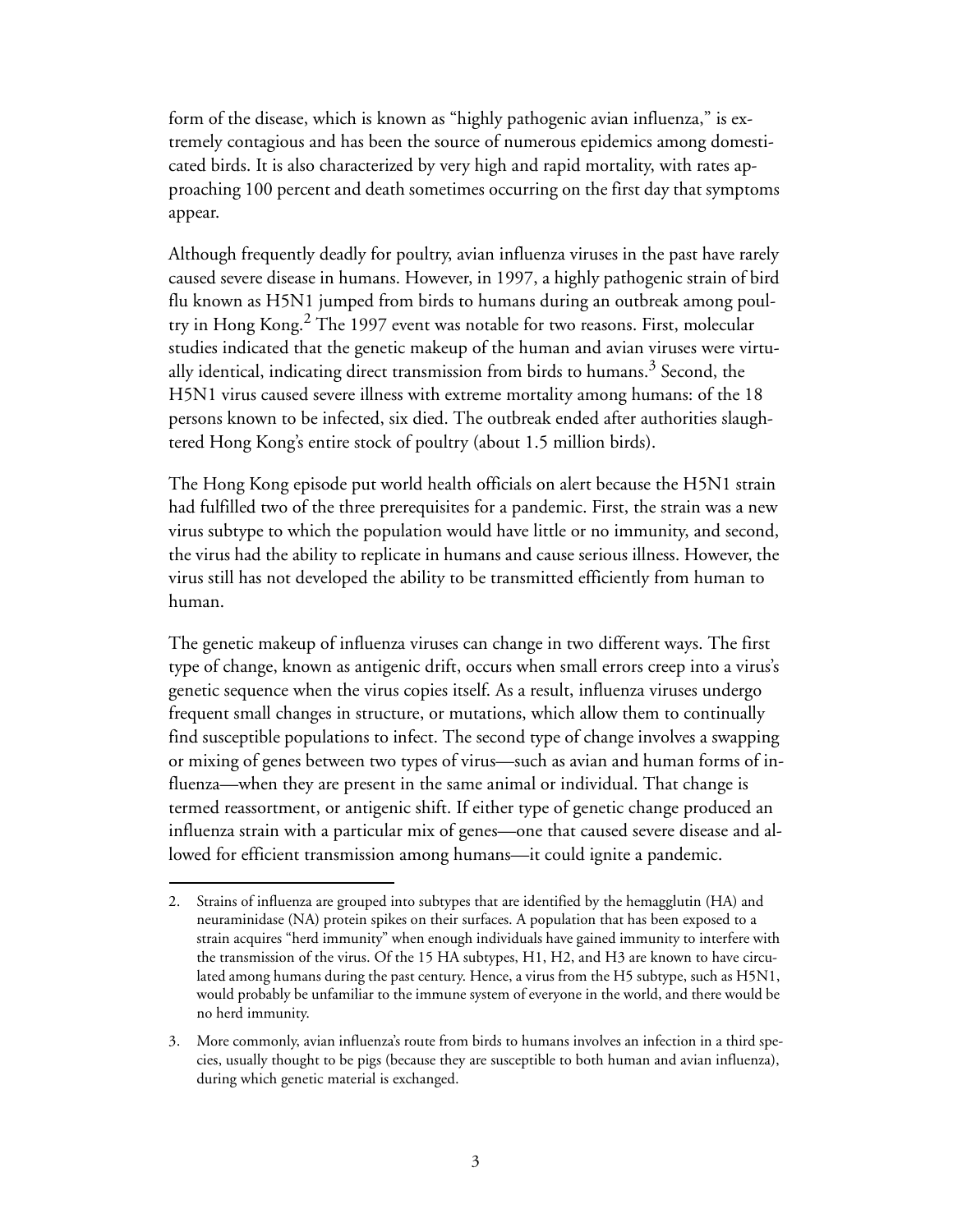Since the 1997 episode in Hong Kong, there have been several outbreaks of the H5N1 influenza around the world, leading to tens of millions of infections among poultry and dozens of cases among humans. The first human infection occurred in Hong Kong in February 2003, when a nine-year-old boy and his father became sick after a trip to southern China. The man, who was 33, died, but his son recovered. Then, in 2004, the H5N1 virus spread among poultry populations in Southeast Asia, with outbreaks of influenza reported in two separate waves. The first wave, in January and February, affected Vietnam, Japan, Korea, Thailand, Laos, Cambodia, Indonesia, and China. The second wave, which began in July and continued into 2005, included outbreaks in the same countries and in Malaysia as well. More recently, the virus has shown up in Russia, Kazakhstan, Turkey, and Romania. The scope of the outbreaks is historically unprecedented: a highly pathogenic strain of avian influenza has not been known before to spread so widely and so rapidly.

The number of human cases of the H5N1 virus has also grown. Between January 2004 and August 2005, there were 112 human cases of H5N1 avian flu (in Vietnam, Thailand, Cambodia, and Indonesia) that resulted in 57 deaths. The vast majority of those cases (and deaths) involved children and young adults. However, accurately computing the case fatality rate (the percentage of infected persons who eventually die from the disease or from its complications) is impossible because authorities do not know how many people had milder cases but did not seek medical care or how many received care that was not reported. Nearly all of the human cases resulted from close contact with infected birds. There is evidence, though, of at least one case of probable human-to-human transmission, and some experts suspect that a few other cases of human-to-human spread of the H5N1 virus have occurred.<sup>4</sup>

Events since the beginning of 2004 have heightened concerns among public health officials. Not only has the H5N1 virus spread widely—expanding beyond Southeast Asia and China into Central Asia and Europe—but laboratory results indicate that the virus has evolved in ways that may make a pandemic more likely:

- It has found a permanent ecological niche, becoming entrenched among domestic ducks in rural areas of Asia.
- It has become more robust than the 1997 strain and is able to survive longer under a broad range of environmental conditions.
- It has become increasingly pathogenic in poultry and has increased the range of species it can infect, now including domestic cats (in laboratory experiments) and captive tigers (after being fed infected chicken carcasses in a zoo in Thailand).

<sup>4.</sup> See World Health Organization, "Avian Influenza Frequently Asked Questions," available at http://www.who.int/csr/disease/avian\_influenza/avian\_faqs/en/; and Centers for Disease Control and Prevention, "Information About Avian Influenza (Bird Flu) and Avian Influenza A (H5N1) Virus," CDC Fact Sheet (May 24, 2005).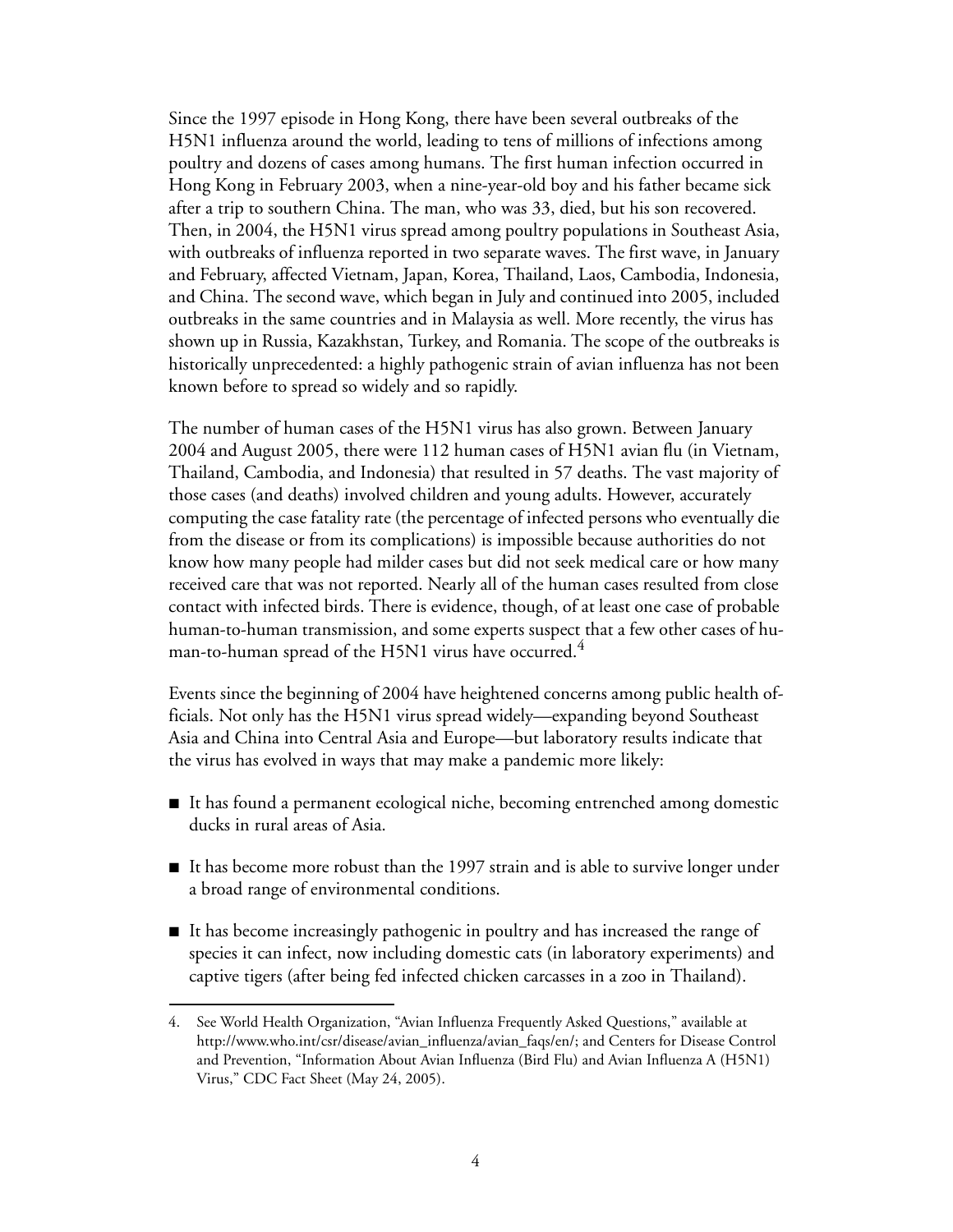$\blacksquare$  It has become resistant to one of the two classes of antiflu drugs.

Experts do not know if an avian influenza pandemic is likely to occur, largely because they cannot predict when, or even if, the H5N1 virus might acquire the ability to pass readily from human to human. But the wider presence of the avian strain raises the probability of a pandemic because it increases the likelihood that an individual will become infected with the human strain and the avian strain at the same time, thus opening up the possibility of a genetic reassortment that could improve transmissibility of the disease. Wider prevalence of the virus also increases the likelihood that a series of mutations will produce a pandemic strain, even without the virus's undergoing reassortment.

Nevertheless, despite the widespread concern, some scientists caution that an H5N1 pandemic is not a forgone conclusion.<sup>5</sup> Although they agree that a pandemic is possible, those researchers argue that the H5 subtype of the influenza virus has not shown the ability to pass efficiently among mammals. Indeed, one mystery associated with the H5N1 virus is why it has not reassorted, despite ample opportunity to do so. Human and avian strains have circulated concurrently since 1997 (and perhaps earlier), and thousands of workers were exposed to H5N1 during poultry-culling operations in Asia. Luck may have played a role, but another explanation is that H5N1 may not possess the capacity for efficient human transmission.<sup>6</sup>

Although no scientific basis exists to calculate the probability of an influenza pandemic during the next 10 years, history provides a gauge to judge those chances at least roughly. Since 1700, there have been between 10 and 13 influenza pandemics (or probable pandemics) in the world, including the three that have occurred since the  $\overline{\rm}$  beginning of the 20th century. $^7$  Those pandemics have taken place at irregular intervals, with as little as two years separating some outbreaks and as many as 55 years separating others. Hence, one could assume that there is a roughly 3 percent to 4 percent probability of a pandemic occurring in any given year. Gauging the severity of a potential pandemic is more difficult. Of the three pandemics that have occurred since the beginning of the 20th century, two were mild and one was severe, suggesting a fairly high probability of a severe event. However, the 1918 pandemic appears to be unique in its severity when compared with the other post-1700 pandemics. For example, although the estimates are very rough, case fatality rates during the pandemics in the 18th and 19th centuries more closely resembled those of the mild pandemics of

<sup>5.</sup> See Dennis Normile, "Pandemic Skeptics Warn Against Crying Wolf," *Science,* vol. 310 (November 18, 2005), pp. 1112-1113.

<sup>6.</sup> That argument relates solely to H5-subtype viruses. Researchers who believe that an H5N1 pandemic is unlikely allow for the possibility of a pandemic caused by an H1, H2, or H3 subtype.

<sup>7.</sup> According to Michael Osterholm ("Preparing for the Next Pandemic," *Foreign Affairs*, July/August 2005), there have been 10 influenza pandemics during the past 300 years, while K. David Patterson (*Pandemic Influenza 1700-1900: A Study in Historical Epidemiology*, Totowa, N.J.: Rowman & Littlefield, 1986) asserts that there have been 13 pandemics since 1700.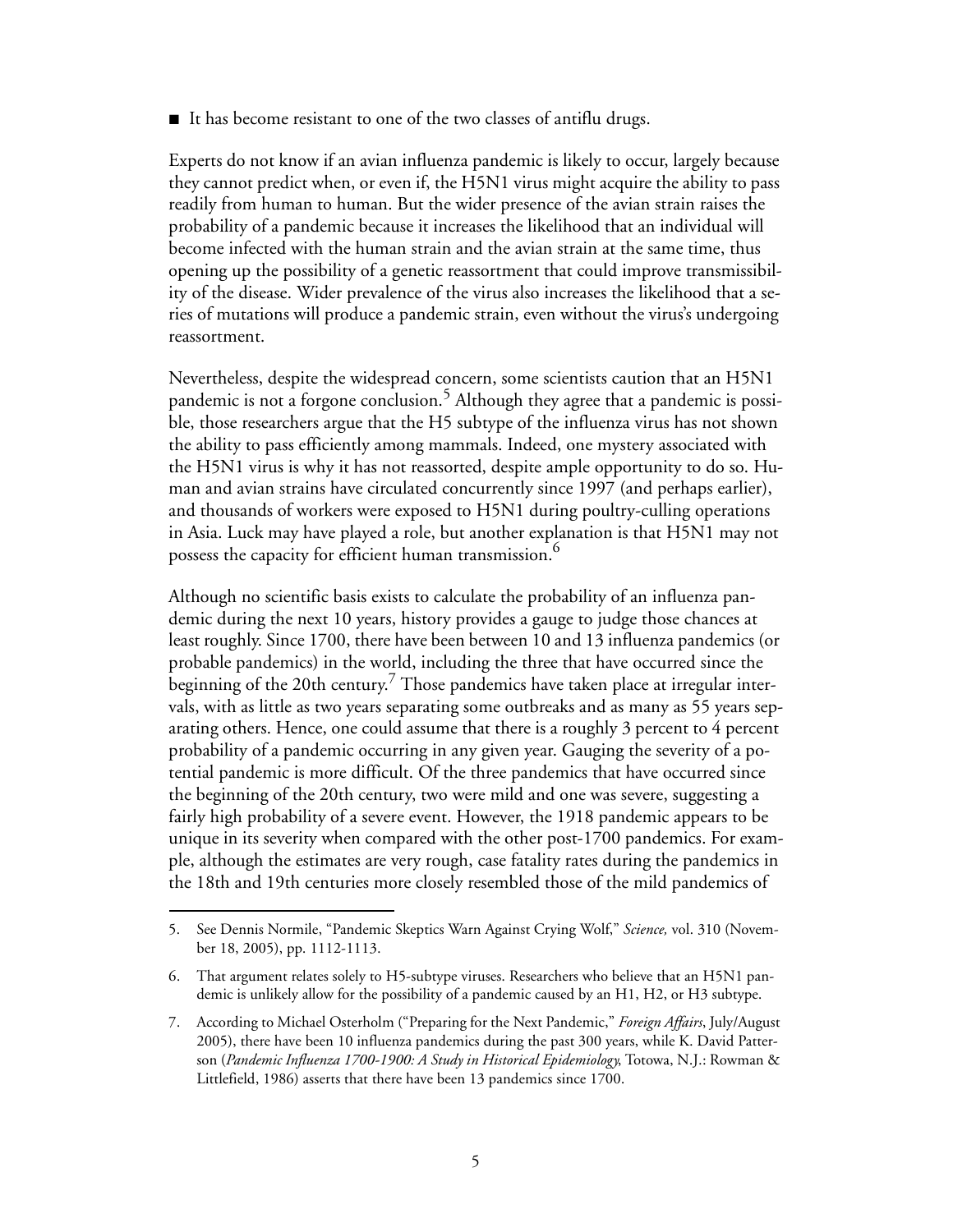1957 and 1968 than those of the 1918 pandemic. Moreover, mortality was generally concentrated among the elderly, and the degree of social disruption was much smaller than during the 1918 episode.<sup>8</sup> Consequently, based only on historical frequencies, the chances of a severe pandemic's occurring appear to be relatively small, perhaps on the order of 0.3 percent. However, given the evidence of an existing epidemic of H5N1 in fowl, and the possibility that it might mutate to circulate efficiently in humans, the probability of a severe pandemic may exceed the historical frequency.

### <span id="page-11-0"></span>**Possible Pandemic Scenarios**

The uncertainty surrounding the occurrence of an influenza pandemic makes it very difficult to forecast the economic effects of such an event. As noted earlier, scientists do not know whether the H5N1 virus will acquire the properties necessary for efficient human-to-human transmission. Moreover, even if the virus acquired those properties, there is no way to predict how virulent the resulting strain would be. Consequently, a substantial amount of uncertainty is associated with any forecast of the effects of an avian flu pandemic. The Congressional Budget Office (CBO) has devised two scenarios based on past pandemics to outline possible outcomes.

The 20th century has seen three influenza pandemics: the 1918-1919 Spanish flu outbreak, the Asian flu pandemic of 1957-1958, and the 1968-1969 outbreak of Hong Kong flu.<sup>9</sup> Of the three, the 1918-1919 pandemic was the most severe. An estimated 25 percent to 30 percent of the world's population became ill, and the death rate is estimated to have been as high as 11 percent of those stricken. Estimates of deaths as a result of the Spanish flu range from 500,000 to 675,000 in the United States and from 40 million to 50 million worldwide.<sup>10</sup> (However, estimates of the number of persons affected are extremely rough because a clinical test for influenza had not been developed at that time.) The 1918 strain of influenza was not unusual with regard to its transmissibility, but it was unusual in its very high rate of mortality and in the large percentage of deaths among victims between the ages of 15 and 35. Most deaths from influenza are caused by pneumonia resulting from a secondary bacterial infection. Although many of the deaths in 1918 and 1919 followed that pattern, the Spanish flu pandemic was unusual in that a large proportion of the deaths were caused

<sup>8.</sup> See Patterson, Pandemic Influenza 1700-1900, p. 91, who stresses the unique nature of the 1918 outbreak. No other pandemic spread so rapidly, killed as many victims, or caused anything like the mortality seen among young and middle aged people.

<sup>9.</sup> Why the virus that caused the 1918 pandemic was termed the "Spanish" flu is unclear, given that there is no evidence that it originated in Spain or that it hit that country particularly hard. Possibly, the term arose because of heavy coverage by the Spanish media.

<sup>10.</sup> Deaths attributed to past pandemics reflect mortality above that expected in a normal flu season. According to the Centers for Disease Control and Prevention, 5 percent to 20 percent of the population catches the flu each year in the United States, and roughly 36,000 people die from the disease.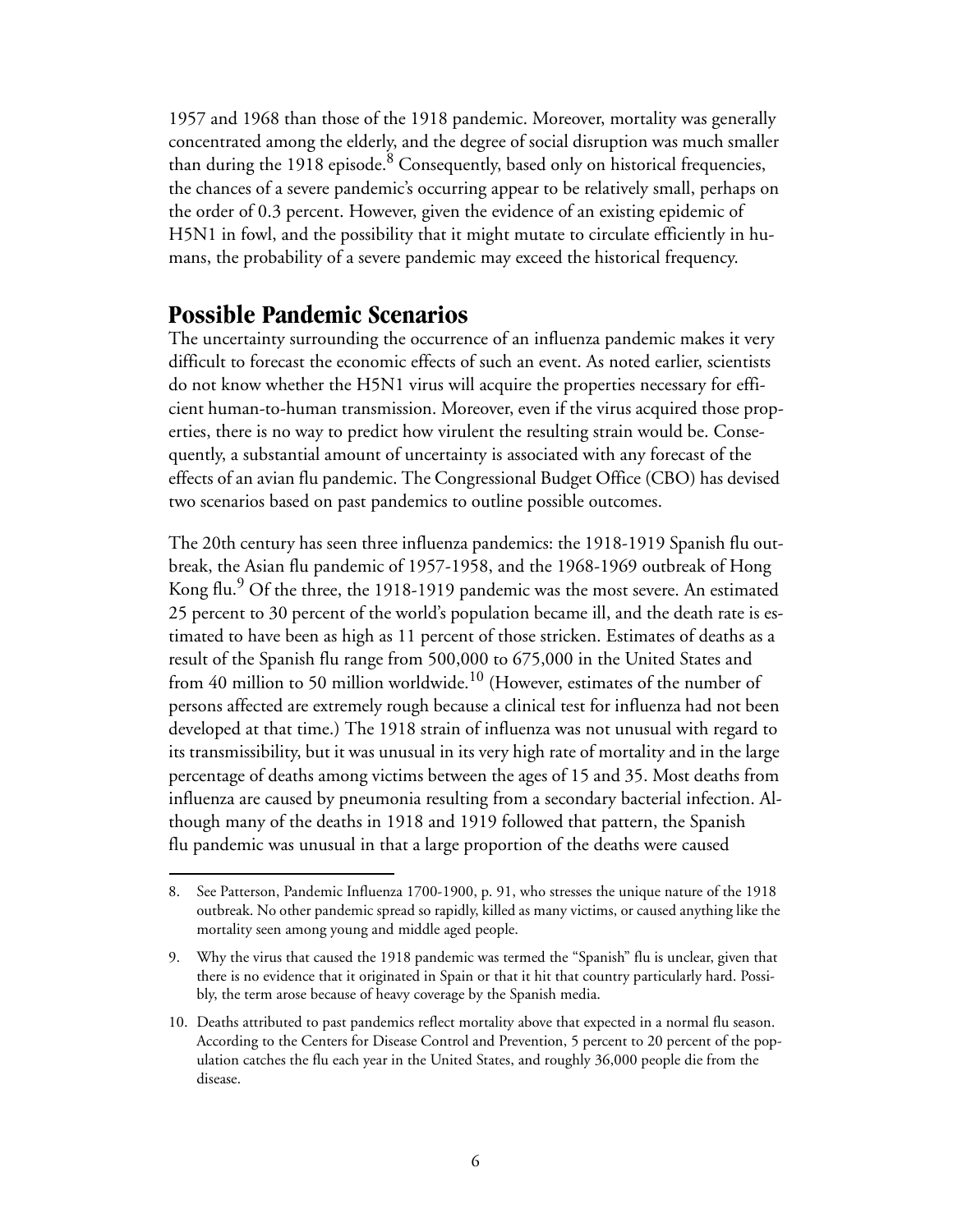directly by the virus and the body's immune response to it, which could kill young, otherwise healthy, people in less than 48 hours.<sup>11</sup>

The pandemics of 1957 and 1968 were much milder than the Spanish flu outbreak. Part of the reason was that the influenza strains in those later pandemics were less virulent, but there were also other contributing factors. Medical technology had progressed, and, in the case of the 1968 episode, some immunity had been conferred by exposure to the 1957 strain. The spread of the viruses in the two events was characteristically rapid, but the lethality of the two strains was much less than that of the 1918 virus. In addition, global surveillance had improved, which allowed public health authorities to quickly isolate the viruses, and manufacturers were able to provide vaccines for the two strains before the pandemics had eased. Also lessening the later pandemics' severity was that doctors were able to use antibiotics and other post-1918 technology to deal with bacterial infections and there were fewer cases of viral pneumonia than in 1918.

Perhaps as a result, the pattern of mortality in the 1957 and 1968 pandemics was more typical of normal seasonal outbreaks (that is, it was concentrated among the very young and very old). The two outbreaks killed far fewer people who previously had been healthy. The 1957 outbreak is estimated to have caused 2 million deaths worldwide and roughly 70,000 in the United States. The 1968 pandemic is thought to have caused 34,000 deaths in the United States. The viruses that caused the pandemics of 1957 and 1968 are known to have been caused by genetic reassortment, or, an exchange of genes between avian and human influenza viruses.<sup>12</sup>

Although the dimensions of a future flu pandemic are unknowable, past outbreaks suggest the following pattern of events:

- $\blacksquare$  The virus would spread widely in a very short time. On the basis of experience with severe acute respiratory syndrome (SARS) in 2003, a pandemic influenza virus would be expected to cross national borders very rapidly.
- $\blacksquare$  A rapid surge in the number of cases in each affected area would occur very quickly, within weeks. The number of cases would vary with the severity of the outbreak, but there would be a sharp increase in demand for medical services.

<sup>11.</sup> The H5N1 strain of avian influenza has shown a similar ability to cause a fatal form of viral pneumonia in human cases.

<sup>12.</sup> In contrast, the virus that caused the 1918 pandemic is thought to have evolved from a purely avian strain through a series of mutations ("antigenic drift") that produced a genetic structure that allowed for efficient transmission among humans.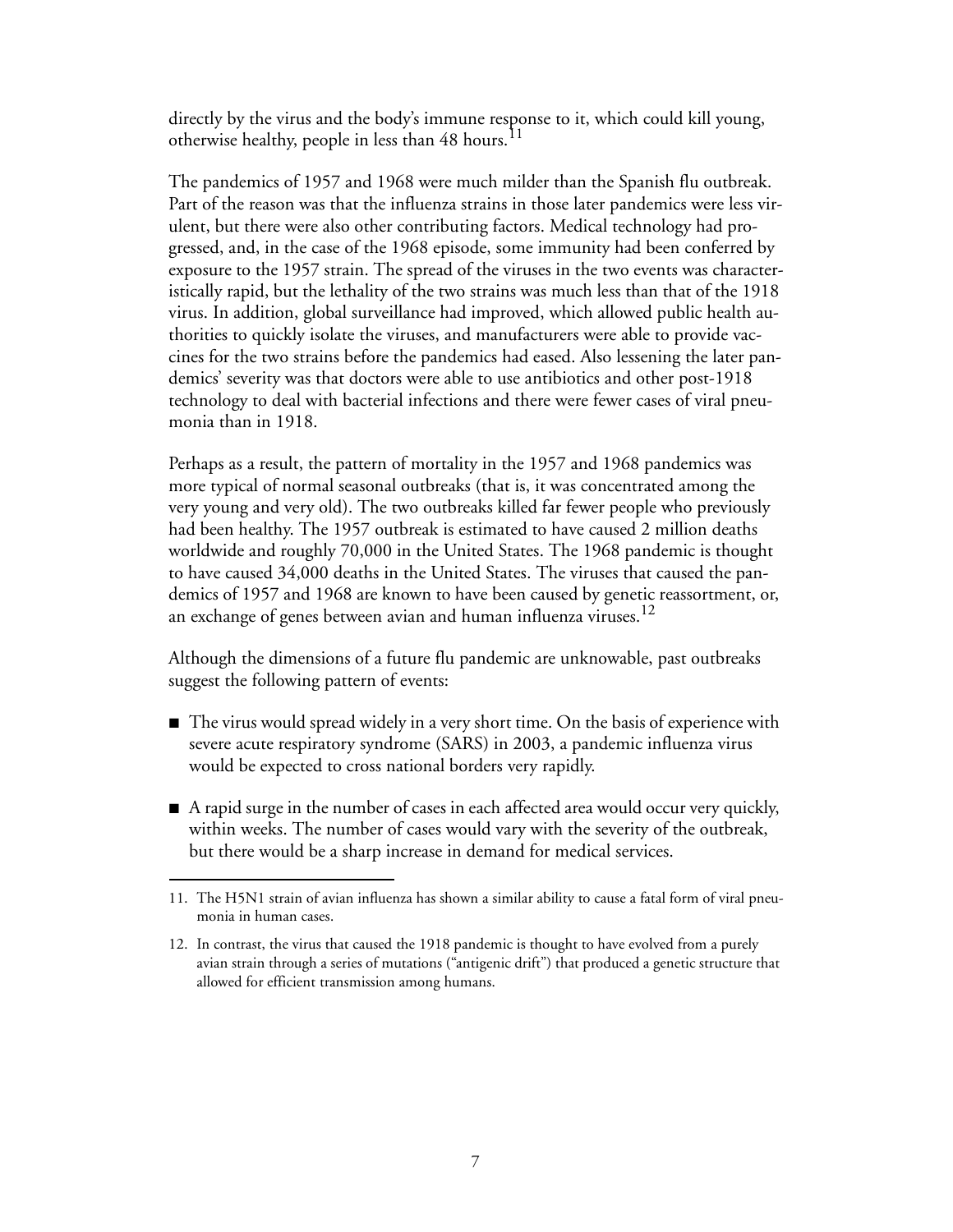■ The pandemic would probably spread across geographic areas and vulnerable populations in waves. In any given geographic region, each wave could last for three to five months, and a second wave could appear anywhere from one to three months after the first disappears.<sup>13</sup>

For this analysis, CBO developed two pandemic scenarios, one mild and one severe, which it based on past experience, applying the infection and case fatality rates from the earlier pandemics to the current U.S. population of just under 300 million. Estimates of the percentage of the population that became ill with influenza during past pandemics (the so-called gross attack rates) are extremely rough. But experts generally agree that the three past outbreaks during the 20th century did not differ markedly with respect to their attack rates and that those rates ranged from about 25 percent to 30 percent. Consequently, CBO applied a 25 percent attack rate in the mild scenario and a 30 percent rate in the severe scenario.

The reason that the 1918 pandemic was so much more severe than the two later outbreaks was that it killed a far greater percentage of those that it infected than did the 1957 or 1968 strains. Like the attack rate, the case fatality rate for a pandemic is extremely difficult to estimate, largely because the total number of infected people, including those who do not seek treatment, is unknown. Nonetheless, using available evidence, experts estimate that the case fatality rate during the 1918 outbreak was about 2.5 percent in the United States, whereas during the 1957 and 1968 episodes, the case fatality rate ranged from just under 0.1 percent to about 0.2 percent.<sup>14</sup> CBO thus assumed a rate of 2.5 percent for the severe scenario and just over 0.1 percent for the mild scenario.

Using those assumptions, the two pandemic scenarios that this paper considers are:

- A severe pandemic, similar to the 1918-1919 episode, that could infect 90 million people in the United States and cause the deaths of more than 2 million of them; and
- A mild pandemic that resembled the 1957 and 1968 outbreaks, which might be expected to infect 75 million people and cause roughly 100,000 deaths in the United States.

<sup>13.</sup> During the 1918-1919 pandemic, the second wave (which began at the end of August 1918) had a higher case fatality rate than did the first (which had begun the previous spring). During the 1957 pandemic, the first wave primarily affected school-age children, whereas the second had a greater impact among the elderly.

<sup>14.</sup> For more details on attack and case fatality rates, see Martin Meltzer, Nancy Cox, and Keiji Fukuda, "The Economic Impact of Pandemic Influenza in the United States: Priorities for Intervention," *Emerging Infectious Diseases*, vol. 5, no. 5 (September-October 1999).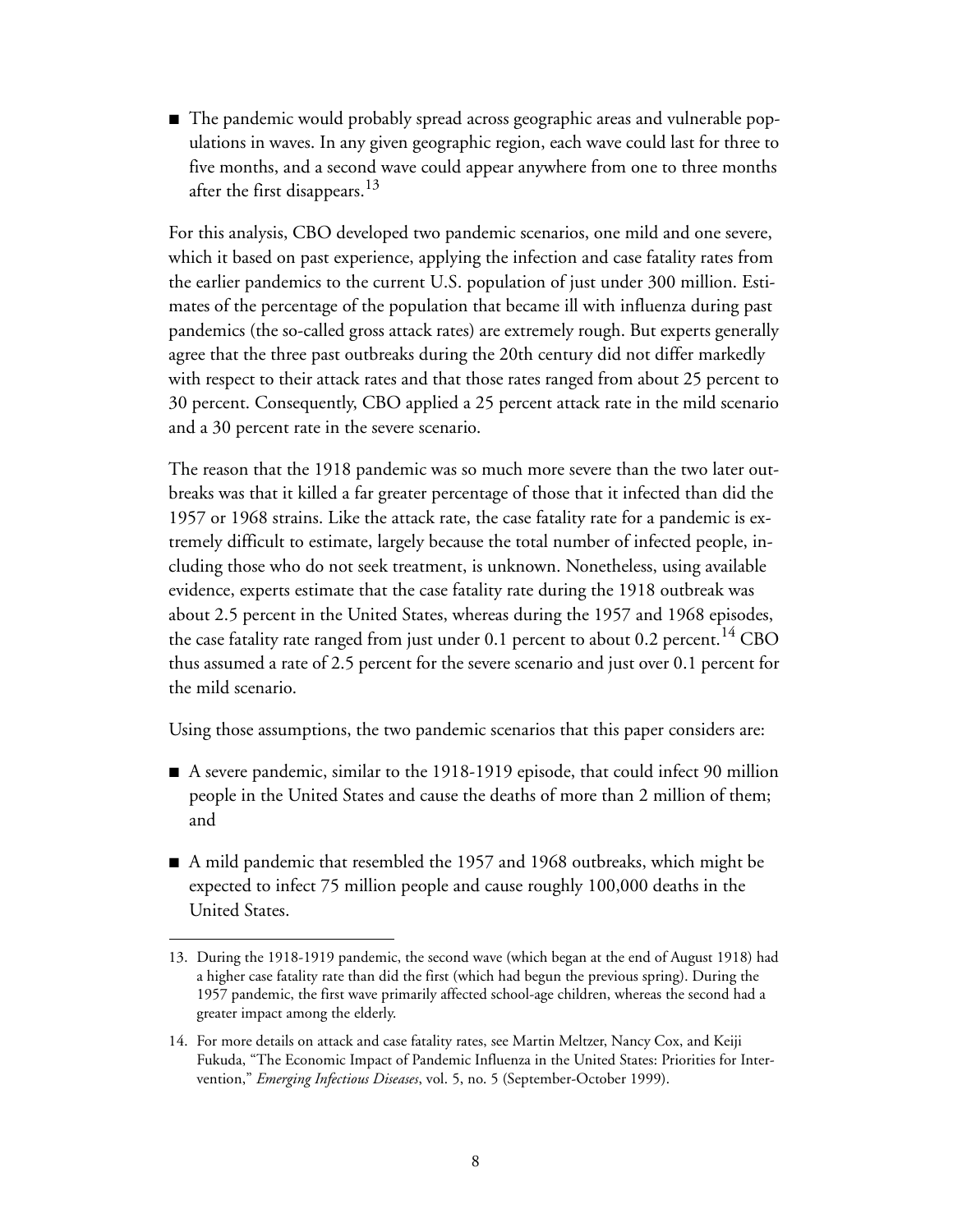Both scenarios presume that effective vaccines are not available in time to significantly alter the pandemic's course. Quarantine and travel restrictions are among the other possible policy responses, but those approaches have been shown to have little effect on overall mortality and only a limited ability to forestall the onset of local epidemics.

Although it is impossible to predict with confidence what the next pandemic will look like, several factors suggest that the worst-case scenario will be less severe than the 1918 pandemic outlined earlier. Medical technology has advanced significantly, providing health care providers with more information and better treatment options, especially for complications associated with bacterial infections. Antiviral drugs are also available and, if provided quickly, offer the prospect of decreasing the severity of infection.15 In addition, international mechanisms have been put in place that allow for better surveillance and a more rapid response to a new disease. Once the virus had been identified, vaccines would be developed to protect vulnerable populations, an option that was not available in 1918. However, the length of time required to produce sufficient quantities of a vaccine would limit its ability to lessen the effects of the pandemic.

Balanced against those factors are some that might suggest a worse outbreak than the one that occurred in 1918. The world is now more densely populated, and a larger proportion of the population is elderly or has compromised immune systems (as a result of HIV). Moreover, there are interconnections among countries and continents faster air travel and just-in-time inventory systems, for example—that suggest faster spread of the disease and greater disruption if a pandemic was to occur.

### <span id="page-14-0"></span>**Economic Effects of a Pandemic**

Just as it is difficult to forecast the severity of a pandemic, it is hard to predict its economic effects, even if the outbreak's scope and severity are known. Only a few estimates based on past flu epidemics exist, so this paper will rely in part on evidence from the SARS epidemic of 2003. Based on past influenza pandemics and the SARS outbreak, the most important effects would be a sharp decline in demand as people avoided shopping malls, restaurants, and other public spaces, and a shrinking of labor supply as workers became ill or stayed home out of fear or to take care of others who were sick.

An avian flu pandemic could be thought of as a "shock" to the economy, with both demand- and supply-side effects in the short run. In addition, the pandemic would have longer-term supply-side effects. The short-term effects of the pandemic would depend on its scope. Under the conditions in the severe scenario described above, the

<sup>15.</sup> For evidence on that point, see Neil Ferguson and others, "Strategies for Containing an Emerging Influenza Pandemic in Southeast Asia," *Nature* (September 8, 2005), pp. 209-214; and Ira Longini and others, "Containing Pandemic Influenza at the Source," *Science* (August 12, 2005), pp. 1083-1087.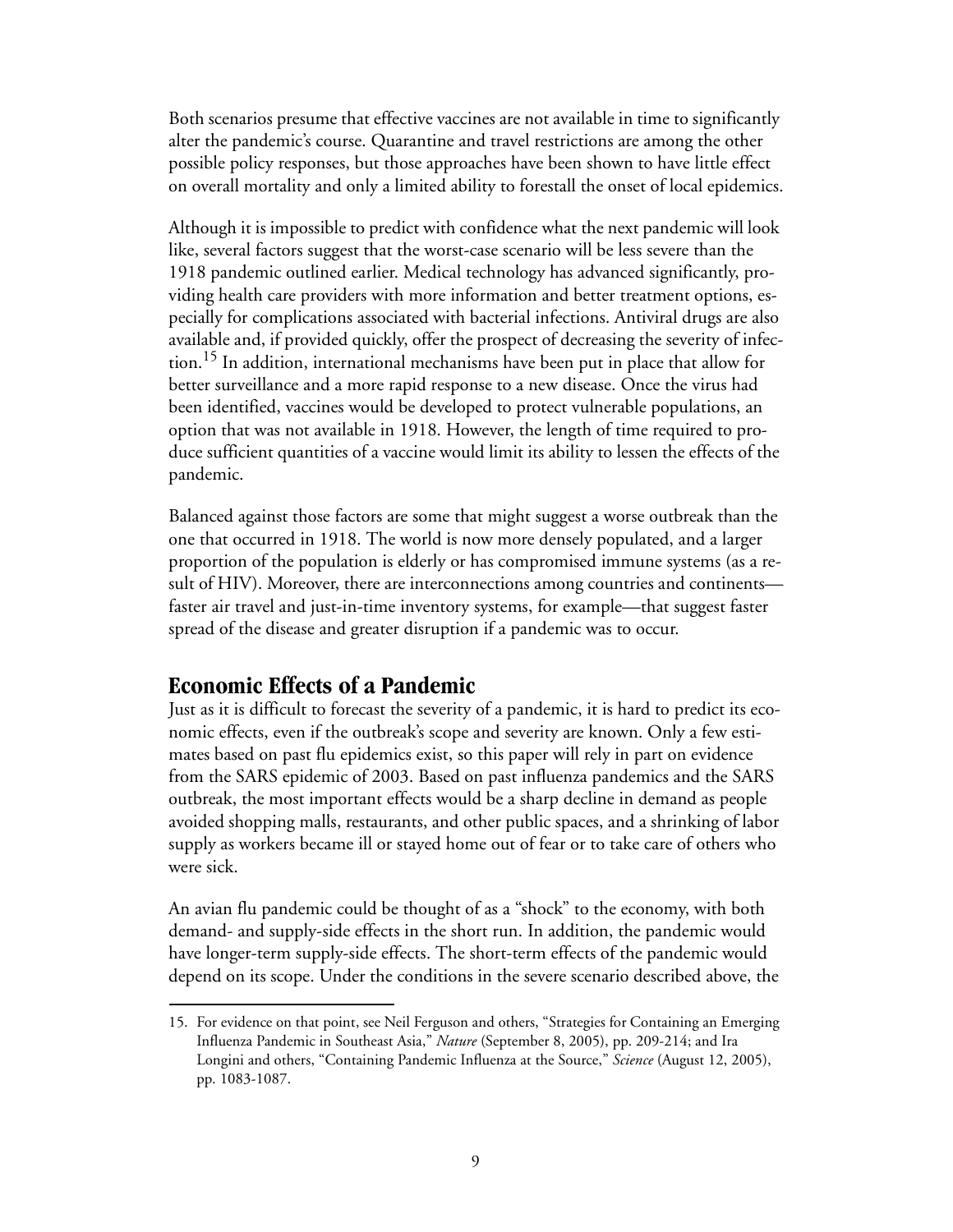human toll would be devastating, and the economic effects would be greater than in recent recessions and roughly the same size as the average postwar recession. In the long term, however, the economy's response to natural disasters demonstrates that people can adapt to extreme hardship and businesses can find ways to work around obstructions. As a result, economic activity would recover, and the economy would eventually return to its previous trend growth rate.

What follows will be a discussion of the economic effects of an influenza pandemic, with emphasis on the reaction to a severe outbreak. Many of the short-run disruptions to the economy that would come to pass under the conditions of CBO's severe scenario might also occur in the event of a relatively mild outbreak. That is, the public's response to an avian flu pandemic, as to the SARS outbreak, might be disproportionate to the event's clinical severity (or lethality). However, it might not be clear during the outbreak that the public's response was disproportionate because there would be a considerable amount of uncertainty about the pandemic's severity. It might only become obvious in retrospect that the pandemic had been mild.

#### <span id="page-15-0"></span>**Short-Term Effects**

The most immediate impact of a pandemic would be a surge in demand for medical services. During a severe pandemic, hospitals, clinics, and doctors' offices would probably be overwhelmed, and surveillance (keeping track of where the disease was and where it was going) would be difficult. Health care workers would be exposed to the disease, resulting in further strains on the health care system's capacity, as some workers became sick and others stayed home to care for family members or to avoid becoming ill. Care for nonacute health problems would be sharply curtailed.

As the pandemic progressed, international travel would dramatically decline, as people avoided avian flu "hotspots" and governments restricted travel. It seems unlikely that domestic and international air travel would cease completely, but as a point of reference, at the peak of the SARS outbreak in April 2003, airline passenger arrivals in Hong Kong had declined by nearly two-thirds relative to their levels in March.<sup>16</sup>

In all likelihood, people would quarantine themselves and their families by staying at home more. Nonessential activities that required social contact would be sharply cut, which would lead to significant declines in retail trade. People would avoid public places, such as shopping malls, community centers, places of worship, and public transit. Attendance at theaters, sporting events, museums, and restaurants would decline. It seems likely that many schools would close, and even if they did not, attendance would fall dramatically as parents kept their children at home. In either event, large-scale school closings would lead to a spike in workplace absences because parents would stay home to care for their children even if they were not sick.

<sup>16.</sup> See Alan Siu and Richard Wong, "Economic Impact of SARS: The Case of Hong Kong," *Asian Economic Papers*, vol. 3, no. 1 (Winter 2004), p. 76. The authors note that air travel recovered rapidly as the epidemic subsided, returning to its pre-epidemic level by August 2003.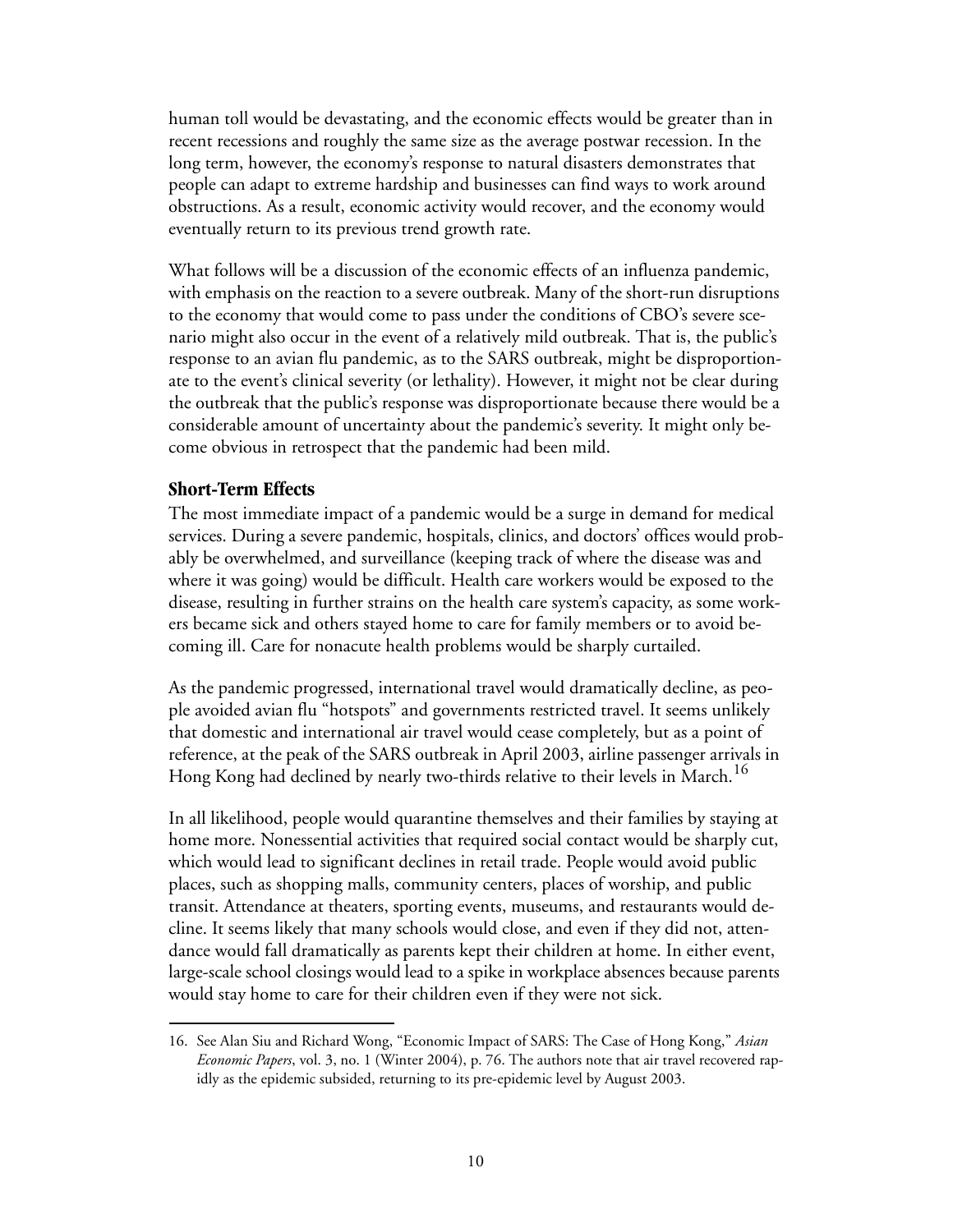The general slowdown in economic activity would reduce gross domestic product (GDP). Business confidence would be dented, the supply of labor would be restricted (owing to illness, mortality, and absenteeism spurred by fear of contracting the disease), supply chains would be strained as transportation systems were disrupted, and arrears and default rates on consumer and business debt would probably rise somewhat. It seems quite likely that the stock market would fall initially and then rebound later, as it did in Hong Kong during the SARS episode.

Of course, economic activity would slow, but it would not halt completely. Experience with such catastrophes as natural disasters and terrorist attacks has demonstrated the ability of people to cope with and adapt to extremely difficult circumstances. Moreover, the advances in technology of recent years would allow many companies, especially those in service industries, to conduct business via electronic communications, which would permit their employees to work from home. And to the degree that shipping companies were operating, on-line purchases could offset some of the decline in retail trade.

The actions of governments could influence the effects of a pandemic on the economy. Attempts to quarantine people would probably amplify the reductions in trade, travel, and tourism. However, government actions could also help mitigate economic impacts. Effective global surveillance and prompt identification of the pandemic strain by government agencies—along with quarantine and social isolation—could provide the opportunity for manufacturers to develop a vaccine to lessen the human and economic costs of a pandemic during its latter stages.

Little information is available for estimating the magnitude of the short-term economic impact of a pandemic. CBO was unable to find any estimates of the short-run economic effects of the three flu pandemics during the 20th century. Consequently, it based its estimate on three strands of analysis:

- A rough estimate of the supply-side effects from a large share of the labor force's becoming ill;
- A very rough estimate of a pandemic's effect on demand in individual industries; and
- A comparison with the impact of the SARS epidemic in Southeast Asia and Canada.

**Effects Under a Severe Pandemic Scenario.** To calculate the supply-side impact of a severe pandemic, CBO combined a rough estimate of the loss of employee work days with an estimate of average productivity per worker. For most sectors of the economy, CBO assumed that, on average, 30 percent of the workers in each sector would become ill and of those workers, 2.5 percent would die. Further, CBO assumed that those who survived would miss three weeks of work, either because they were sick, be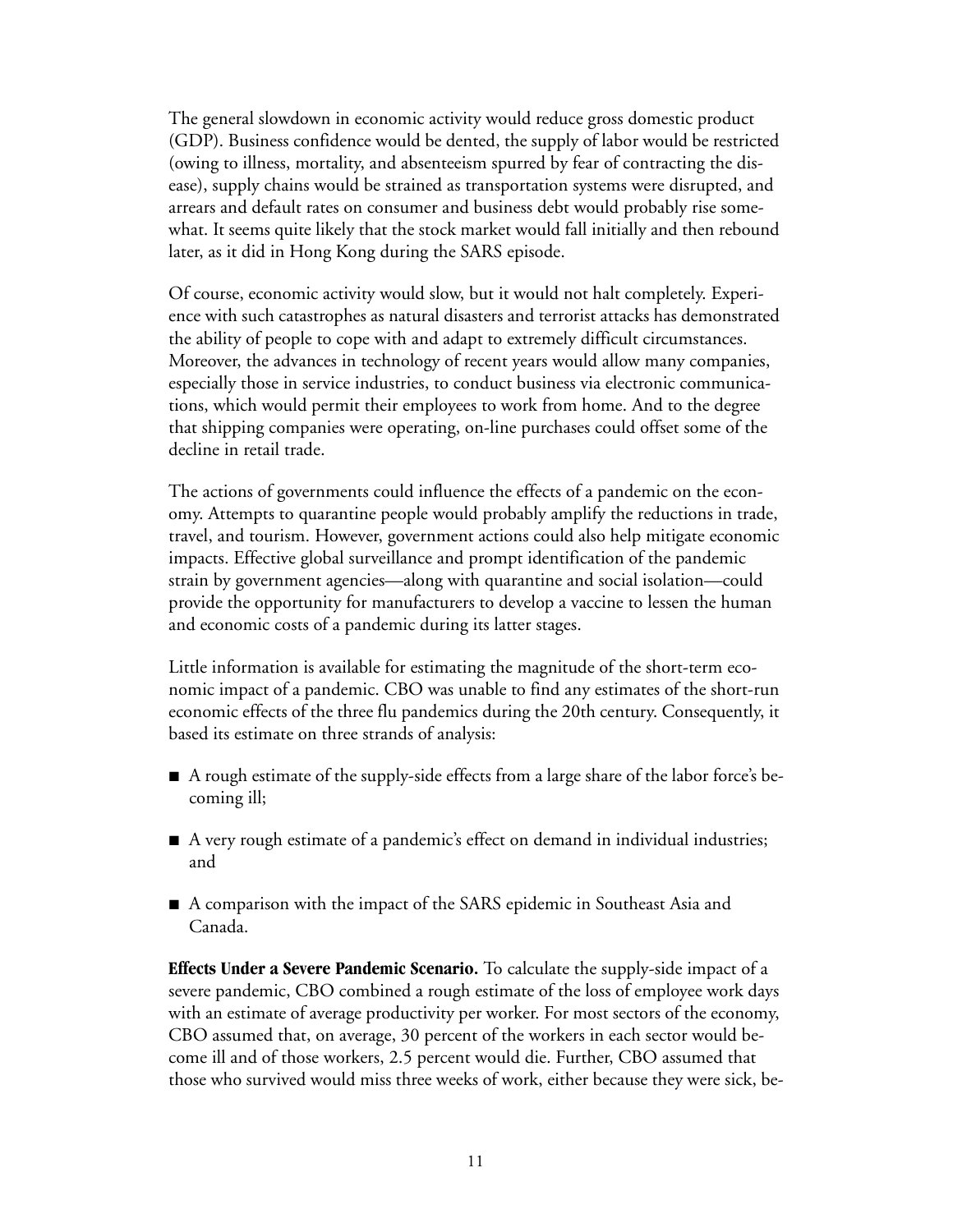cause they feared the risk of infection at work, or because they needed to care for family or friends. For the farm sector, where the work generally requires less social interaction, CBO assumed that the impact would be milder: one-tenth of workers would be affected and survivors would miss only a single week of work (the case fatality rate would be the same). CBO used average productivity per worker, by sector, for 2004 to compute the impact on GDP of the employment lost to the pandemic. Under the assumptions detailed above, GDP would be about 2-1/4 percent lower in the year in which the pandemic occurred, CBO estimates, than it would have been had the pandemic not taken place (see the Technical Appendix for a more complete description of these calculations).

In addition to workers' absences, many businesses (such as restaurants and movie theaters) would probably suffer a falloff in demand because people would be afraid to patronize them or because the authorities would close them. To calculate those demandside effects, CBO examined GDP by industry and assumed different declines in demand for different industries, based loosely on Hong Kong's experience with SARS. Those assumed effects were based on judgments about the degree of social interaction required in different industries and are extremely rough. CBO assumed that a pandemic's effects would be especially severe among industries whose products required that customers congregate; examples include the entertainment, arts, recreation, lodging, and restaurant industries. Other industries, including retail trade, were assumed to suffer a smaller decline in demand, and one industry, health care, was assumed to experience an increase in demand because of the surge in demand for medical care. The estimated demand-side impacts sum to about 2 percent of GDP; combining them with the supply-side impacts implies about a 4-1/4 percent reduction in GDP in the year of the pandemic.<sup>17</sup>

That scenario suggests that a severe influenza pandemic would have an impact on the U.S. economy that was slightly larger than the typical recession experienced during the period since World War II. On average, real (inflation-adjusted) GDP declined by 0.6 percent during the four quarters following each of the 10 business cycle peaks between 1947 and 2005. Those declines indicate that the average postwar recession lowered real GDP by about 4.1 percent, relative to a baseline in which output continued to grow according to its long-run trend of 3.5 percent. In addition, the estimated effect on real GDP in the severe scenario exceeds the impact of every postwar recession except the one following the 1981 peak, which pushed real GDP more than 7 percent below trend in 1982.

<sup>17.</sup> This is an estimate of the immediate disruption to the economy caused by the pandemic, not an estimate of what society would be willing to pay to avoid a pandemic. That amount would be much larger than the loss of GDP because it would include, among other things, the net present value of expected future lifetime earnings of those who died from the disease. See Meltzer, Cox, and Fukuda, "The Economic Impact of Pandemic Influenza in the United States."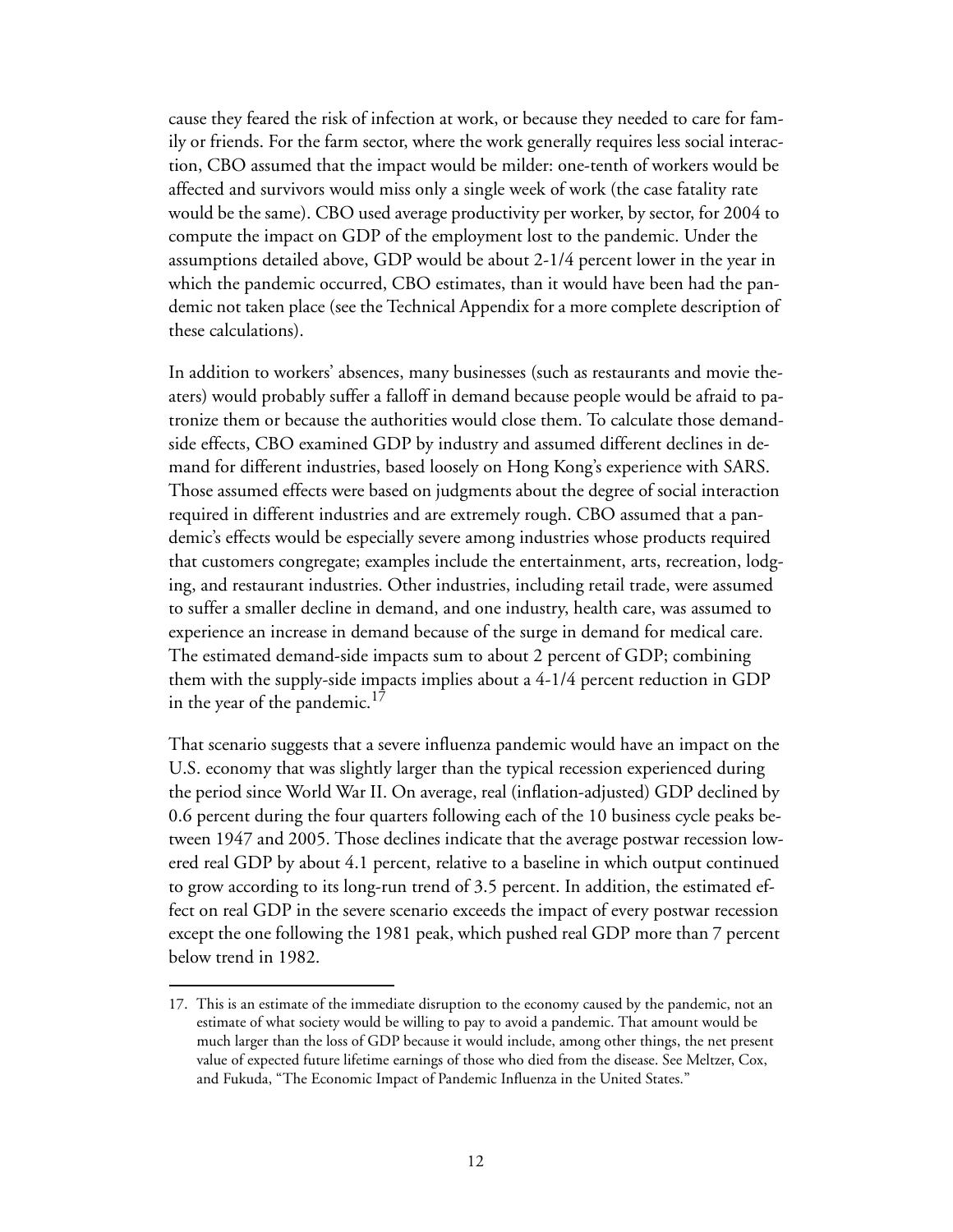**Effects Under a Mild Pandemic Scenario.** The economic effects of a mild pandemic would be much smaller and might not even be distinguishable from the normal ups and downs of economic activity. To calculate the supply-side effect, CBO assumed that the attack rate would be 25 percent (except in the farm sector, where it was assumed to be 5 percent), the case fatality rate would be just over 0.1 percent, and the time out of work would be one-quarter of the duration assumption for the severe scenario (that is, just less than four days absent, on average). Under those assumptions, GDP would decline by about 1/2 percent (about \$70 billion in 2004) as a result of supply-side factors. For the demand-side effects, CBO assumed that the declines in each industry would be one-quarter of the declines under the severe scenario, which amounted to 1/2 percent of GDP (about \$60 billion in 2004). In total, the decline in output amounts to about 1 percent of GDP, relative to what would have happened in the absence of a pandemic. Compared to the long-run growth trend, a mild influenza pandemic would cause growth to slow, but would probably not cause real GDP to fall (or cause a recession).

**Comparison with SARS.** Past studies of the epidemic of severe acute respiratory syndrome that affected Southeast Asia, China, and Canada provide a point of comparison for CBO's estimates. The scale of the SARS epidemic—more than 8,000 cases worldwide and nearly 800 deaths—was much smaller than the pandemics considered in the scenarios CBO developed for this analysis. Nevertheless, that experience is applicable to a potential avian flu pandemic because people's reaction to the SARS outbreak could be considered similar to what might be expected in a flu pandemic. A study by Jong-Wha Lee and Warwick McKibbin used a global macroeconomic model to estimate the impact of the SARS epidemic on GDP in 2003. Lee and McKibbin estimate that the decline in GDP was largest in Hong Kong, where output was 2.6 percent lower in 2003 than it would have been without a pandemic. Hong Kong was followed by China, according to the authors, with a decline of 1.1 percent of GDP relative to a base case without a pandemic, and by Taiwan and Singapore, with declines of about 0.5 percent.<sup>18</sup>

However, a separate study by Alan Siu and Richard Wong, which focused exclusively on Hong Kong, concluded that the SARS epidemic had had only a mild impact on output in 2003.19 Although they do not present their own estimates, they conclude that private-sector forecasts predicting that SARS would knock 1.2 percentage points off the growth of GDP proved to be too pessimistic. That the disease's impact was mild was not because aggregate demand did not fall. The authors document declines in travel, tourism, and retail trade that were severe: year-over-year declines in retail

<sup>18.</sup> See Jong-Wha Lee and Warwick McKibbin, *Globalization and Disease: The Case of SARS,* Working Paper No. 2003/16 (Australian National University, August 2003).

<sup>19.</sup> See Siu and Wong, "Economic Impact of SARS." Hong Kong accounted for about 22 percent (about 1,800) of the total number of SARS cases worldwide and 40 percent (about 300) of the deaths.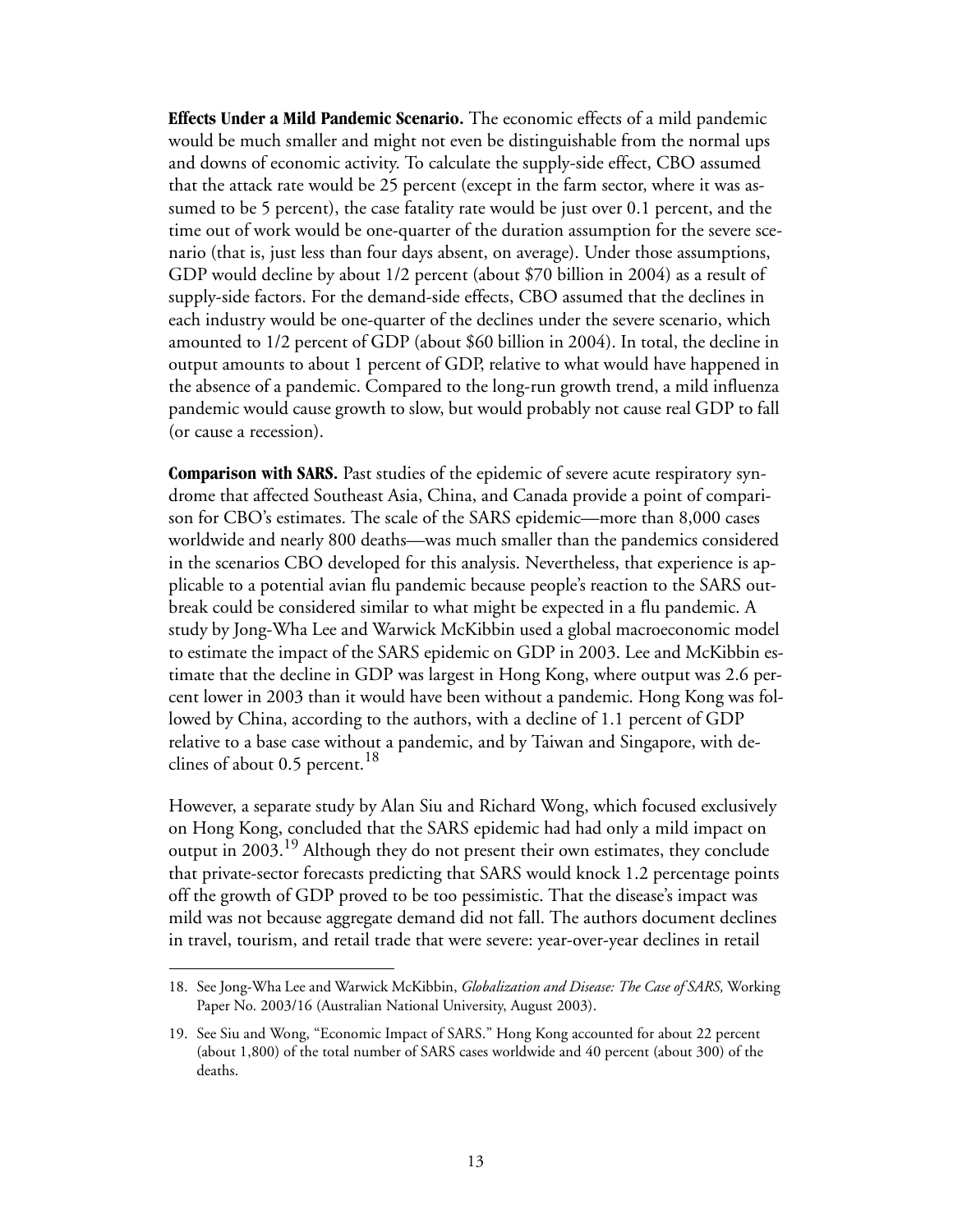trade of 15 percent in April 2003, a decline of 63 percent in total visitors arriving in Hong Kong, and sharp declines in restaurant spending.<sup>20</sup> The authors argue that SARS's economic impacts were concentrated in the sectors that were most directly affected by the epidemic and were relatively short-lived. Moreover, the epidemic caused no major disruption to international trade nor to Hong Kong's manufacturing base in the Pearl River Delta region of China.

An August 2005 study by the investment firm BMO Nesbitt Burns also examined the economic impact of the SARS. It describes the reaction to the epidemic in Toronto (which included sharp drops in travel, retail trade, and tourism) and documents the strains on the health care system. Citing a study by the Bank of Canada, the study estimates that the crisis cut GDP in the second quarter of 2003 by 0.6 percent, which implies that economic activity in Toronto declined by about 3 percent in that quarter and roughly 0.75 percent for the year.

The estimates of the economic effects of the SARS epidemic provide a useful benchmark for CBO's estimates of the impact of an influenza pandemic. The SARS estimates also show how difficult it is to estimate the economic effects of an epidemic. Even though all of the studies were performed after the fact (using actual data), their results vary widely. Nevertheless, the estimates suggest that the impact of SARS on Hong Kong's economy (which is where the effects were concentrated) was roughly similar to a mild business-cycle recession, although the studies differ sharply about the degree of the slowdown. CBO's estimates of the effects of the two influenza pandemics are roughly comparable. The effect on GDP in the severe scenario is larger than any of the estimates of SARS' effects, whereas the estimated effects from the mild scenario are in the middle of the range of SARS estimates.

One could argue that what happened with SARS is not relevant for an analysis of the effects of an influenza pandemic in the United States because people with influenza, unlike those with SARS, are contagious before the onset of case-defining symptoms. As a result, control measures that are based on case identification (which worked well for SARS) will be ineffective for the flu, and a much larger proportion of the population is likely to be infected.<sup>21</sup> Consequently, an influenza pandemic might be expected to have a larger impact on the economy than did SARS.

There are also reasons, however, to think that the SARS epidemic is relevant for analyzing the effects of a flu pandemic. First, Hong Kong is a densely populated city; the impact of the flu in cities like New York and Boston might exceed that of SARS in Hong Kong by a wide margin, but the flu's impact on the overall economy might be

<sup>20.</sup> Tourism makes up a much larger share of Hong Kong's economy—about 6 percent—than it does of the United States' economy, and tourists contribute more to retail sales there than they do in the United States.

<sup>21.</sup> See Christina Mills, James Robbins, and Marc Lipsitch, "Transmissibility of 1918 Pandemic Influenza," *Nature,* vol. 432 (December 16, 2004), pp. 904-906.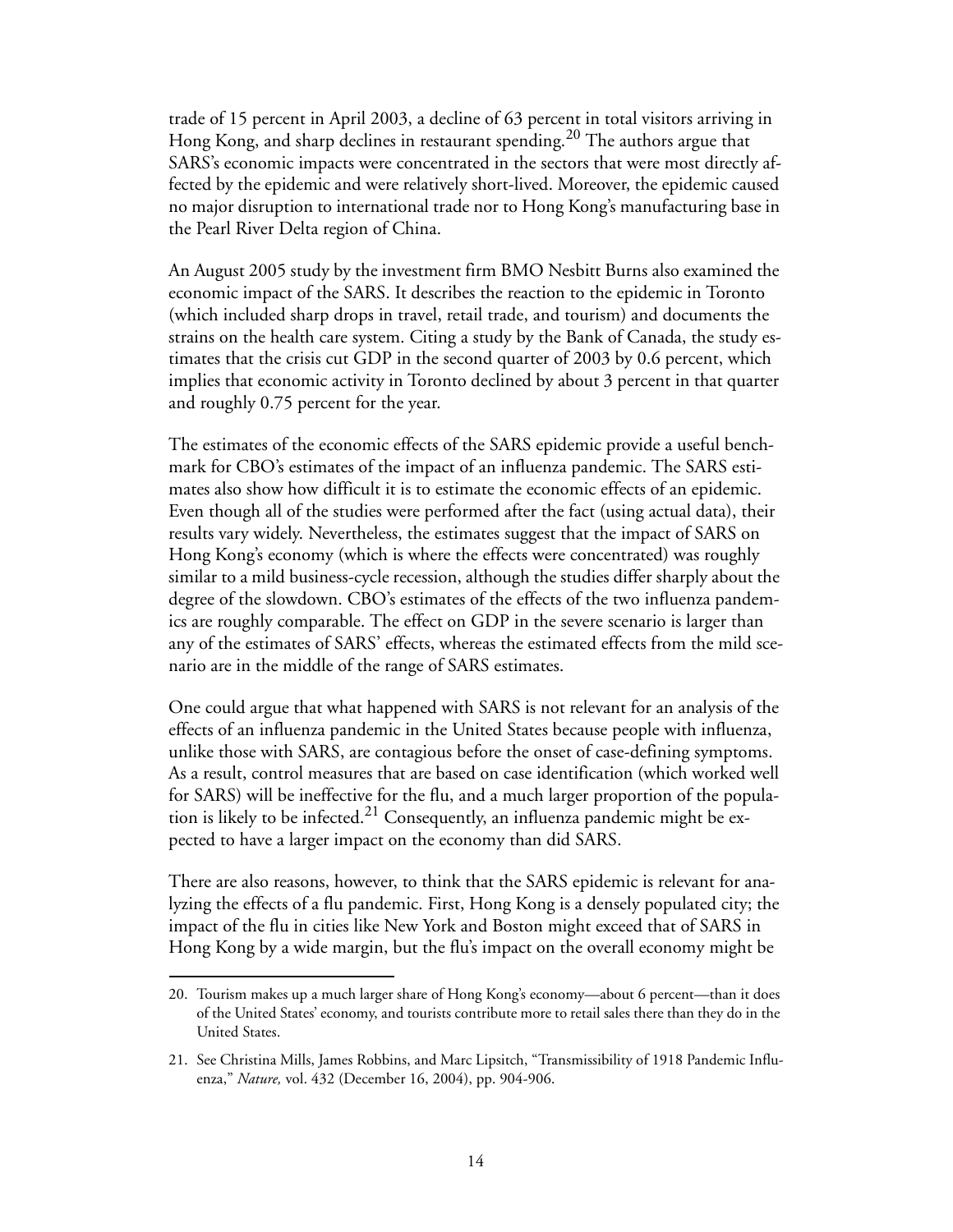considerably less. Second, the economic effects of the SARS outbreak appear to have been disproportionate to the virulence of the disease. The disruption to travel, transport, and tourism was substantial in Hong Kong and Toronto, as people shunned public places and public transportation, thus limiting the scope for even larger declines in economic activity in response to a deadlier disease.

#### <span id="page-20-0"></span>**Long-Term Effects**

The most important long-term impact of a pandemic is the reduction that would persist in the population and in the labor force after overall demand in the economy returned to normal. The effects of that drop in the population would depend, in part, on the characteristics of the outbreak. If, for example, mortality was concentrated among the very young and the very old, then a pandemic would have relatively small effects on the subsequent growth of GDP. By contrast, if the disease struck workers who were in their prime working years more heavily, then the effects on GDP growth during the years following the pandemic would be more significant. However, predictions of the size and direction of those effects are ambiguous. Under standard assumptions, for example, a one-time reduction in the labor force would raise the ratio of capital to labor and lower the rate of return to capital, thus slowing the pace of capital accumulation and GDP growth for many years. However, under other types of analyses that include the influence of human capital, reduction in the labor supply would encourage investment in human capital, which would tend to speed the growth of per capita output during the transition period, when the economy was recovering from the shock.

How big a reduction in the U.S. labor force would a severe pandemic produce? In 2004, the labor force totaled 147.4 million people. Under the assumption of an attack rate of 30 percent and a case fatality rate of 2.5 percent—the same assumptions applied to the population as a whole—a severe pandemic would cause the deaths of more than 1 million labor force participants, or about 0.75 percent of the labor force. Since growth in the labor force averaged 1.6 percent during the 1948-2005 period, losing 0.75 percent of the labor force would be equivalent to a pause of one-half year in the growth of the work force.<sup>22</sup> Under the assumptions for infection and mortality associated with the mild-pandemic scenario—an attack rate of 25 percent and a fatality rate of just over 0.1 percent—the number of workers killed would be 50,000, or 0.03 percent of the labor force.

There is little evidence available to use to determine which theoretical prediction best describes the long-term impact of an influenza pandemic. One study that analyzed whether the decline in population associated with the plague in Europe during the 14th century caused an increase in wages (and, therefore, in per capita output) re-

<sup>22.</sup> A decline of that magnitude is not particularly large relative to the normal yearly variation in labor force growth. For example, the standard deviation (a measure of the variability of a data series) of labor force growth during the 1948-2004 period is 0.8 percentage points, which indicates that labor force growth was within 0.8 percentage points of its mean value (of 1.6 percent) about twothirds of the time during the historical sample period.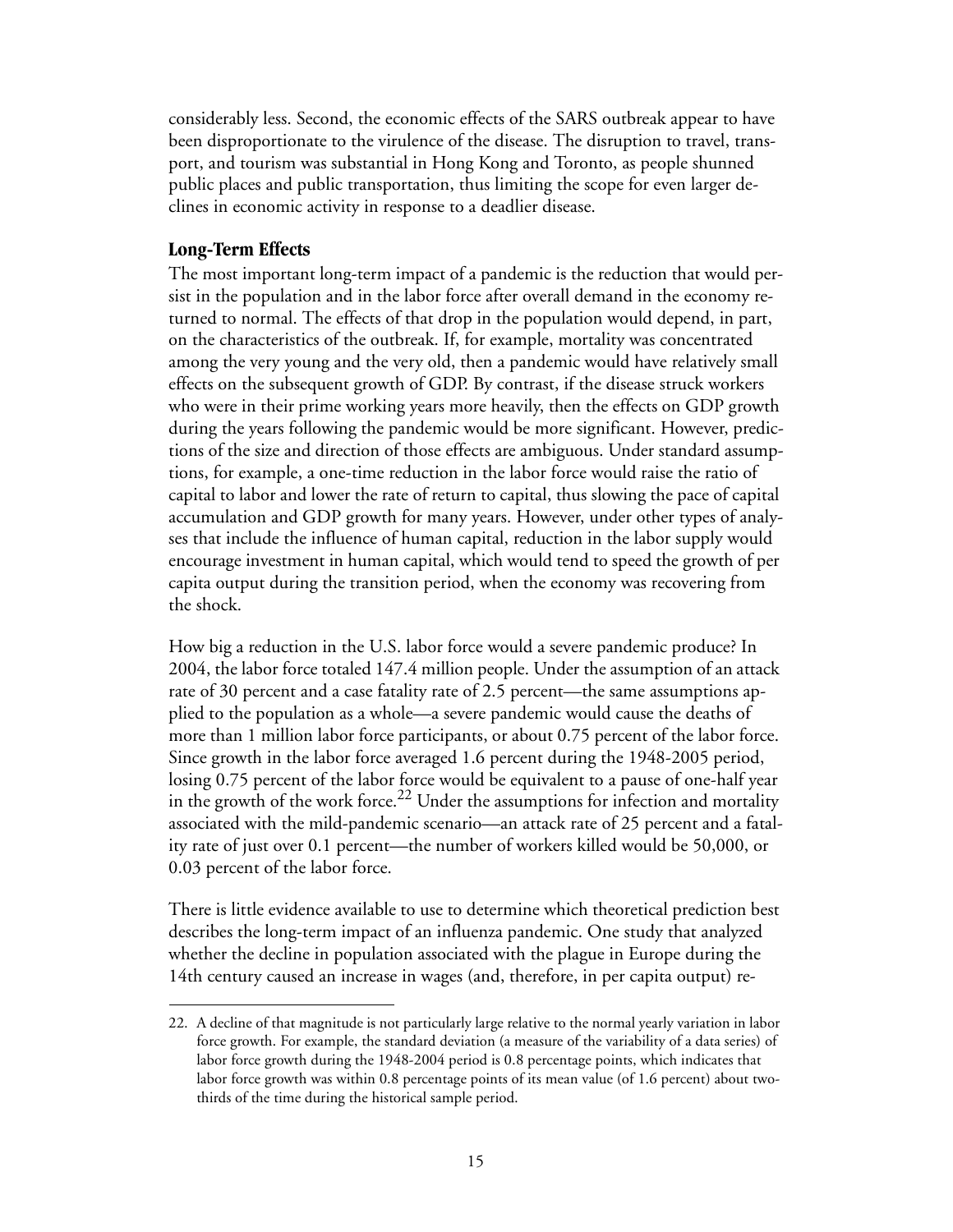ported inconclusive evidence.<sup>23</sup> That study also looked at the effect of the 1918 influenza pandemic on agricultural production across 13 Indian provinces and found no relationship between changes in population and agricultural output. By contrast, in a study that analyzed the effects of the 1918 flu pandemic on economic growth using data from U.S. states, the authors found that after controlling for other variables such as population density, education levels, share of foreign-born population, and climate—states that were harder hit by the epidemic experienced faster per capita growth during the 1919-1930 period.<sup>24</sup> The authors caution, however, that their results may be picking up a transitional effect—a return to trend growth—rather than an increase in steady-state growth. Moreover, because the study looks at growth rates among the states, it does not address the question of whether the growth of overall GDP would be faster or slower.

Finally, there is evidence that a potential influenza pandemic could have an impact over the very long term, lowering the incomes and socioeconomic status and harming the health of children who were born after the pandemic and were *in utero* during its height.<sup>25</sup>

### <span id="page-21-0"></span>**Current Policies and Options for the Future**

Preparedness for a flu pandemic lies within the nation's overall capacity to address public health emergencies. Growing concern about a flu pandemic occurs at a time when the public health system overall and the parts of it directly associated with influenza are under increased scrutiny, and when heightened concerns about terrorism have been the primary driver of increased public health funding.

Options for addressing potential pandemics in the near and long term fall into four broad categories: detecting and controlling viruses at their source, developing and using vaccines to prevent diseases, developing and using treatments with antiviral drugs and other medications, and building the capacity of the health care system (facilities, equipment, and people) to deliver care. Decisions made in the near term may alter the availability of vaccines and treatment options in the longer term. In making decisions about how to proceed, there are competing risks. The risk of inaction is that a pandemic will occur that could have been prevented or mitigated. The risk of action is

<sup>23.</sup> See David Bloom and Ajay Mahal, *Does the AIDS Epidemic Really Threaten Economic Growth?*  Working Paper No. 5148 (Cambridge, Mass.: National Bureau of Economic Research, June 1995). That paper was later published under the same title in the *Journal of Econometrics*, vol. 77, no. 1 (1997). See also Bloom and Mahal, "AIDS, Flu, and the Black Death: Impacts on Economic Growth and Well Being," in David Bloom and Peter Godwin, eds., *The Economics of HIV and AIDS: The Case of South and South East Asia* (Delhi: Oxford University Press, 1997).

<sup>24.</sup> See Elizabeth Brainerd and Mark Siegler, *The Economic Effects of the 1918 Influenza Epidemic,* Discussion Paper No. 3791 (London: Centre for Economic Policy Research, February 2003).

<sup>25.</sup> See Douglas Almond, "Is the 1918 Influenza Pandemic Over? Long-term Effects of *In Utero* Influenza Exposure in the Post-1940 U.S. Population" (mimeo, Columbia University, July 2005).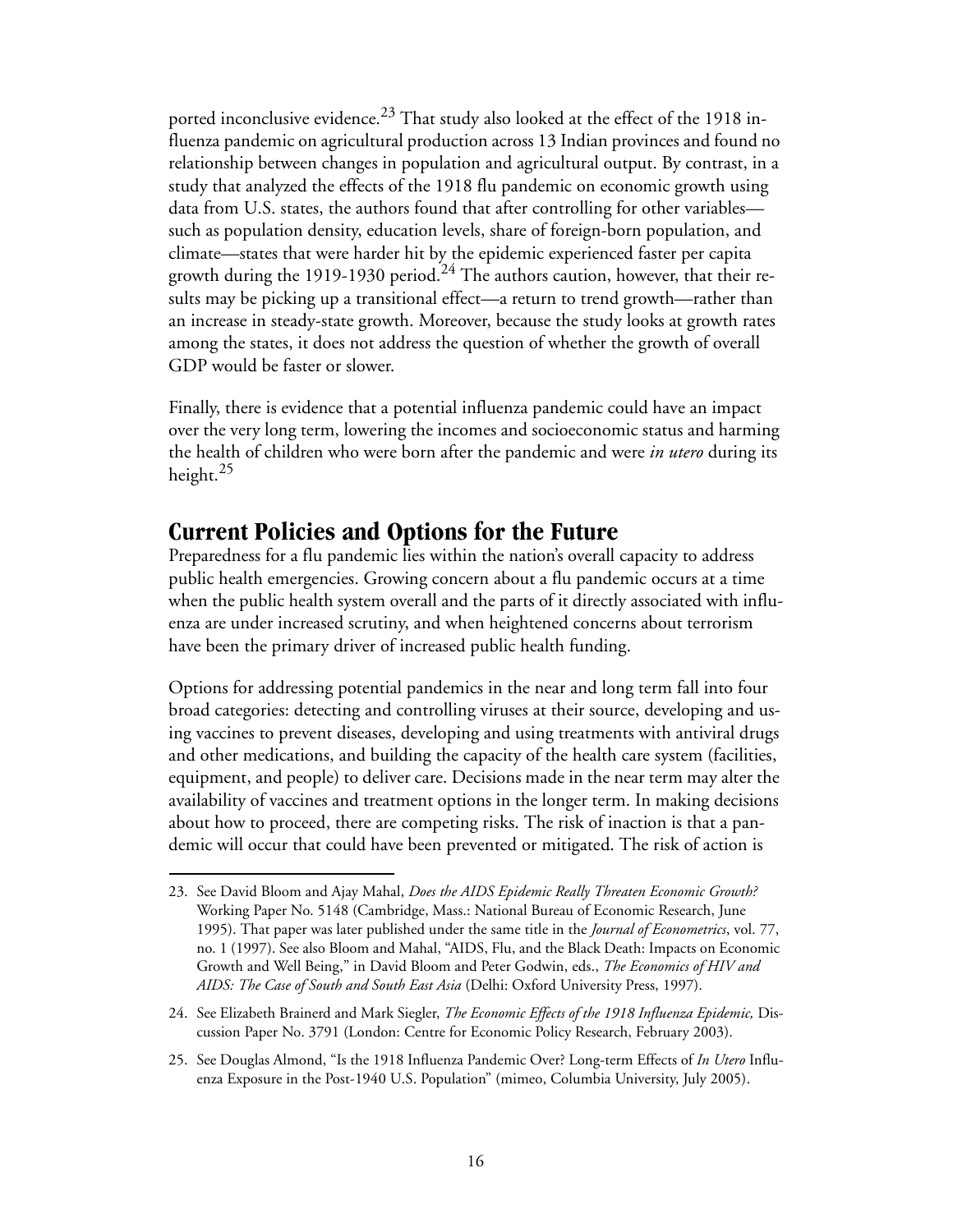that it is costly, diverts resources from other priorities, and could be damaging by itself, as was the case in the reaction to the swine flu scare of 1976.

### <span id="page-22-0"></span>**Context**

Rising concerns in the 1990s about the spread of disease as a result of international commerce and travel, antibiotic resistance, biological and chemical terrorism, and new and evolving pathogens led to an increased focus on improving the public health system. Federal funding, initially targeted toward efforts to stockpile medicines and improve laboratory capacity, increased substantially in the face of concern about the medical consequences of terrorism after the terrorist attacks of September 11, 2001, and the anthrax attacks in that same year. Between 2001 and 2005, policymakers appropriated almost \$30 billion for activities to address the nation's preparedness against infectious diseases; improve cooperation between federal, state, and local authorities in the event of a public health emergency; upgrade the nation's laboratory capacity and expand the ability of local governments to deal with large numbers of people needing health care. Over half of that funding was for expanding research on vaccines and therapies against infectious diseases. Other funds aim to encourage private firms to develop new vaccines and other remedies to respond to biological terrorism and improve the national stockpile of and distribution strategy for remedies in the event of such an attack.

Countering bioterrorism has been the main priority of those efforts and about \$15 billion was appropriated for those purposes between 2001 and 2005. Many of the preparedness activities supported by that spending contribute to stronger health care systems and improved processes for combating epidemics of infectious diseases, including pandemic influenza. But concerns remain about how to specifically address an influenza pandemic. First, are concerns about the health system's ability to care for a large number of people in all parts of the country who are sick at the same time. Second, the declining number of suppliers of flu vaccine and the vaccine production problems that occurred in the 2001-2002 and 2004-2005 flu seasons highlight concerns about the national capacity to produce vaccines that would mitigate the damage a pandemic outbreak might cause. Concerns about a pandemic flu may have increased the urgency to resolve problems that rose to prominence last year in relation to the pace of technical improvement in the vaccine industry—an issue of long-standing concern for public health analysts—and may have increased the willingness to pay for solutions. Third, heightening those worries are more-recent developments indicating that the worldwide demand for antiviral drugs that might blunt the impact of an outbreak far exceeds current production capabilities.

Over the past several months, both the Administration and Members of Congress have proposed appropriating between \$4 billion and \$8 billion specifically for programs to respond to the prospect of a flu pandemic. Those proposals raise a number of questions. For example, how would costs compare with net expected benefits? Has the right balance been struck between spending for health system response and vaccines and drugs? How can significant new spending for a flu pandemic be best incor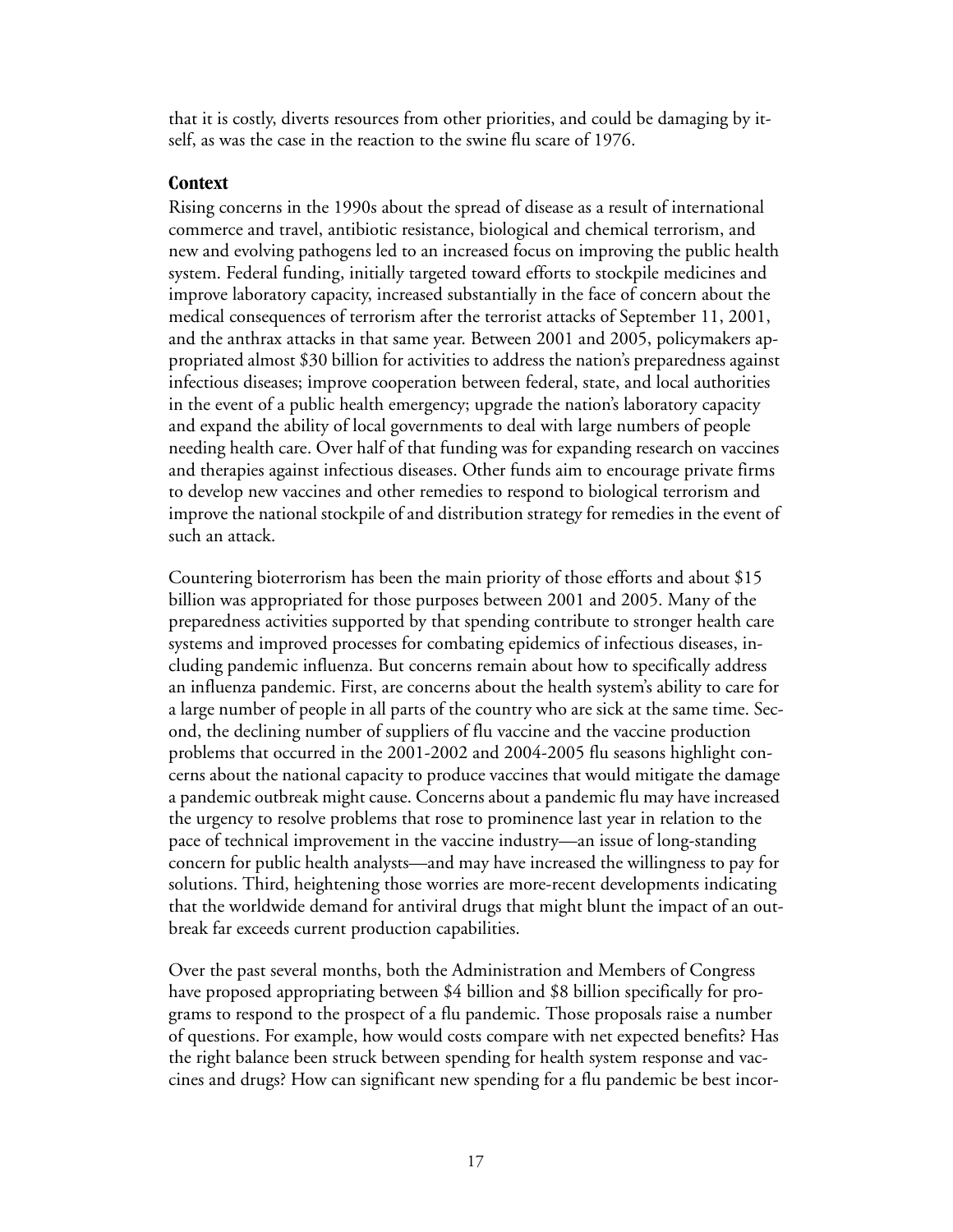porated in the larger public health effort? What lessons have been learned thus far, about how government policies can improve and guarantee the supply of vaccines and antiviral drugs? And how can effective policies be formulated in the presence of great uncertainty?

This section summarizes the Administration's recently released plan and some Congressional alternatives. It also lists and examines specific policies now in effect and options being considered whose intention is to limit the harm of a pandemic flu. Those proposals and policies may be revised as scientists and policymakers learn more about the virus and possible countermeasures. In keeping with CBO's mandate to provide objective, nonpartisan analysis, this paper makes no recommendations.

The discussion of options and policies addresses both measures that are directed toward a near-term outbreak and measures that increase the nation's capability to deal with a pandemic several years into the future. Uncertainty is an ever-present concern, prompting such questions as, Will the H5N1 strain be the pandemic strain? Will the vaccines currently being stockpiled prove effective? Likewise, will antiviral drugs prove useful? And can the public health system cope with the surge in demand that an outbreak would bring? Not surprisingly, most of the policies now in effect and those being contemplated can be analyzed only by making heroic assumptions about how such uncertainty is resolved. Some small comfort may be found in the fact that in several instances, the issues being raised are not unique to policy regarding flu pandemics. Such issues include, for example, how incentives to produce new antiviral drugs can be preserved if the patent rights of the current producers of those drugs are not respected or how liability for the harm a vaccine might cause can be best distributed among producers, consumers, and taxpayers.

#### <span id="page-23-0"></span>**The Administration's Proposal and Congressional Alternatives**

In November 2005, the President requested a total of \$7.1 billion in emergency funding for influenza pandemic preparedness. About 95 percent of that amount was to be spent on producing and stockpiling vaccines, antiviral drugs, and other medical supplies and on enhancing surveillance systems both internationally and domestically, as described in the Department of Health and Human Services (HHS) Pandemic Influenza Plan (hereafter referred to as the HHS plan).<sup>26</sup>

<sup>26.</sup> Sources for CBO's discussion of the HHS plan include Michael O. Leavitt, Secretary of the Department of Health and Human Services, *Pandemic Influenza,* statement before the Subcommittee on Labor, Health and Human Services, and Education of the Senate Committee on Appropriations, November 2, 2005, available at http://appropriations.senate.gov/hearmarkups/ Leavitt.htm; a speech by President Bush at the National Institutes of Health on November 1, 2005, "President Outlines Pandemic Influenza Preparations and Response, available at www.whitehouse.gov/news/releases/2005/11/print/20051101-1.html; "White House Fact Sheet: Safeguarding America Against Pandemic Influenza," November 1, 2005, available at http://www. whitehouse.gov/news/releases/2005/11/20051101.html; and Department of Health and Human Services, *HHS Pandemic Influenza Plan* (November 2005), available at http://www.hhs.gov/ pandemicflu/plan/.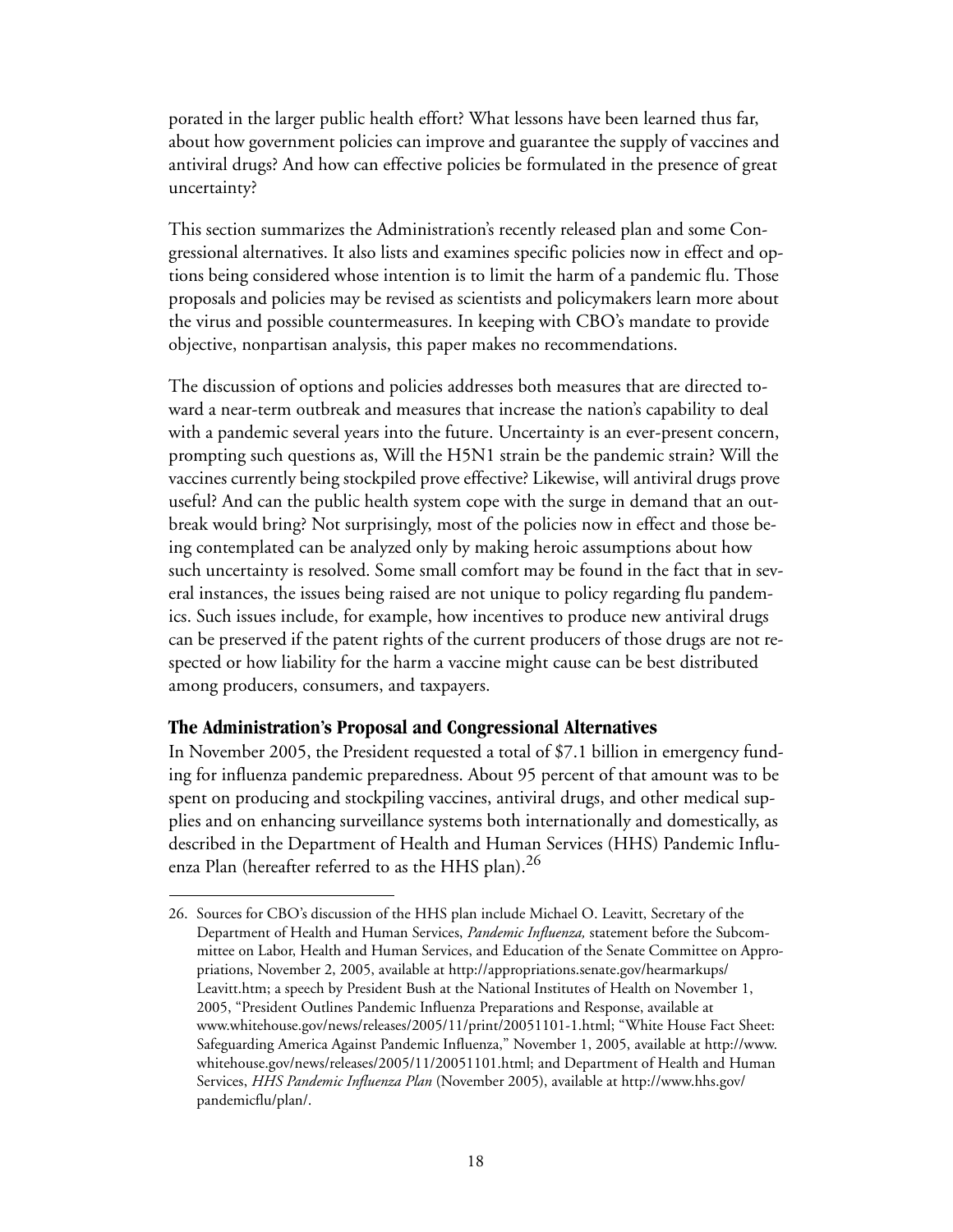Several other proposals that have been introduced in the Congress also address preparedness for an influenza pandemic. Although they share the same general goals, they differ from each other and from the Administration's proposal in levels of funding, relative emphasis on vaccine stockpiling versus other activities, the extent to which vaccine manufacturers and providers would be protected from liability lawsuits, and the share of the costs that state and local governments would be required to contribute. Several proposals would provide greater funding for antiviral drugs than for vaccines, whereas others would allot greater funding for public health preparedness. Recent proposals to expand Project Bioshield (discussed later) would fold incentives for the development of pandemic flu vaccines and drugs into broader efforts to provide incentives for developing drugs to treat effects arising from bioterrorist attacks. Still other proposals would focus narrowly on liability protections for manufacturers and providers of vaccines and other flu countermeasures.

Under the HHS plan, \$4.7 billion would go toward investments in creating production capacity for pandemic influenza vaccine and a stockpile of enough vaccine against each circulating influenza virus with pandemic potential to provide a course of inoculation for 20 million people by 2009.<sup>27</sup> The ultimate goal is to have a "surge" capacity sufficient to produce enough vaccine for the entire U.S. population (almost 300 million people) within six months of a pandemic outbreak.

The Administration argues that sufficient capacity cannot be achieved from egg-based production alone; its proposal is based on only 20 percent of surge capacity coming from that source and 80 percent coming from new cell-based vaccine-manufacturing facilities. To achieve that goal, HHS would spend \$2.8 billion to finance the establishment of new cell-based vaccine manufacturing facilities that could open by 2010. The department would also finance the retrofitting of existing domestic egg-based manufacturing facilities.

Following are several other features of the HHS plan:

■ HHS would work with industry and academia to support development of dosesparing technologies (that is, technologies that stimulate a strong immune response using less antigen, the raw material of vaccines) and would invest in research to develop a universal vaccine that would work against all strains of the flu.

<sup>27.</sup> A course is two doses of vaccine, each with 90  $\mu$ g (micrograms) of antigen.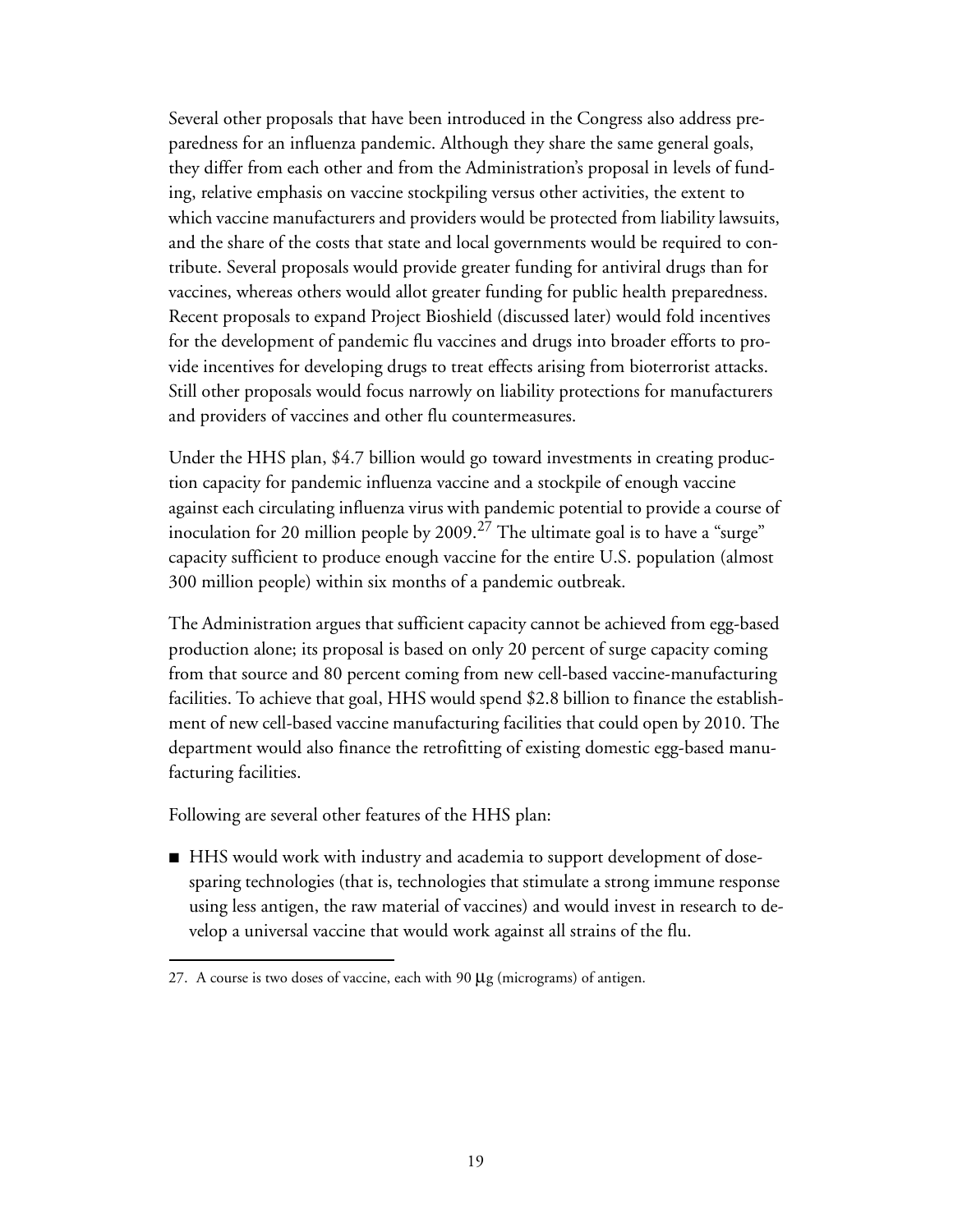- The Administration proposes liability protections for vaccine manufacturers and providers on the grounds that the threat of litigation is an obstacle to the development and production of new vaccines.
- $\blacksquare$  Under the HHS plan, \$1.4 billion would go toward purchasing antiviral drugs and accelerating the development of new antiviral drugs. About \$1 billion of those funds would be used to purchase 50 million courses of treatment of antiviral drugs and to subsidize the states' purchase of an additional 31 million courses under federal contracts.<sup>28</sup>
- HHS would spend \$555 million to expand domestic and international surveillance, strengthen public health infrastructure, and communicate with the public about the risks of an influenza pandemic. Because state and local governments would be largely responsible for distributing vaccines, antiviral drugs, and other medical supplies, the plan designates \$100 million of the \$555 million for state and local pandemic preparedness efforts.

### **Near-Term Options**

Over the next several months, the options available to prevent a possible pandemic or to diminish its effects are limited. The United States could provide technical and financial support for national and multilateral public health organizations that monitor potential outbreaks and control them at their source by culling flocks of infected birds. On the domestic front, were an outbreak to occur, limited production capacity of vaccines and antiviral drugs would be used strategically to slow a potential pandemic and limit the impact on the health care system. Equally important, policy decisions in several of those areas would have the potential to improve the longer-term national capability to cope with an outbreak.

<sup>28.</sup> HHS would subsidize 25 percent of the cost of the antiviral drugs purchased by state governments.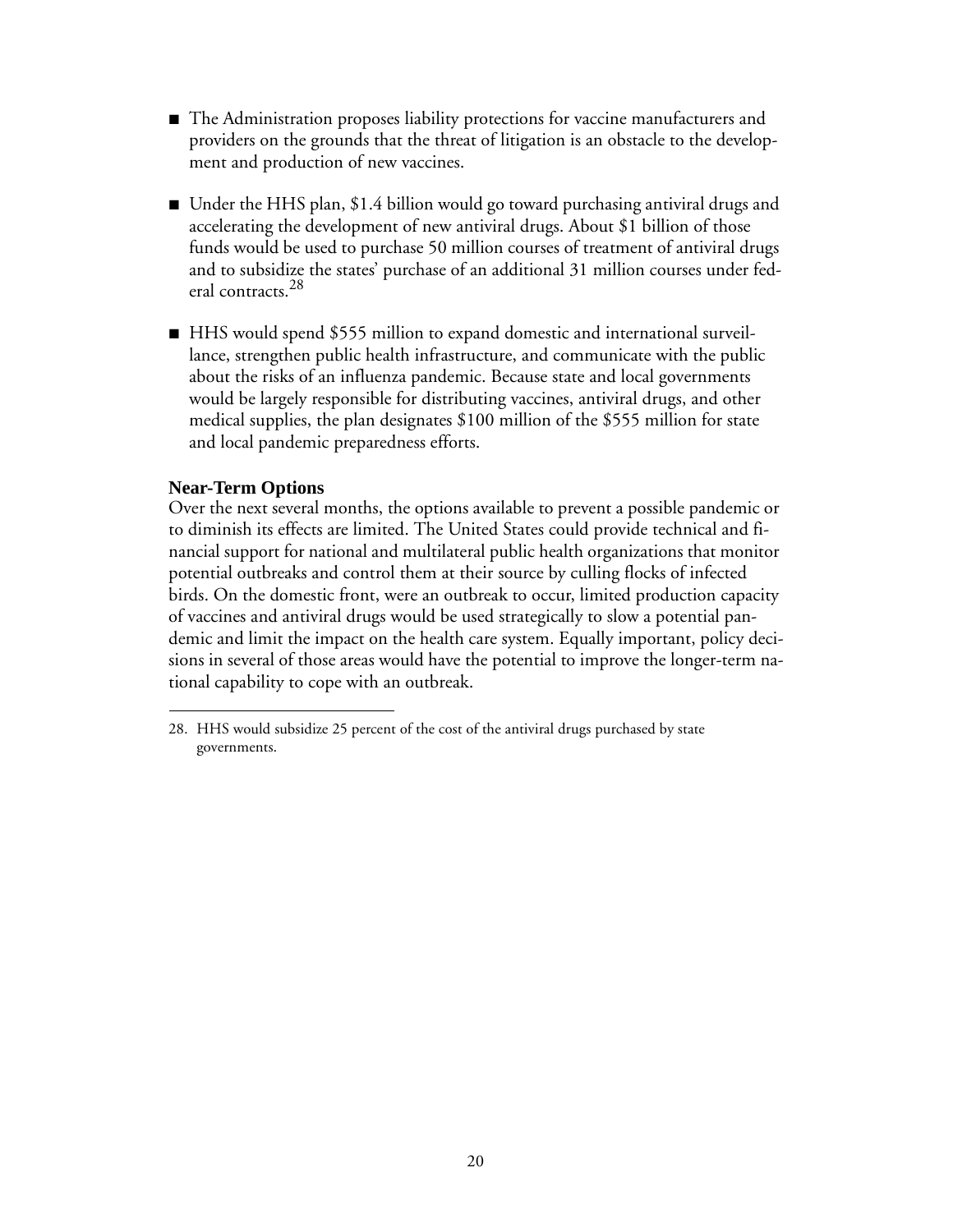**Source Control and Surveillance.** The longer the H5N1 virus remains transmissible only to humans who are in close contact with infected birds, the more likely it is that vaccines, antiviral drugs, and public health preparedness in general will be useful in limiting the effects of a possible pandemic. In the event that the virus becomes easily transmissible from person to person, the sooner that fact is known, the more time there will be to gather and deploy the available public health resources.

Current policy recognizes the importance of source control and surveillance. The United States participates in and contributes to the World Health Organization's (WHO's) and other international agencies' efforts to contain the H5N1 epidemic among poultry flocks (by educating farmers in proper bird handling, for example) and to detect new outbreaks. For example, the U.S. Agency for International Development is spending \$13.7 million for avian influenza control, prevention, and preparedness in Asia, complementing \$6 million in spending on international surveillance by the Centers for Disease Control and Prevention (CDC).

As the H5N1 epidemic has progressed in bird populations, source control has become an increasingly important tactic to delay the onset of a potential H5N1-based pandemic in humans. Although the social benefits of identifying and culling infected flocks are clear, the incentives for individual farmers to actively cooperate are less clear-cut. Providing compensation to farmers who are vigilant and proactive could improve the likelihood that source control will be successful. Accordingly, ensuring that poorer countries have the funds necessary to provide such compensation as well as undertake surveillance and educational activities is in the interest of the United States and other developed countries. A November 2005 report prepared by the United Nations Food and Agriculture Organization questions whether the funds currently committed on a bilateral and multilateral basis are sufficient to implement the best strategy to control avian flu in the animal population.<sup>29</sup>

Although support for countries and individuals coping with avian influenza in their domesticated bird populations may be desirable, certain risks are evident. Nations or farmers who expect outside help to pay for a problem that affects them as well as everyone else will have diminished incentives to spend resources of their own to identify infected flocks and cull them. Thus, the payoff from more aid for those purposes is likely to be offset in part by recipients' weaker incentives to take action because they are expecting someone else to pay.

<sup>29.</sup> U.N. Food and Agriculture Organization, *A Global Strategy for the Progressive Control of Highly Pathogenic Avian Influenza (HPAI)* (Rome: U.N. Food and Agriculture Organization, November 2005), p. 13-14.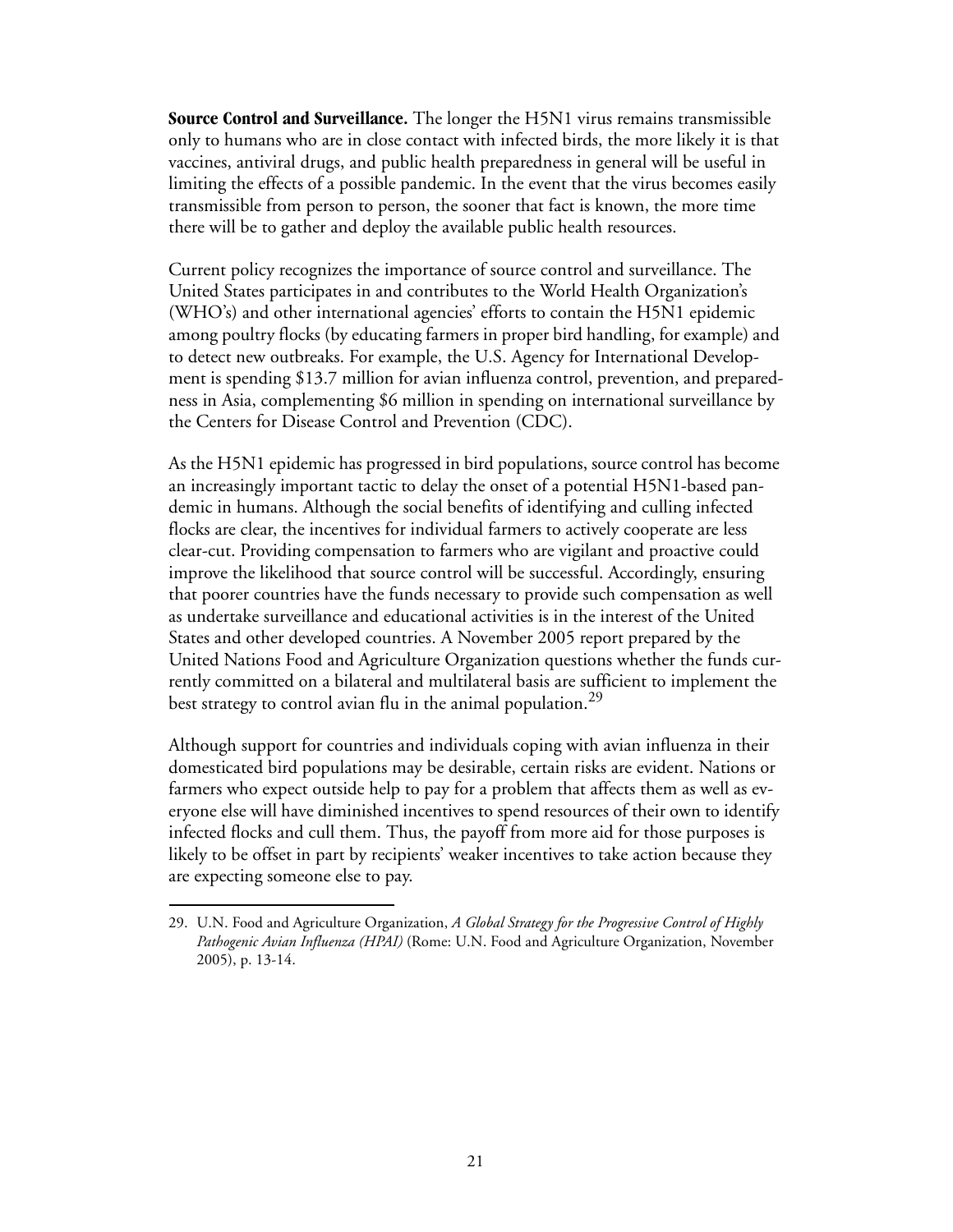Another option for source control in the near term is vaccinating the domestic bird flocks of nations where avian influenza has been detected. The Chinese government is undertaking such an effort, and some recent research suggests that vaccinating chickens may be an effective means of source control.<sup>30</sup> Again, it may be in the interests of developed nations to subsidize vaccination programs in poor countries. But inefficient vaccination giving only partial immunity to inoculated flocks could do more harm than good by making it more difficult to detect a lethal strain of avian flu in domesticated flocks.

**Vaccines.** Currently, no licensed human vaccine is available for the strain of the avian influenza virus now circulating in Southeast Asia. The National Institutes of Health (NIH) has contracted with private manufacturers to produce developmental vaccines against the H5N1 strain and has tested those vaccines in healthy adults; it plans more testing among children and the elderly. This past fall, the U.S. government awarded \$162.5 million in contracts for additional vaccine development to two firms: Chiron and sanofi pasteur. $31$  Very recent reports indicate that the government intends to have a stock of vaccines sufficient to immunize 4 million people against the H5N1 virus by February 2006.

If the H5N1 flu strain triggered a pandemic in the next several months, the Food and Drug Administration (FDA) would probably request that producers switch from manufacturing seasonal flu vaccine to producing vaccine effective against the pandemic strain. Currently, the only manufacturer of flu vaccine located in the United States is sanofi pasteur, which can produce 60 million doses of seasonal vaccine about every six months. Each dose of seasonal vaccine contains 45 μg (micrograms) of antigen, the raw material from which vaccines are made. The best available science indicates that two doses of vaccine, each requiring 90 μg of antigen, are necessary to protect against the H5N1 strain.32 Thus, the raw material that currently can be used to inoculate 60 million people against the seasonal flu would provide immunity to only

<sup>30.</sup> J.A. van der Goot and others, "Quantification of the Effect of Vaccination on Transmission of Avian Influenza (H7N7) in Chickens," *Proceedings of the National Academy of Sciences*, vol. 10 (December 5, 2005).

<sup>31.</sup> Chiron's contract was awarded in October and is for \$62.5 million; sanofi pasteur's contract was awarded in September and is for \$100 million.

<sup>32.</sup> Statement of Michael Leavitt, November 2, 2005, p. 5.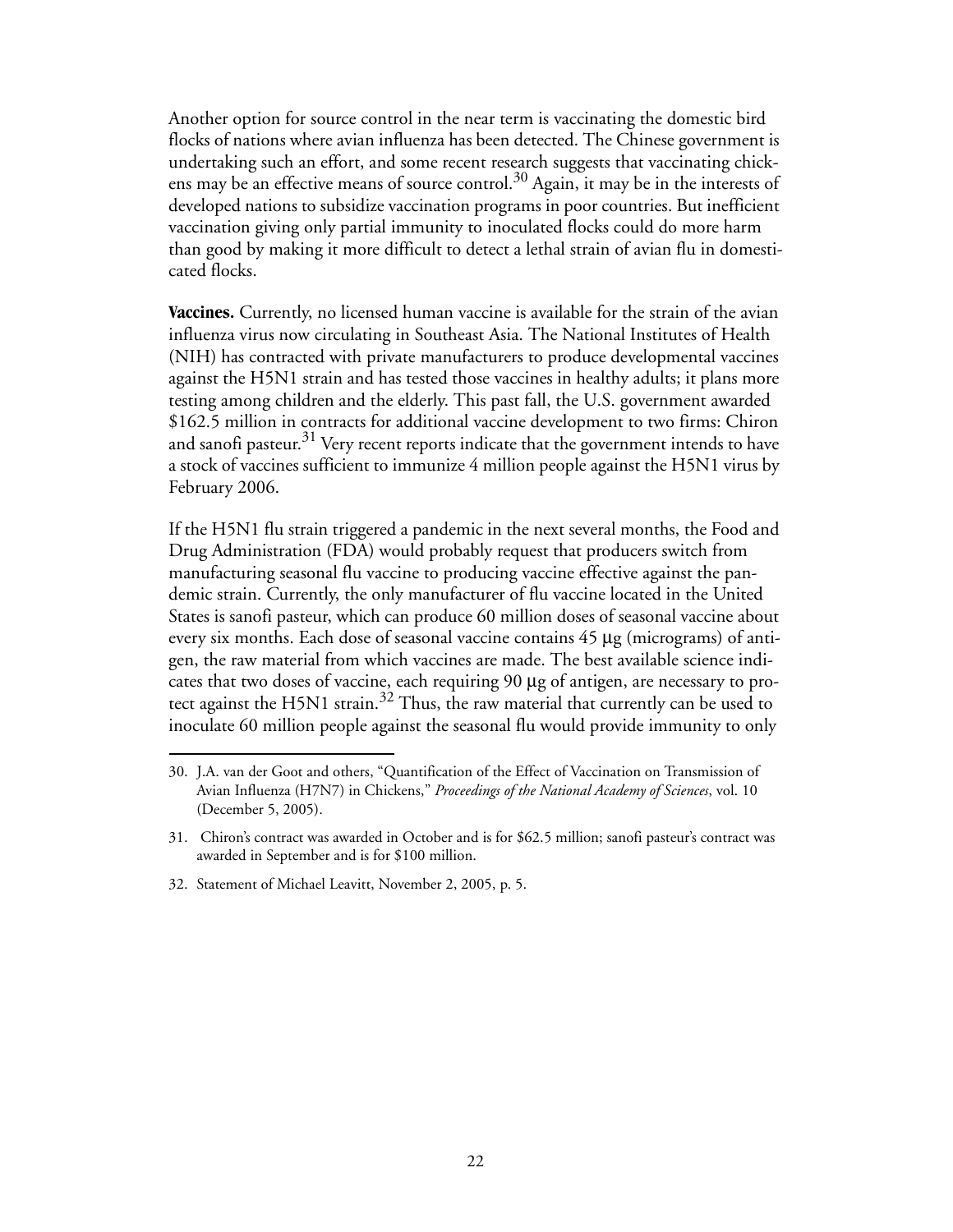15 million people every six months during a pandemic caused by the H5N1 strain.<sup>33</sup> Optimal vaccination of the United States' 300 million people would require many times that amount. That shortage of capacity results in part from problems in the market for pandemic influenza vaccine, many of which are present in the seasonal influenza market as well (see [Box 1](#page-29-0)).

Some experts believe that it is overly optimistic to assume that antigen yields from using the capacity available to produce seasonal influenza vaccine would be realized in producing a vaccine effective against the H5N1 virus. Because H5N1 is lethal to birds, it both threatens the supply of chickens able to provide the necessary eggs and increases the number of eggs required for each dose. The pharmaceutical manufacturer GlaxoSmithKline has conducted tests that indicate that the yield for a pandemic strain could be 20 percent to 50 percent lower than it is for each strain of seasonal vaccine—which would reduce the number of people who could be vaccinated proportionately.<sup>34</sup>

In the event of a near-term flu pandemic, the short supply of vaccine and the likelihood of extraordinary demand for it could require the public health system to take a forceful role in distributing and administering the limited supplies of vaccine. The HHS plan lists priority groups as recommended by its Advisory Committee on Immunization Practices (ACIP) and its National Vaccine Advisory Committee (NVAC). The plan states that the "primary goal of a pandemic response considered was to decrease health impacts including severe morbidity and death; secondary pandemic response goals included minimizing societal and economic impacts."<sup>35</sup> ACIP and NVAC recommendations give priority to medical workers (8 million to 9 million people) and people critical to the manufacturing of vaccines and antiviral drugs (40,000 workers). The recommendations then give priority to the elderly with

<sup>33.</sup> Experience to date indicates that the H5N1 strain presents special problems for vaccine development. For example, laboratories have been unable to prepare the candidate H5N1 seed strain in the same manner as they prepare the candidate seasonal influenza A seed strains. Those seasonal seed strains are prepared by genetic reassortment using a strain that improves growth performance. If the candidate H5N1 seed strain was prepared in that manner, it would still be capable of causing severe disease and therefore would not be suitable for manufacturing. Instead, the candidate H5N1 seed strain must be prepared by reverse genetics to make it incapable of causing disease and suitable for manufacturing. MedImmune holds the patent rights for a reverse-genetics process useful in vaccine manufacturing. It has allowed manufacturers to produce pandemic influenza vaccines from seed strains prepared by this process for research purposes but not for distribution. However, according to officials at NIH, MedImmune has agreed to license the technology to vaccine manufacturers in return for a licensing fee. Resolving such license issues now might speed up the production of pandemic flu vaccine in the event of an outbreak.

<sup>34.</sup> Andrew Jack, "Fighting Flu: Vaccine Makers Roll Up Their Sleeves," *Financial Times*, October 30, 2005.

<sup>35.</sup> Department of Health and Human Services, *HHS Pandemic Influenza Plan*, Part 1, Appendix D, p. D-10.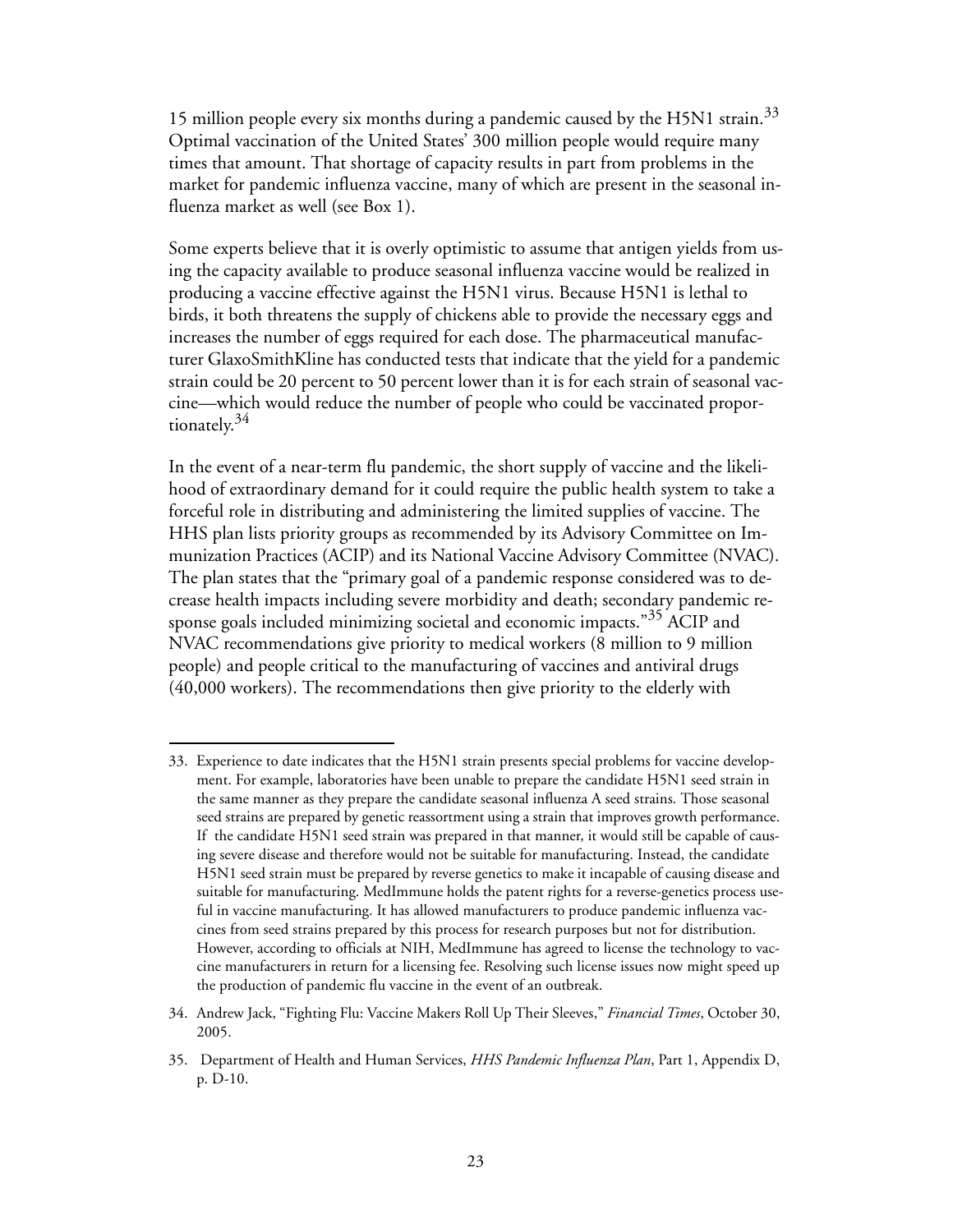# <span id="page-29-1"></span><span id="page-29-0"></span>**Box 1. Problems in the Market for Influenza Vaccine**

Planning, production, and distribution of influenza vaccine follow an annual cycle. The Centers for Disease Control and Prevention (CDC) runs a domestic flu surveillance program and works with the World Health Organization (WHO) and other groups to monitor flu internationally. Each year, those efforts culminate in a decision about which strains of flu should be included in that year's seasonal vaccine. The WHO Collaborating Centers for Influenza, the U.S. Food and Drug Administration (FDA), and other agencies' laboratories prepare candidate high-growth seed strains and provide them to manufacturers licensed by the FDA. The manufacturers report back to the WHO Collaborating Centers and the FDA on the candidates' suitability for vaccine production. Sometime between February and March, FDA announces the selected strains to be included in the vaccine for the upcoming flu season. Manufacturers must then produce enough vaccine for the market by October to November (the optimal time for vaccinations), using a process that can take six months or more and is based on growing the viruses in fertilized chicken eggs.<sup>1</sup>

Experience in both the 2000-2001 and 2004-2005 flu seasons makes it clear that much can and does disrupt that annual cycle. $^2$  The following are among the problems in the flu vaccine market:

■ The lengthy egg-based manufacturing process means that production cannot be scaled up quickly if flu vaccine demand is higher than predicted. Also, demand is hard to predict and can depend on such things as the timing and media coverage of the current flu season and the severity of previous flu seasons. Demand for vaccine for a pandemic flu is even more variable, ranging from none in most years to perhaps 10 times more (by quantity of antigens) in a pandemic year than the average flu vaccine demand.

<sup>1.</sup> This description of the annual seasonal-flu cycle was drawn from Catherine Gerdil, "The Annual Production Cycle for Influenza Vaccine," *Vaccine,* vol. 21 (2003), and personal communication to the Congressional Budget Office from staff of the National Institutes of Health.

<sup>2.</sup> Government Accountability Office, *Flu Vaccine: Supply Problems Heighten Need to Ensure Access for High-Risk People*, GAO-01-624 (May 2001), and *Influenza Vaccine: Shortages in 2004-05 Season Underscore Need for Better Preparation*, GAO-05-984 (September 2005).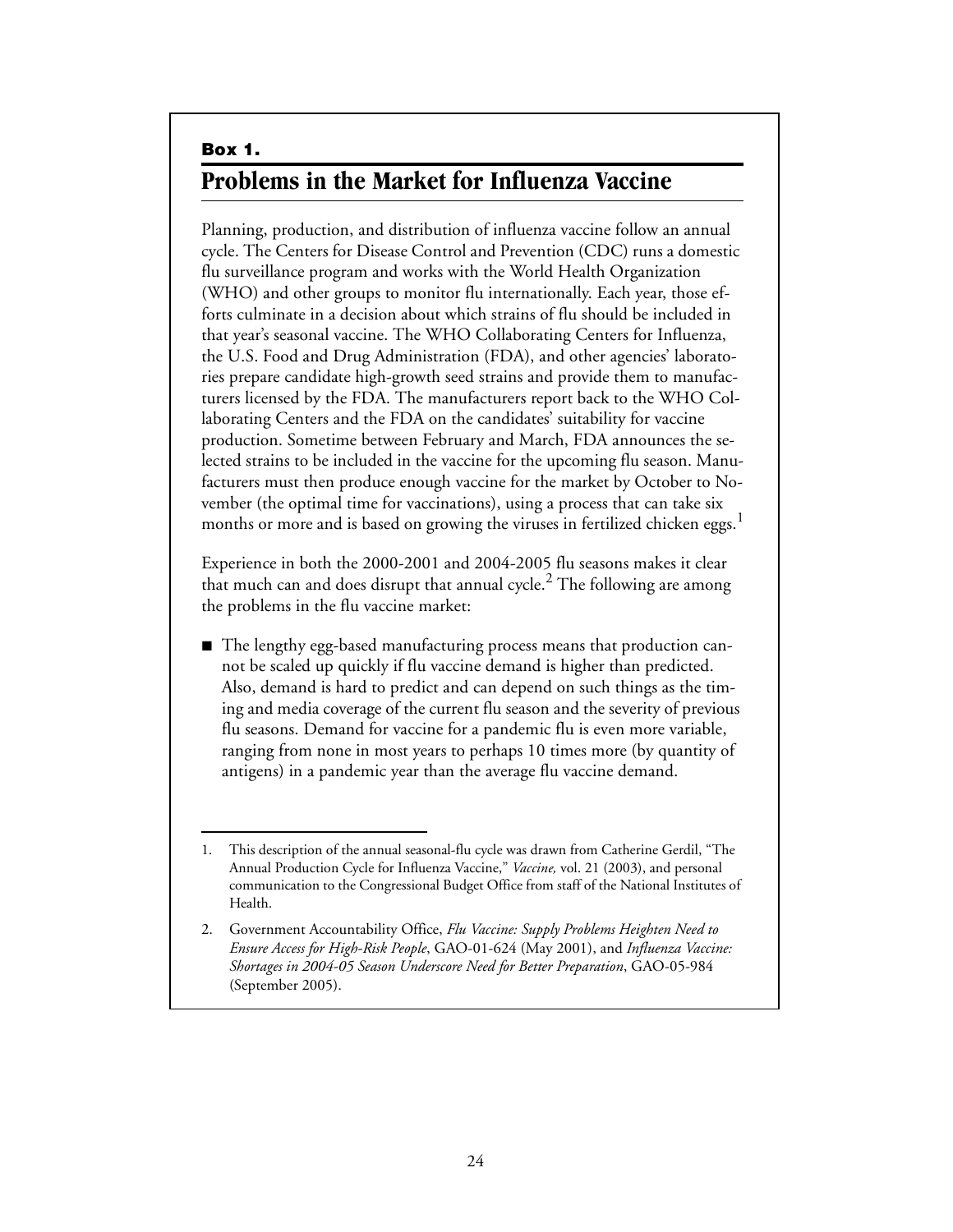### **Box 1. Continued**

- $\blacksquare$  Besides being highly variable, demand for flu vaccinations is likely to be smaller than the socially optimal level. Flu vaccine helps not only the person vaccinated but also people with whom that person comes in contact, because each vaccinated person adds to "herd immunity" and decreases the possibility of transmission. Individuals' decisions about the desirability of getting a flu vaccination may not take into account that additional social benefit, however. People may also choose not to get vaccinated if they believe that everyone with whom they come in contact will be vaccinated.
- $\blacksquare$  Flu vaccine cannot be stored from one flu season to the next because flu strains change from year to year. Consequently, if manufacturers supply more vaccine than demanded, the excess vaccine is destroyed.
- The manufacturing process is prone to contamination, which upon inspection will cause vaccine to be withheld from the market.
- $\blacksquare$  Although the government accounts for less than 20 percent of the market for flu vaccine, the CDC's role in allocating vaccine during shortages discourages the establishment of reserve capacity. In the event of shortages, the CDC recommends that vaccine be given only to people in priority groups in order to decrease the health effects associated with the flu, including severe morbidity and death. If, instead, market incentives were allowed to determine the allocation of vaccine during periods of scarcity, manufacturers would have a greater incentive to increase their production capacity. In that case, however, people in priority groups who were unwilling to pay enough might not get vaccinated.

Because of those risky market conditions, few manufacturers of flu vaccine serve the U.S. market, which makes that market vulnerable to supply disruptions.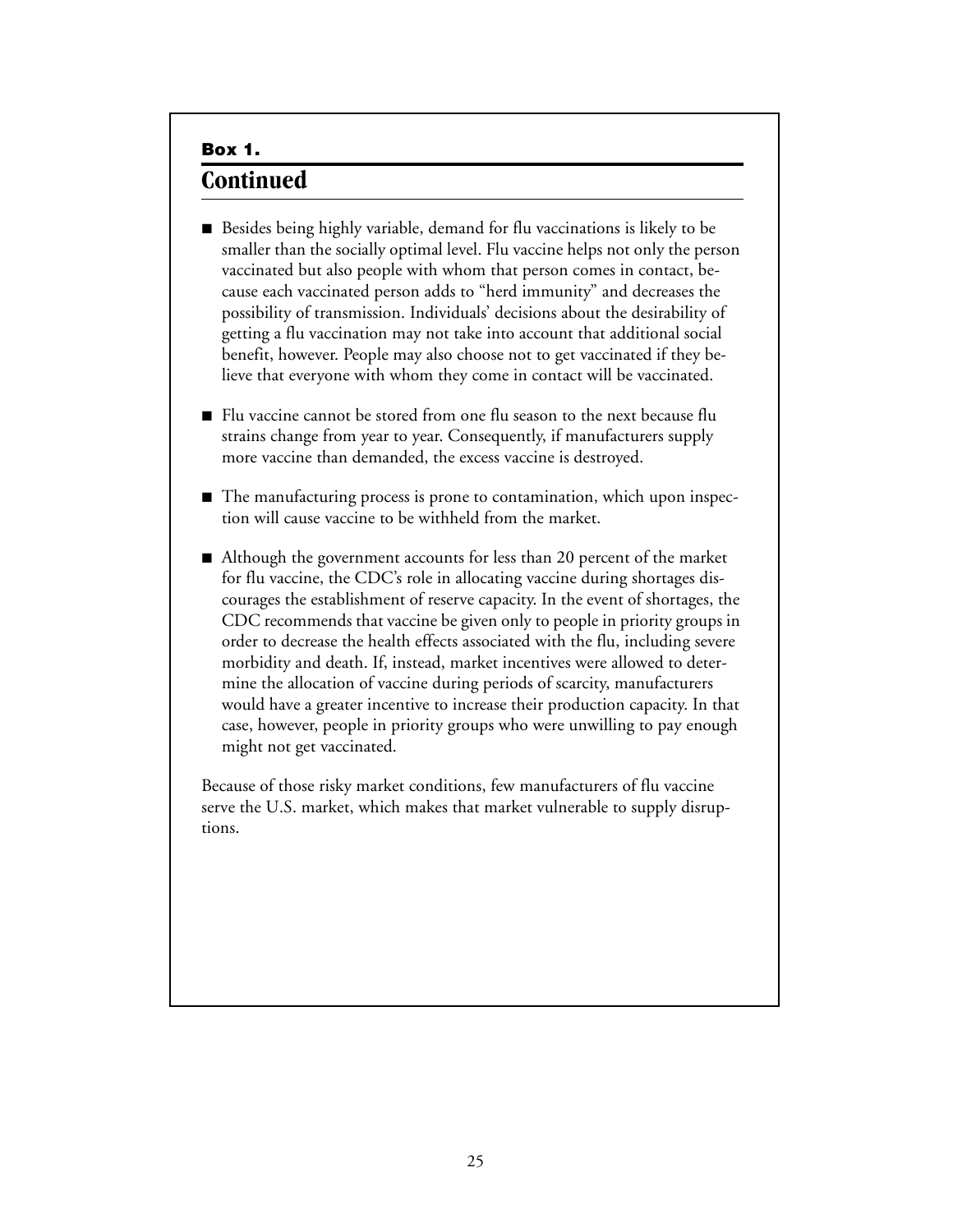conditions that put them at high risk for hospitalization and death if they become infected with influenza (18.2 million people) and to people ages 6 months to 64 years with two or more conditions that put them at high risk for hospitalization and death if they become infected with influenza  $(6.9 \text{ million people})$ .<sup>36</sup>

Some critics argue that younger and healthier individuals should be given priority over the elderly and over people with conditions that put them at high risk for hospitalization and death if they become infected with influenza. Such critics argue that younger and healthier individuals are more mobile than older, less healthy people and therefore are more likely to spread the flu to others. Healthier individuals are also more likely to play critical roles in supply chains for food, water, electricity, and the like.<sup>37</sup> Another factor arguing for giving priority to younger people is that the seasonal flu vaccine produces a weaker immune response in the elderly, making it less effective in flu prevention. Finally, a potential pandemic flu could have characteristics similar to those of the flu of 1918, which caused a disproportionately high number of deaths among the young and healthy.

The discussion above assumes that two doses of 90 μg each is the course of treatment administered to each person. An alternative strategy would be to reduce that course and inoculate a much larger number of people. What level of immunity might be provided from a diluted course is unknown—although initial studies by NIH found that diluted courses did not achieve the desired immune response. The risk of the dilution strategy is that sufficient immunity will not be provided to key priority groups whose immunization is essential to mitigating the effects of a pandemic—groups such as medical workers and people critical in manufacturing vaccines and antiviral drugs.

Even if supplies of vaccine were adequate, having the government conduct a mass immunization campaign for a potential epidemic is an enterprise not without challenges and risk. The swine flu response in 1976 serves as a cautionary tale for mass vaccination programs and raises the question of whether the risks of such a program merit action before an outbreak actually occurs. Concerned that the infection of four soldiers at Fort Dix with the swine flu presaged a pandemic akin to the 1918 Spanish flu, health officials pressed for a national vaccination campaign. Although some health officials expressed doubts about the likelihood of an epidemic, the government initiated a mass inoculation program and requested that manufacturers produce 150 million new doses to vaccinate the entire U.S. population. After hundreds of people receiving the vaccine came down with Guillain-Barre syndrome (GBS), a rare neurological disease thought to be caused by the swine flu vaccine, the government terminated the

<sup>36.</sup> For the remaining priority groups, see the HHS plan (Appendix D, p. D-13, Table D-1).

<sup>37.</sup> Tyler Cowen, *Avian Flu: What Should Be Done*, Working Paper Series (Mercatus Center, George Mason University, November 11, 2005), p. 11.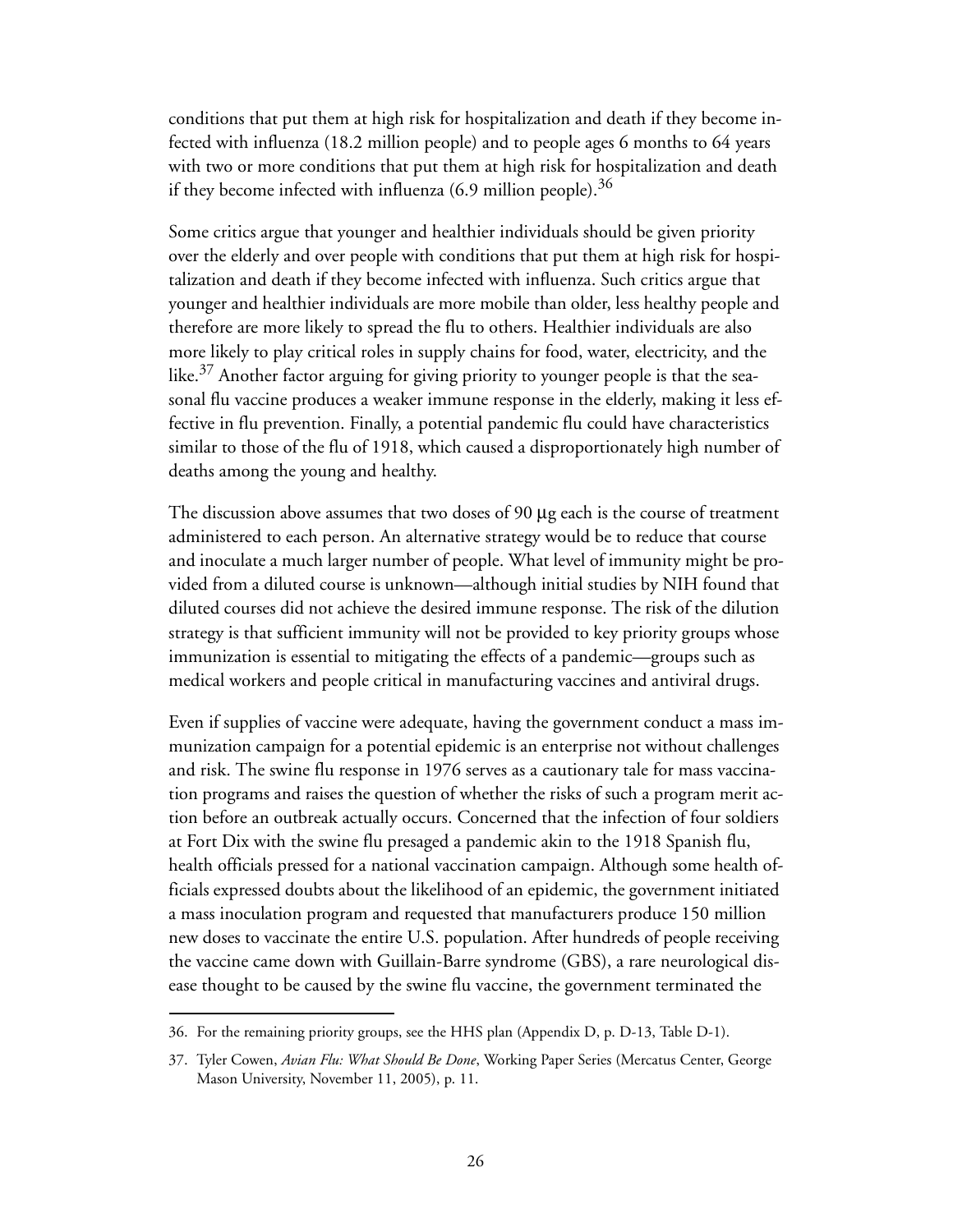campaign and indemnified manufacturers, ultimately paying out \$93 million in claims. $38$  The epidemic never occurred.

More recently, efforts to vaccinate several million health care workers against smallpox fell short as a result of doubts about the vaccine's safety and the low probability of a smallpox attack. The government spent about \$500 million to build a stockpile of vaccine against smallpox for the entire population and began an immunization program that would prioritize health care workers. However, the vaccine caused an unexpected number of injuries and deaths, and only about 40,000 individuals have been vaccinated to date.

**Antiviral Drugs.** A key part of the current strategy for preparing for a flu pandemic is the purchase and stockpiling of antiviral drugs to prevent infection in people exposed to the virus and to treat illness. Should an outbreak occur, antiviral drugs would be a key factor in treating the sick and halting further spread of the flu. Other drugs, especially antibiotics, would also be necessary to treat the sick.

Only two antiviral drugs, oseltamivir and zanamivir, have shown promise in treating avian influenza. Oseltamivir is licensed as Tamiflu and manufactured under patent by the Swiss firm Roche Laboratories in tablet form. A treatment course for Tamiflu includes 10 pills, taken over five days. Zanamivir is licensed as Relenza and manufactured by GlaxoSmithKline. Relenza is administered by oral inhalation and is not recommended for people with chronic lung problems.<sup>39</sup> The FDA has approved both antiviral drugs for treating influenza; Tamiflu has also been approved to prevent influenza infection.

Because antiviral agents can be stored—Tamiflu and Relenza have shelf-lives of three and five years, respectively—developing a stockpile has advantages as part of a strategy for a flu pandemic. Several countries, including Japan, the United Kingdom, France, Norway, the Netherlands, and New Zealand, are pursuing a stockpiling approach. By the end of 2005, more than 4 million treatment courses of Tamiflu and 84,000 treatment courses of Relenza will be in the U.S. Strategic National Stockpile.<sup>40</sup> The United States has ordered 12 million more treatment courses of Tamiflu from Roche, but the company's production capacity is committed to filling previous contracts for the next two years. Even if the order could be filled, that amount would be enough to cover only about 5 percent of the population, far short of WHO's recommendation that governments have enough antiviral treatments on hand for at least 25 percent of their population.

<sup>38.</sup> Sarah Lister, *Pandemic Influenza: Domestic Preparedness Efforts,* CRS Report for Congress RL33145 (Congressional Research Service, November 10, 2005), p. 28.

<sup>39.</sup> *The Pill Book*, 11th ed. (New York: Bantam Books, 2004), p. 1169.

<sup>40.</sup> Department of Health and Human Services, *Pandemic Influenza Plan*, p. F-39.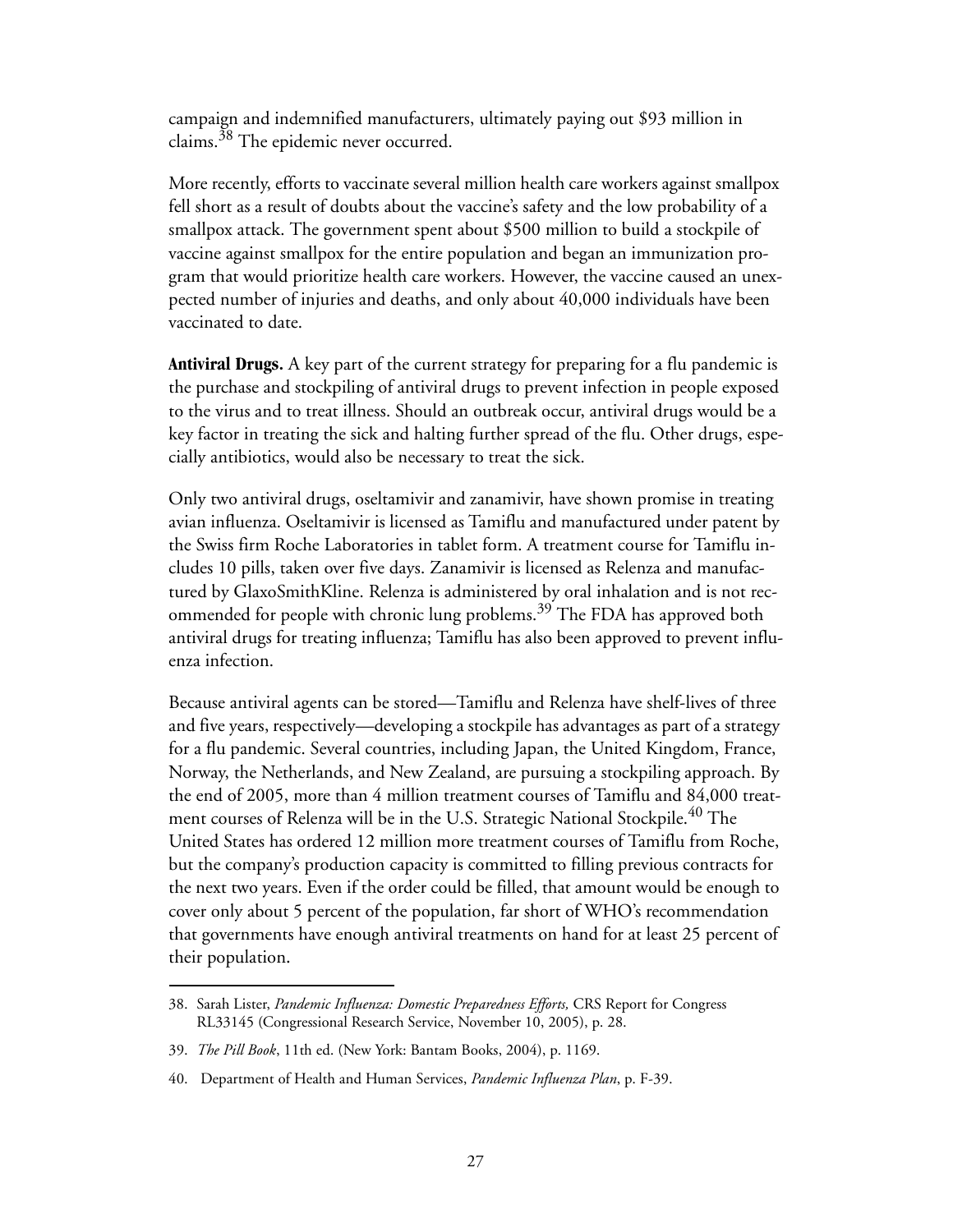Securing antiviral drugs, however, is not simply a matter of funding because there are currently shortages of them. The demand for Tamiflu from governments and private entities exceeds Roche's production capacity, and the firm temporarily suspended shipments of the drug to the United States in late October to prevent hoarding and ensure adequate supplies to treat seasonal flu cases this winter. In the event of an influenza pandemic in the immediate future, sufficient quantities would not be available to treat the sick. That situation may improve, however, since Roche will soon begin to manufacture Tamiflu in the United States (in six new FDA-approved facilities) and claims that the firm will increase 10-fold over 2003 levels. $41$ 

Even if the supply of antiviral drugs were adequate, questions would remain about relying too heavily on them for protection. Many of those who died from H5N1 influenza were given Tamiflu, although the drug may have been administered too late or in too small a dose to be effective.<sup> $42$ </sup> (Tamiflu needs to be taken within two days of the initial flu symptoms, when many people may not yet be aware that they have the flu.) Some research in mice has suggested that Tamiflu is less effective against recent strains of H5N1 than it was against the 1997 strain.<sup>43</sup> Additionally, the nature of the treatment (10 pills over five days) might make it difficult for overburdened medical facilities to provide Tamiflu and for patients to comply with the dosage regimen.

An additional concern about antiviral drugs is the location of stockpiles and the distribution of drugs, should an outbreak occur. That concern overlaps with concerns about health care system readiness, discussed below. Without an adequate plan that accounts for limited supplies and the predominantly local character of health care delivery, a national stockpiling plan will not be effective. Federal, state, and local efforts to devise such a plan are ongoing.

**Health Care System Readiness.** If a pandemic occurred in the next several months, the United States would have to rely primarily on the existing public and private health system (and its current capacity for hospitalization, antibiotics, and ventilators) to treat infected people. The effectiveness of that response would depend not only on the federal government but also on the state and local health authorities and the private sector, which traditionally play large roles in immunization, laboratory services, and deciding on and implementing public health actions. Health system response, while relatively more important than other options were an outbreak to occur in the near term, would also remain critical for the foreseeable future, in that the effectiveness of antiviral drugs is uncertain and vaccines, even if produced in mass quantities in the future, would not be available for at least six months after an outbreak. Limiting the

<sup>41. &</sup>quot;Roche Plans Big Increase in Tamiflu Production," *New York Times*, November 10, 2005; and "Run on Drug for Avian Flu Has Physicians Worried," *Washington Post*, October 22, 2005.

<sup>42.</sup> Garrett, "The Next Pandemic?"

<sup>43. &</sup>quot;Mouse Studies of Oseltamivir Show Promise Against H5N1 Influenza Virus," *NIH News*, Monday, July 18, 2005, available at www.nih.gov/news/pr/jul2005/niaid-18.htm.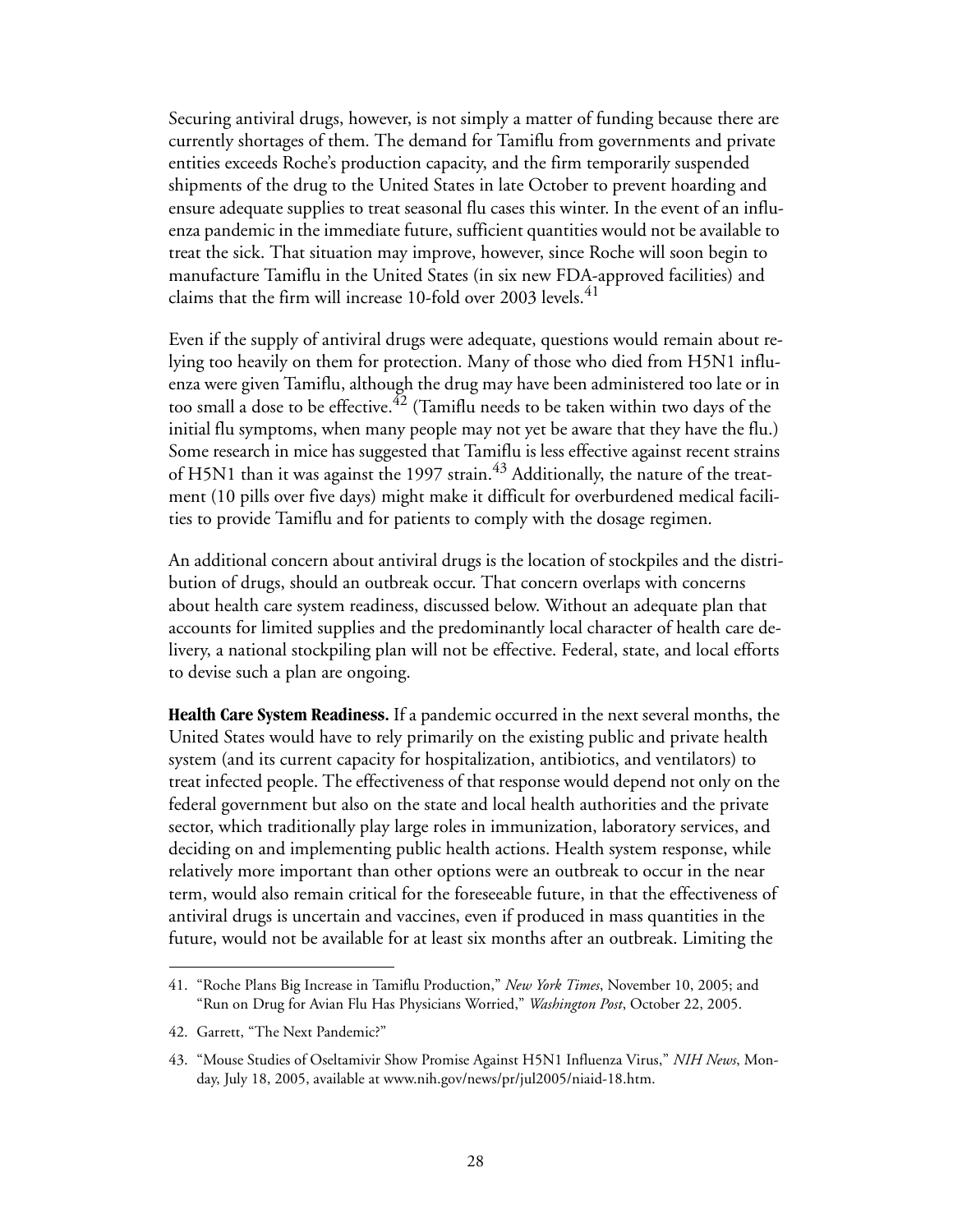harm of a pandemic flu outbreak may also depend on social distance measures—for example, closing schools and shopping malls.

Across the nation, pandemic influenza would bring people to physicians' offices and health care facilities, which could quickly face overcrowding. Higher-end estimates of the number of sick individuals treated by hospitals range from 5 million to 10 million.<sup>44</sup> Those figures, even when converted to a bed-day basis, would far exceed the number of staffed hospital beds. Currently, the United States has approximately 970,000 staffed hospital beds and 100,000 ventilators, with three-quarters of them in use on any given day. As a result, shortages could occur in critical areas such as ventilators, critical care beds, and drugs to treat secondary infections. The ability of facilities to maintain strict infection control would be challenged. Pandemic flu would be widespread and would restrict the flexibility to shift resources to other communities. Surge capacity is particularly a concern for the services of health care personnel, especially nurses, epidemiologists, and laboratory technicians. In many regions of the country, surge capacity would be further limited by the likelihood that health care personnel might themselves be sick or be called upon to care for sick family members at home.

Communities and health care facilities may have to look to other facilities to hold the sick and adopt diversion strategies for non emergency patients. Additional hospital bed capacity may be created by setting up field hospitals and using auxiliary sites such as shelters, schools, religious facilities, nursing homes, hotels and day care centers. Wide variations exist among communities in the ability of local officials to cope with an outbreak, with smaller jurisdictions likely at a disadvantage. The suggestion has been made that government facilities and health care personnel could provide a significant surge capacity, but as [Box 2](#page-35-0) discusses, the medical capacity of the Departments of Defense, Veterans Affairs, and Homeland Security is also limited. Policymakers may need to adopt a strategy to encourage home treatment for those with less serious symptoms to reduce overcrowding in hospitals and also to contain the spread of pandemic flu by reducing the number of contacts between infected and noninfected individuals. A home treatment strategy would require a system to provide training and support for home caregivers.

Some public health experts have argued that quarantine measures to combat pandemic flu will fail. As noted earlier, such measures worked well in slowing the spread of SARS, but SARS is much less contagious than the flu and has a longer incubation period. Unlike people with SARS, people with the flu can transmit the virus beginning one day before symptoms develop. Less stringent social distance measures—closing public places such as schools, shopping malls, and movie theaters—may be more effective because those measures do not require that infectious people be identified. As time goes by and the flu dissipates, however, people may begin to resume normal activities, which could lead to a second wave of flu infections.

<sup>44.</sup> Lister, *Pandemic Influenza*, p. 10.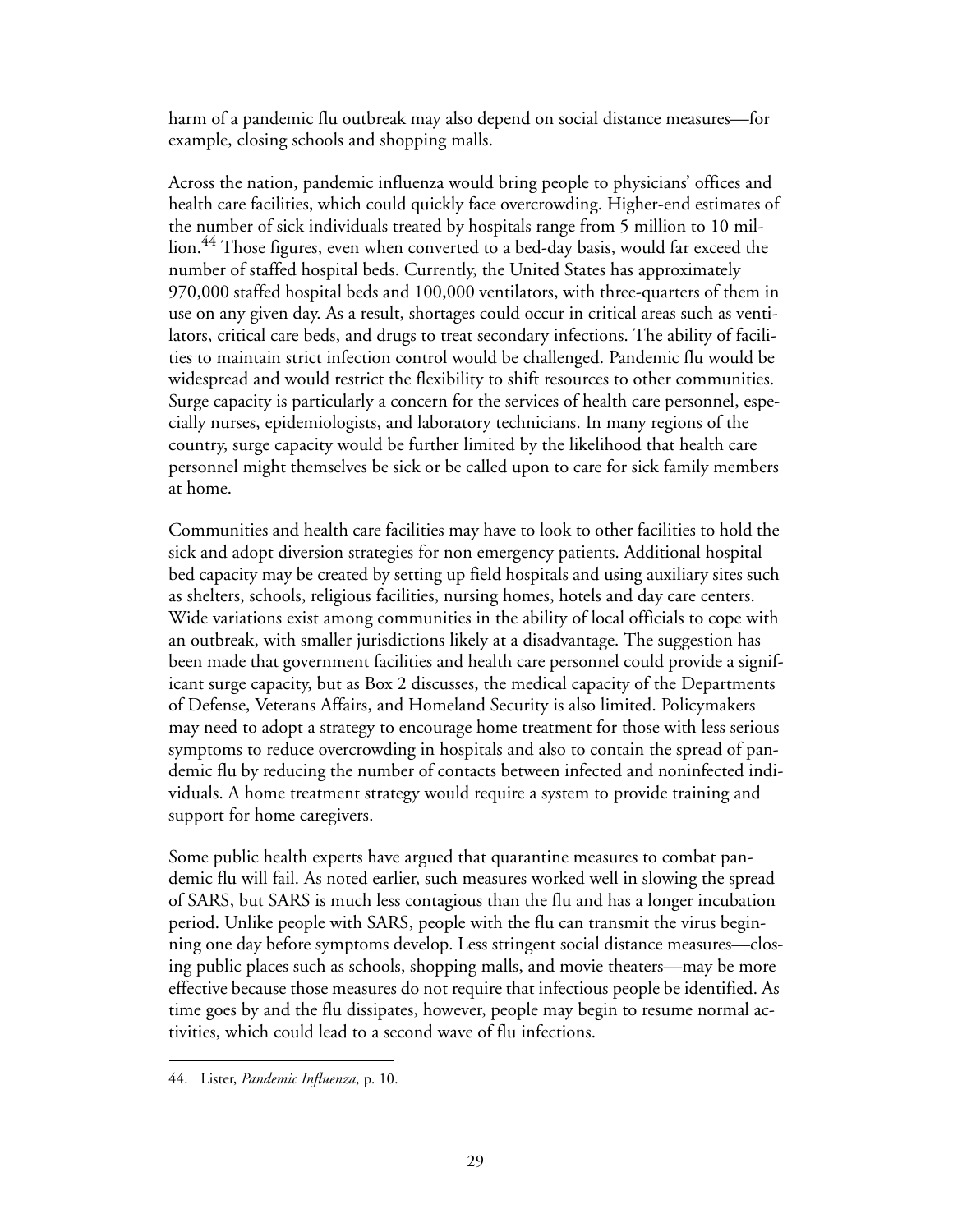<span id="page-35-0"></span>**Box 2.**

# <span id="page-35-1"></span>**"Surge" Medical Capacity of the Departments of Defense, Veterans Affairs, and Homeland Security**

One of the resources that might be drawn on in the event of an outbreak of pandemic influenza is the medical facilities and staff of the Departments of Defense (DoD) and Veterans Affairs (VA). Many of those individuals also participate in the Department of Homeland Security's National Disaster Medical System (NDMS), whose teams of medical personnel support other professionals in the event of a major emergency or disaster. In addition, the military has mobile facilities that might provide hospital and medical capacity during a pandemic.

### **Department of Defense Facilities**

The Department of Defense has more than 50 military hospitals and medical centers in the continental United States, providing more than 3,500 staffed beds for active-duty personnel and their dependents and for military retirees and their families. On any given day, about 70 percent of those beds are occupied, although many are used by patients seeking elective or nonurgent care that could be deferred if beds were needed for flu victims. In addition, DoD operates more than 400 outpatient clinics. In the event of a pandemic, those facilities might be able to treat ambulatory cases, thus providing some additional capacity for treating flu victims. Staffing could be supplemented by calling up medical personnel in the National Guard and Reserves. However, that approach, rather than adding to the total number of medical personnel available nationally to treat avian flu cases, would instead merely shift medical personnel from the civilian to the military sector.

# **Facilities Operated by the Department of Veterans Affairs**

The Department of Veterans Affairs' 157 hospitals provide over 18,000 acute care beds. VA also operates more than 860 outpatient clinics. Those facilities serve 7.5 million veterans who are enrolled in the VA medical system. Although most of those facilities currently operate at high occupancy or utilization rates, in the event of a pandemic outbreak, treatment of many patients who were seeking elective or nonurgent care could be deferred if VA facilities and personnel were needed. In addition, VA could increase its inpatient capacity by reassigning personnel and adding beds where possible. However, VA is likely to be faced with an influx of veterans seeking treatment for avian flu, who may quickly fill VA hospitals to capacity.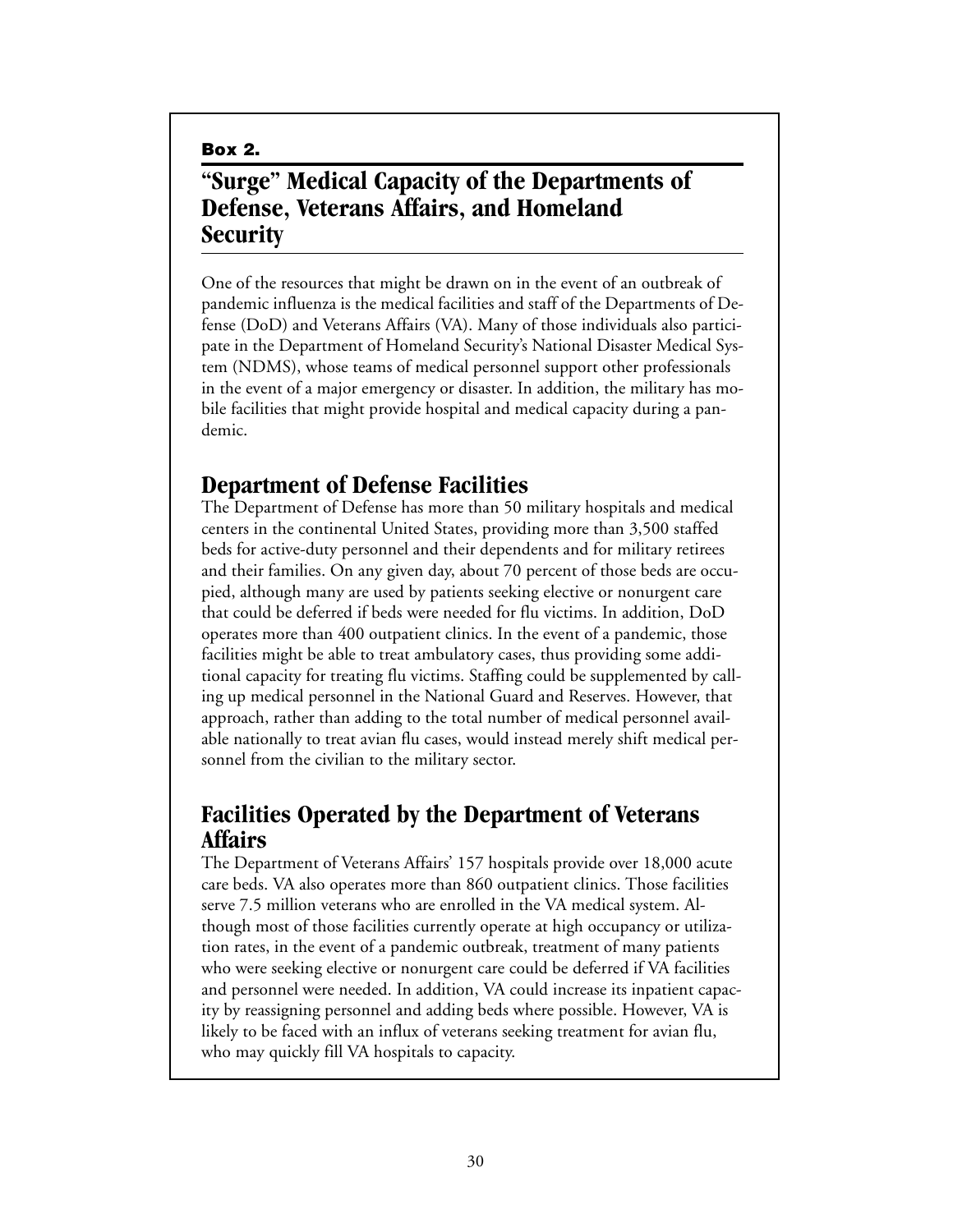# **Box 2. Continued**

### **The National Disaster Medical System**

The National Disaster Medical System, a section within the Department of Homeland Security, supports other federal agencies in responding to the medical aspects of major emergencies and federally declared disasters, including natural disasters, major accidents, and events that involve weapons of mass destruction. The NDMS includes a Disaster Medical Assistance Team, National Nurse Response Team, National Pharmacy Response Team, and other key support teams. Those groups treat victims in and responders to domestic disasters by providing medical care at a disaster site, in transit, and in hospitals and other treatment facilities that participate in the system.

Because many team members work in the medical field on a daily basis, the teams do not necessarily add to the number of medical professionals who would be available to treat avian flu cases. They would, however, add to the number of people trained to work together to provide care and manage resources in case of a disaster or emergency.

# **Mobile Medical Facilities**

The military also has mobile medical facilities (which include the Army's field hospitals, the Navy's hospital ships and expeditionary medical facilities, and the Air Force's theater hospitals) that are intended to provide medical and surgical care to military forces deployed in combat zones. Those facilities are designed to be set up rapidly and to be self-supporting. Many are prepositioned overseas. The facilities are intended to be staffed by military medical personnel drawn from fixed facilities (such as military hospitals) as well as by medical personnel activated from the National Guard and Reserves. Although such resources might be needed to care for military personnel, nondeployed mobile medical facilities in the United States might be available to provide care to civilians in case of an avian flu pandemic. One advantage of the mobile hospitals is that they are self-sustaining, providing their own power and traveling with prepackaged sets of drugs, medical supplies, and equipment. Field hospitals might be particularly useful if medical facilities were needed in remote areas without access to power, water, and other services. Several thousand beds could be made available by setting up these facilities in the United States, but the actual number would vary depending on deployment and training schedules.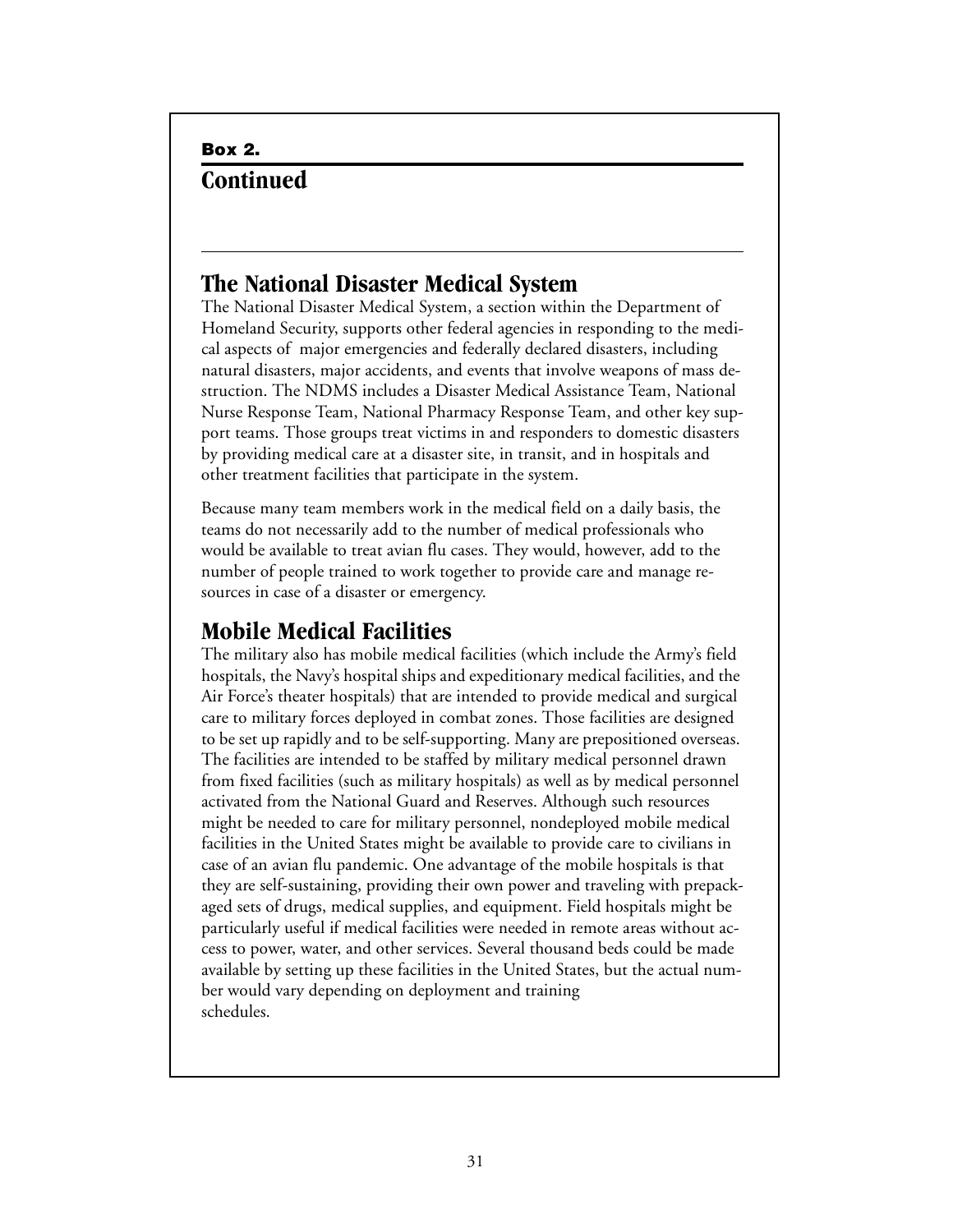### <span id="page-37-0"></span>**Options for the Longer Term**

If an avian flu pandemic did not start for several years, the United States would have many more opportunities to improve its response capability. Although monitoring and source control could continue to be effective in helping to prevent a potential pandemic, the possibility of new vaccine techniques, coupled with the effective use of larger stockpiles of vaccines and antiviral drugs, might offer a way to ameliorate pandemics in the future. Within the next year or two, currently available drugs could be produced in larger quantities and stockpiled. The major risk associated with that approach, however, is that those stockpiled agents will prove to be ineffective. Also of concern is protection of the patent rights of existing producers of antiviral drugs to ensure that incentives to develop new such drugs remain strong.

For the future, new drugs and methods of production, particularly for vaccines, could be developed and put in place. However, a better long-term outlook may depend on policies that are implemented in the very near term. Yet that approach has pitfalls as well—for example, those associated with active government intervention in private investment and production. Direct investment by the government in production facilities runs the risk of the government's essentially picking winners and losers—which it does poorly. Less risky alternatives might be to contract for research into new drugs and production technologies, guarantee purchases, build the market for annual influenza vaccinations, and address a number of issues that some observers contend are obstacles to private investment, including liability protection for vaccine producers, and patent protection for innovations. The measures listed above are not mutually exclusive and could be put in place in conjunction with direct government financing of production facilities.

**Vaccines.** Over the long term, policies could be pursued to help ensure a sufficient supply of vaccine—in part by taking advantage of new technologies—and to develop a more effective process for distributing it to the public. Over the next year, stockpiles of vaccine against the H5N1 strain could be built, and the H5N1 strain could be added to the regular annual flu vaccine. Later, new dose-sparing approaches and immunization techniques could be developed to increase the number of people who could be inoculated with a fixed supply of vaccine raw material.

*Build a Stockpile of H5N1 Vaccine.* Under this policy, manufacturers would produce H5N1 flu vaccine in the "off-season" (that is, the time of the year when they are not producing at full capacity), using their existing technology and their capacity for producing the seasonal flu vaccine. Nevertheless, vaccines stockpiled to inoculate people against the H5N1 strain could turn out to be ineffective against a mutated strain, and shortages would persist.

Some people have raised concerns that manufacturers will decline to participate in government stockpile programs because Securities and Exchange Commission (SEC) guidance requires revenue recognition to be delayed until the buyer takes delivery or, in the case of vaccines, until they are delivered from the stockpile. However, on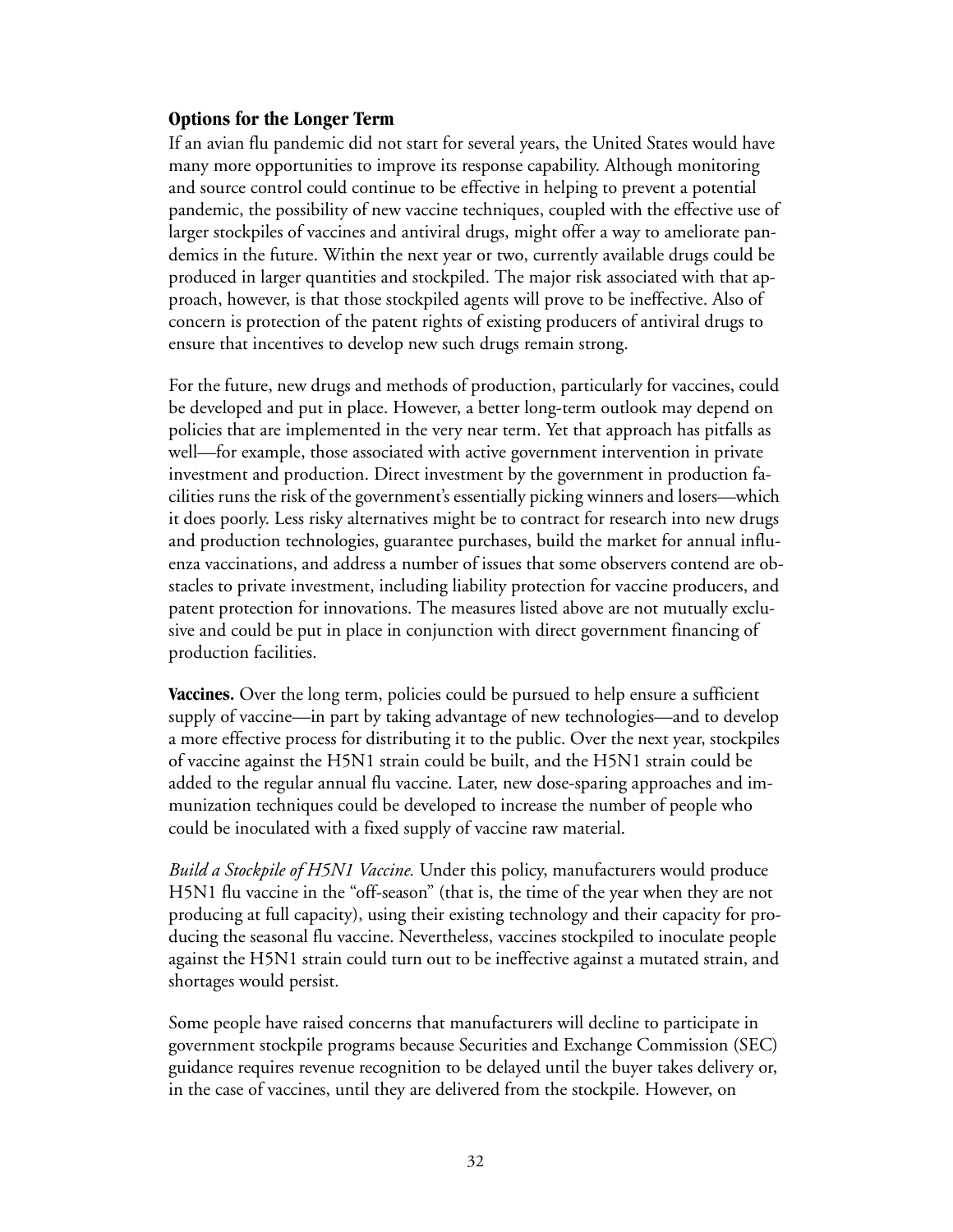December 5, 2005, the SEC released new guidance that allows companies to recognize revenue for vaccine sales to federal government stockpile programs.<sup>45</sup>

*Vaccinate People with the H5N1 Vaccine.* Vaccinating people with an H5N1 strain now might provide some of the population with additional immunity in the event of an H5N1 pandemic. However, a pandemic flu strain might be significantly different from the current H5N1 strain, which would make advance vaccinations with the current strain ineffective. Adding H5N1 to the regular seasonal flu vaccine would require manufacturers either to make fewer doses of the seasonal vaccine or to remove one of the current strains that it includes. Such a strategy might increase the likelihood that more people would get the flu from the removed strain.<sup>46</sup>

*Develop Dose-Sparing Vaccines and New Immunization Techniques.* New technologies may be available in the near future that will have the potential to reduce the amount of antigen needed for a vaccine to be effective. Promising dose-sparing technologies include intradermal administration (injected between the layers of the skin) as opposed to intramuscular administration (injected within the muscle) and adjuvanted vaccines. Adjuvants are substances that are included in the vaccine to make it effective at a lower dose; they are routinely used in childhood vaccines. Currently, the United States has no approved influenza vaccines that contain adjuvants. In October, Chiron announced promising results from a clinical study that tested its investigational adjuvanted vaccine against another avian influenza virus, H9N2. In that study, adjuvanted vaccine doses containing as little as 3.75 μg of antigen proved highly capable of producing an immune response. <sup>47</sup>

Data from clinical trials are required to gain regulatory approval from the FDA for those technologies. NIH has in place a network of vaccine and treatment evaluation units (VTEUs) to quickly conduct clinical trials. Using its VTEUs, NIH completed trials of a seasonal influenza vaccine manufactured by GlaxoSmithKline to accelerate the FDA approval process and increase the supply of vaccine in the United States in time for the 2004-2005 flu season.<sup>48</sup> NIH has also just completed trials comparing intradermal with intramuscular administration using a candidate H5N1 vaccine manufactured by sanofi pasteur and expects to have published results within the year. In addition, trials of an H5N1 adjuvanted vaccine will begin soon.

<sup>45.</sup> That guidance is available at http://www.sec.gov/rules/interp.shtml.

<sup>46.</sup> The seasonal flu vaccine is a trivalent vaccine—that is, it contains antigens from three influenza virus strains (two influenza A virus strains and one influenza B virus strain).

<sup>47. &</sup>quot;Chiron Announces Promising Data from Clinical Study of Adjuvanted Avian Influenza Vaccine; Results Confirm Previous Clinical Studies: Chiron's MF59 Adjuvant Significantly Enhances Immune Response," *Chiron News*, October 28, 2005 available at http://phx.corporate-ir.net/phoenix.zhtml?c=105850&p=irol-newsArticle&ID=774795&highlight=.

<sup>48.</sup> Personal communication to the Congressional Budget Office from NIH staff.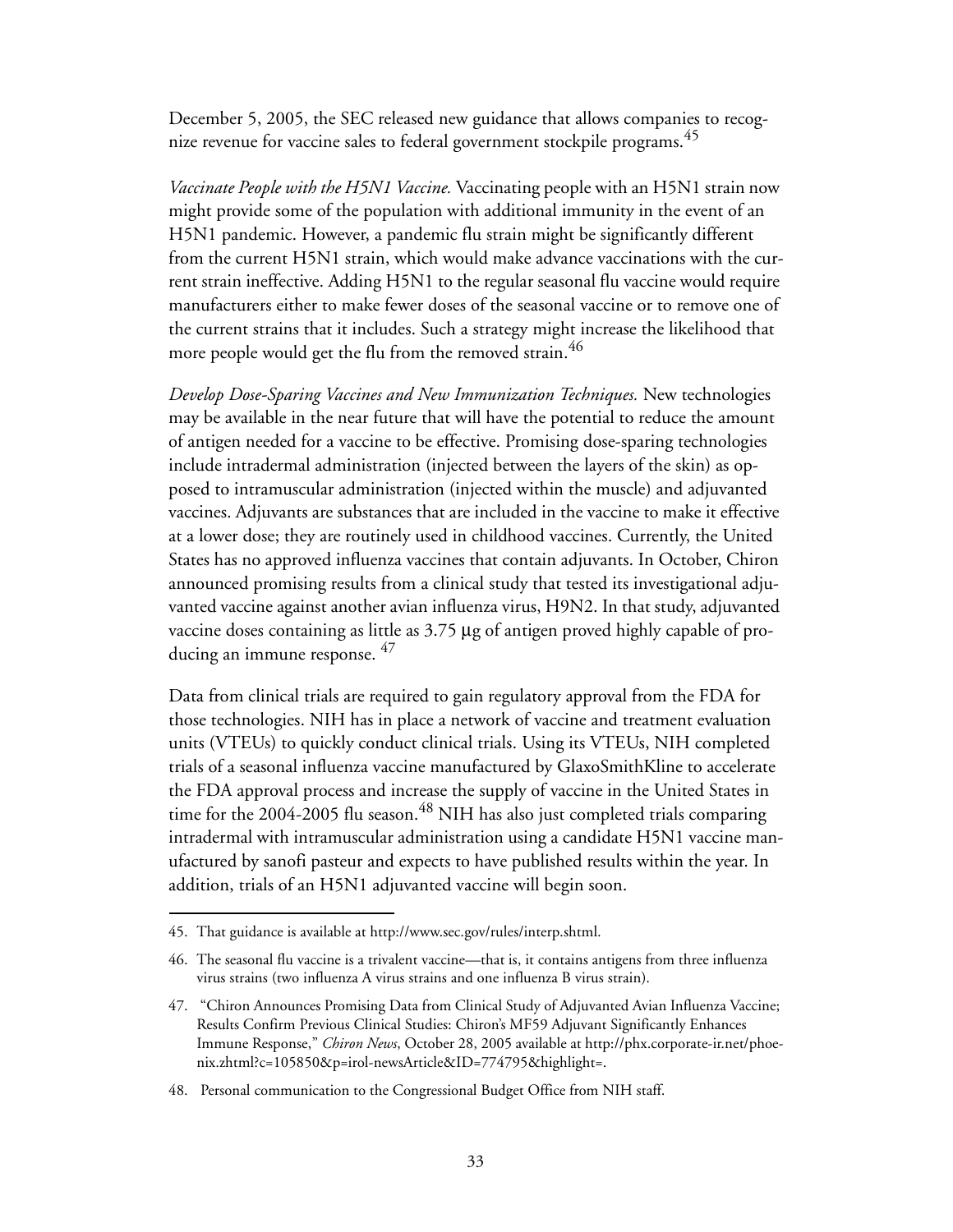*Strengthen Demand-Side Incentives.* A government commitment to purchase influenza vaccines that are effective against potential pandemic strains would be a strong market signal to producers that investment in new capacity and technologies will be rewarded. An increase in the demand for annual flu vaccine would amplify that signal. Increasing the market for the seasonal flu vaccine would also provide the immediate benefit of reducing the cost of the seasonal flu.

An example of demand-side incentives in the bioterrorism area for development of vaccines and treatments against biological agents is Project BioShield, begun in 2004. The program is designed to encourage such development through the use of advance purchase agreements that offer the promise of a government sale to encourage drug manufacturers to develop products that have limited markets with no commercial application. (Without advance purchase, manufacturers might be reluctant to invest in expensive clinical trials and production capacity.) To date, funds appropriated for such purchases total \$5.6 billion; about \$3.4 billion of that total is currently available for obligation. The government has entered into only a few contracts, the largest of which (\$800 million) is for an anthrax vaccine scheduled for delivery in 2007. Product development has been slow, however. The government has paid out only \$70 million for the delivery of final products. Critics of this kind of approach question whether the government should be providing funding to companies during this stage of the development process and whether the approach provides a strong incentive to manufacturers.

In terms of the market for the seasonal flu vaccine, the CDC currently recommends that about 190 million people get a flu shot each year, and in recent years when supplies were adequate, about 45 percent of that number were actually vaccinated. The annual market might be expanded by intensifying efforts to get more individuals in the recommended groups inoculated (for example, only about 40 percent of health care workers were inoculated in 2003) or by including more groups among those for whom vaccination is recommended—all college students, for instance. Yet the gains from such a strategy might be limited: the government and the news media actively promote flu shots now, and more of the same might not produce large increases in the size of the market.

Another demand-expanding strategy for the seasonal flu vaccine would be for the CDC to increase the recommended dosage particularly for the elderly, a group that is a disproportionately large consumer of flu vaccine and one for which the standard dosage of the seasonal flu vaccine generally provides a lower immune response. More dramatically, the government could implement the recommendations of an Institute of Medicine panel that in 2004 called for a federal mandate on insurers, accompanied by offsetting subsides, to cover the cost of vaccines (influenza and others) under their policies, as well as a vaccine voucher program for people who do not have health insurance.<sup>49</sup>

<sup>49.</sup> Institute of Medicine, *Financing Vaccines in the 21st Century: Assuring Access and Availability* (Washington, D.C.: National Academy Press, 2004), pp. 11-14.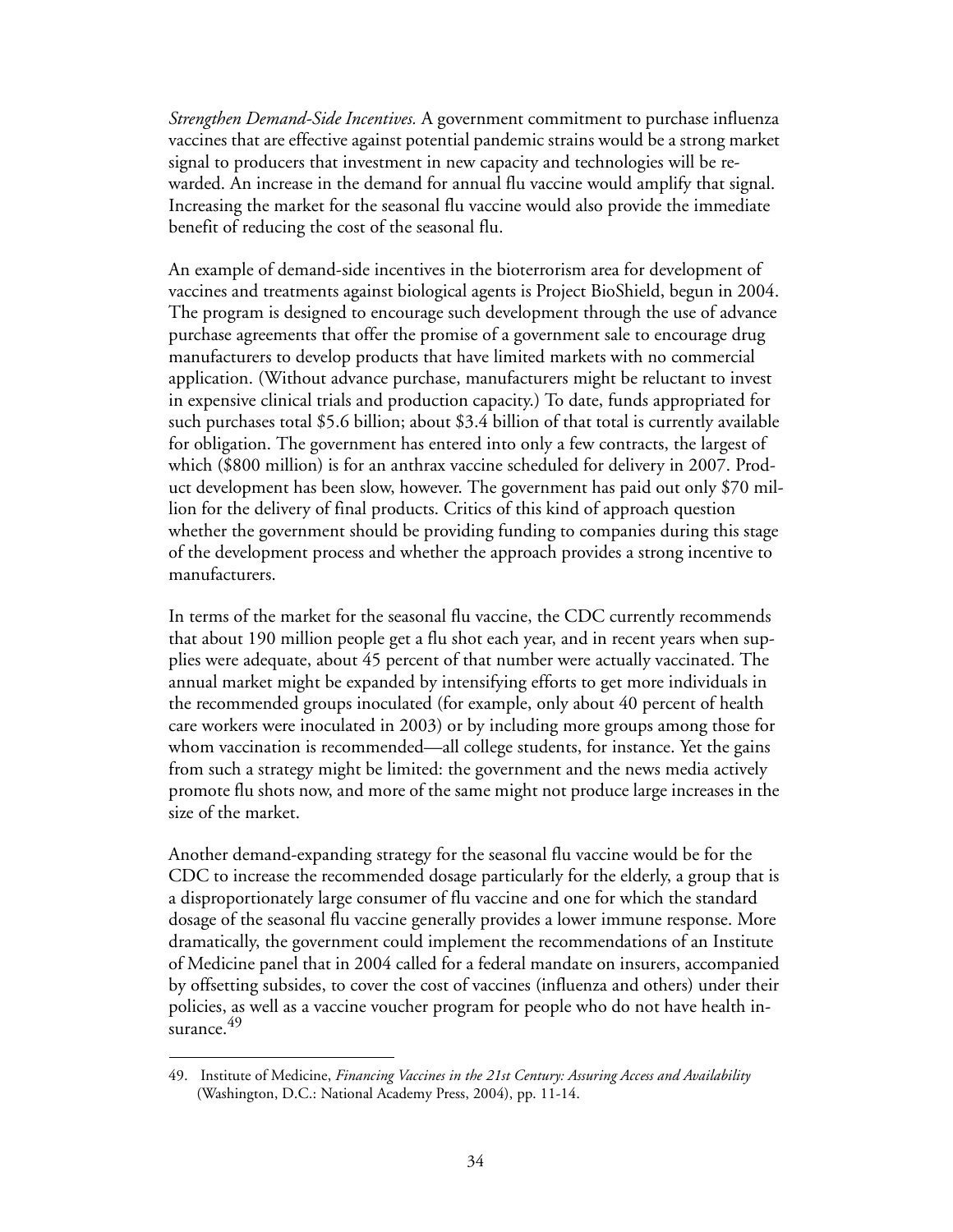*Strengthen Supply-Side Incentives to Increase Capacity and Improve Technologies.* The Administration's plan and the various Congressional proposals span a wide range of supply-side stimulants that include additional funding and other incentives for research and development and clinical trials, government support for construction and renovation of facilities, streamlined regulatory procedures, and liability protection for manufacturers.

■ *Provide financial assistance to enhance vaccine production capacity*. An important part of the Administration's proposal to increase the nation's capacity to produce influenza vaccine is, as HHS Secretary Michael Leavitt testified, "financing the establishment of new cell-based vaccine manufacturing facilities."50 President Bush, in his speech announcing the proposal, noted that the HHS plan included a request for 2.8 billion dollars for cell-culture technology. Presumably, financing for production facilities is included in that total. Also provided in the Administration's plan is financing for the retrofitting of egg-based manufacturing facilities.

Detailed information about financing, however, is not provided in the HHS plan; thus, financing could involve a number of different mechanisms ranging from outright grants to loans (subsidized and unsubsidized) to loan guarantees. Government financing might not take into account the value of production capacity as an investment, and such choices by the government discourage outsiders or active participants in the industry that wish to pursue a different approach. Consequently, the use of demand-side incentives—such as stockpiling, guaranteed purchases, and the like—gives market forces wider latitude.

**B** *Establish incentives for research and development.* Assistance from the government for research and clinical trials might encourage manufacturers to apply for licenses for new technologies if the approaches proved cost-effective. Both the Administration's proposal and those of Members of Congress include such measures. New technologies might comprise cell culture-based influenza vaccines that could circumvent possible problems presented by H5N1 strains that are lethal to chicken embryos. That technology might be available in three to five years. Other approaches that are not as far along in their development include recombinant DNA production and the development of a universal vaccine that would work against all strains of the flu. Some scientists argue that a live-attenuated flu vaccine (that is, containing live but weakened influenza viruses) or a whole-virus vaccine could provide a stronger immune response at lower doses. (MedImmune's Flumist is a liveattenuated flu vaccine for seasonal flu that is administered as a nasal spray.) Other researchers argue that it would be too risky to create live-attenuated or whole-virus pandemic flu vaccines.

Manufacturers may be unwilling to incur the regulatory costs of getting new technologies approved when prices for seasonal flu vaccines are low. NIH could, as it

<sup>50.</sup> Statement of Michael Leavitt, November 2, 2005, p. 6.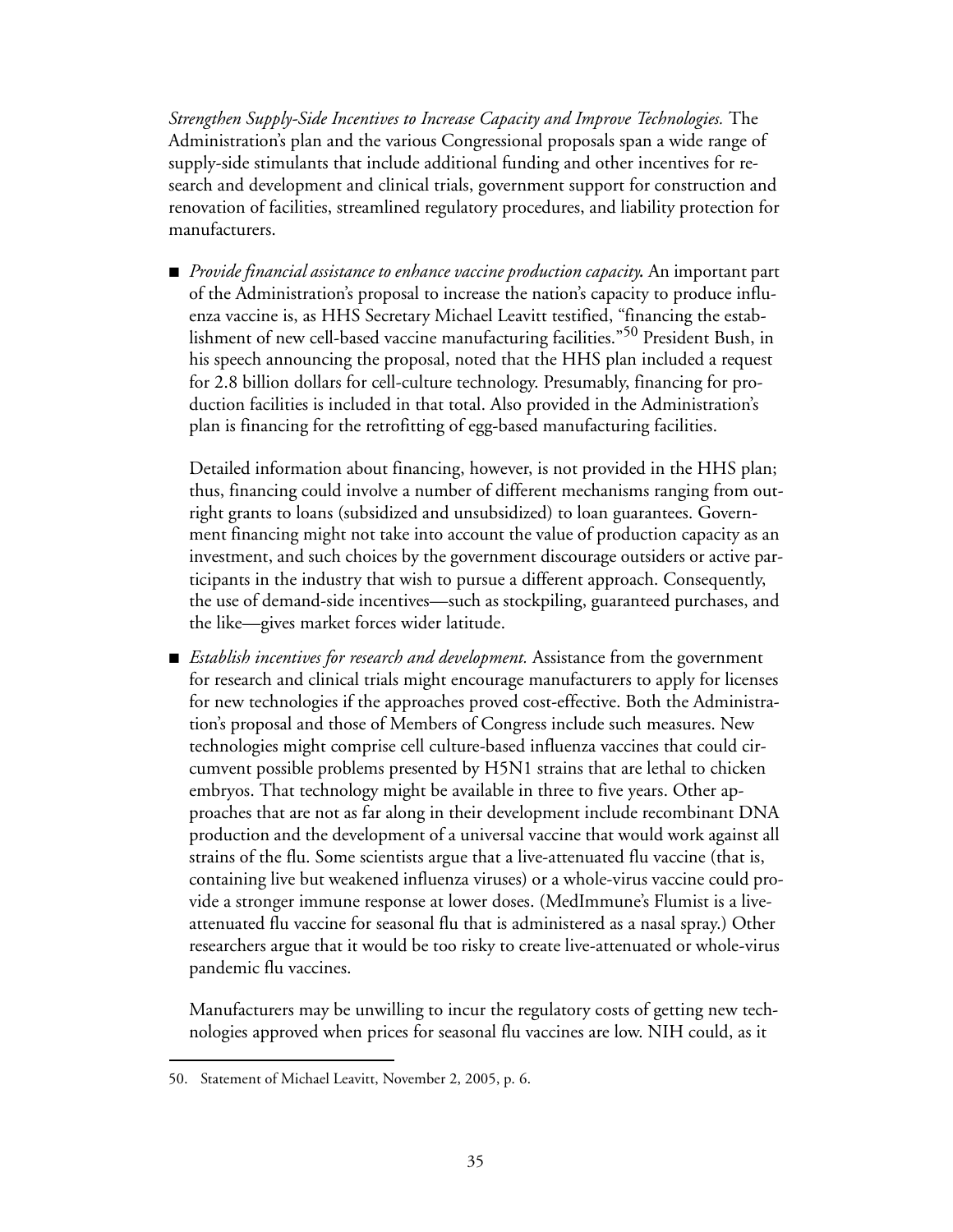did in response to last year's seasonal influenza vaccine shortage, use its network of vaccine and treatment evaluation units to quickly conduct clinical trials of vaccines made from new technologies and thus accelerate the FDA approval process, reducing regulatory costs for manufacturers. Policymakers could also provide tax incentives, prizes, or other rewards to firms that developed certain technologies to achieve stated goals.

**P** *Provide liability protection*. Faced with having their products used in a public health emergency, manufacturers contend that the federal government should offer them liability protection. Liability exposure associated with vaccine injuries is often cited as one of the reasons for the small number of vaccine manufacturers and the lack of innovation in the industry. As the need for protection from infectious diseases and bioterror agents has grown, so have demands for broad federal shielding of manufacturers from the financial risk associated with vaccine production, particularly for vaccines distributed to large numbers of healthy people in a public health emergency.

However, there are questions about the extent to which potential liability exposure discourages future investment in vaccines and vaccine technologies. Some observers view liability as a minor problem for vaccine manufacturers and assert that low profit margins for certain vaccines, together with the lack of a dependable market, are the main reasons companies do not invest in vaccines.<sup>51</sup> Those observers also note that companies invest in other vaccine ventures (for example, vaccines to protect against HIV and cervical cancer) without extra liability protection. Opponents of broad federal liability protection argue as well that individuals should have access to judicial remedies in vaccine injury cases and that without an avenue to address injuries, people might be deterred from seeking immunization.<sup>52</sup>

The federal government has several options for addressing liability concerns of manufacturers; they include limiting the circumstances in which individuals can sue, indemnifying manufacturers, providing assistance with liability insurance, and establishing or broadening vaccine injury compensation programs. An existing nofault compensation system for injuries related to childhood vaccines—the National Vaccine Injury Program (VICP)—compensates individuals who are harmed by certain vaccines and protects manufacturers by limiting suits that can be pursued outside of the program. That program covers the seasonal influenza vaccine but not vaccines against a flu pandemic. An additional program provides compensation to health care workers who are injured by the smallpox vaccine. One option for addressing liability concerns about vaccines against pandemic influenza might be to include them in the VICP. However, because the fund's financing comes from ex-

<sup>51.</sup> American Trial Lawyers Association, "Liability Concerns Are Not Affecting Vaccine Production," *ATLA Factsheets* (November 3, 2005), available at www.alta.org/FACTS/products/ vaccineshortage.aspx.

<sup>52.</sup> See Congressional Budget Office, *The Economics of U.S. Tort Liability: A Primer* (October 2003), for a broad discussion of liability issues.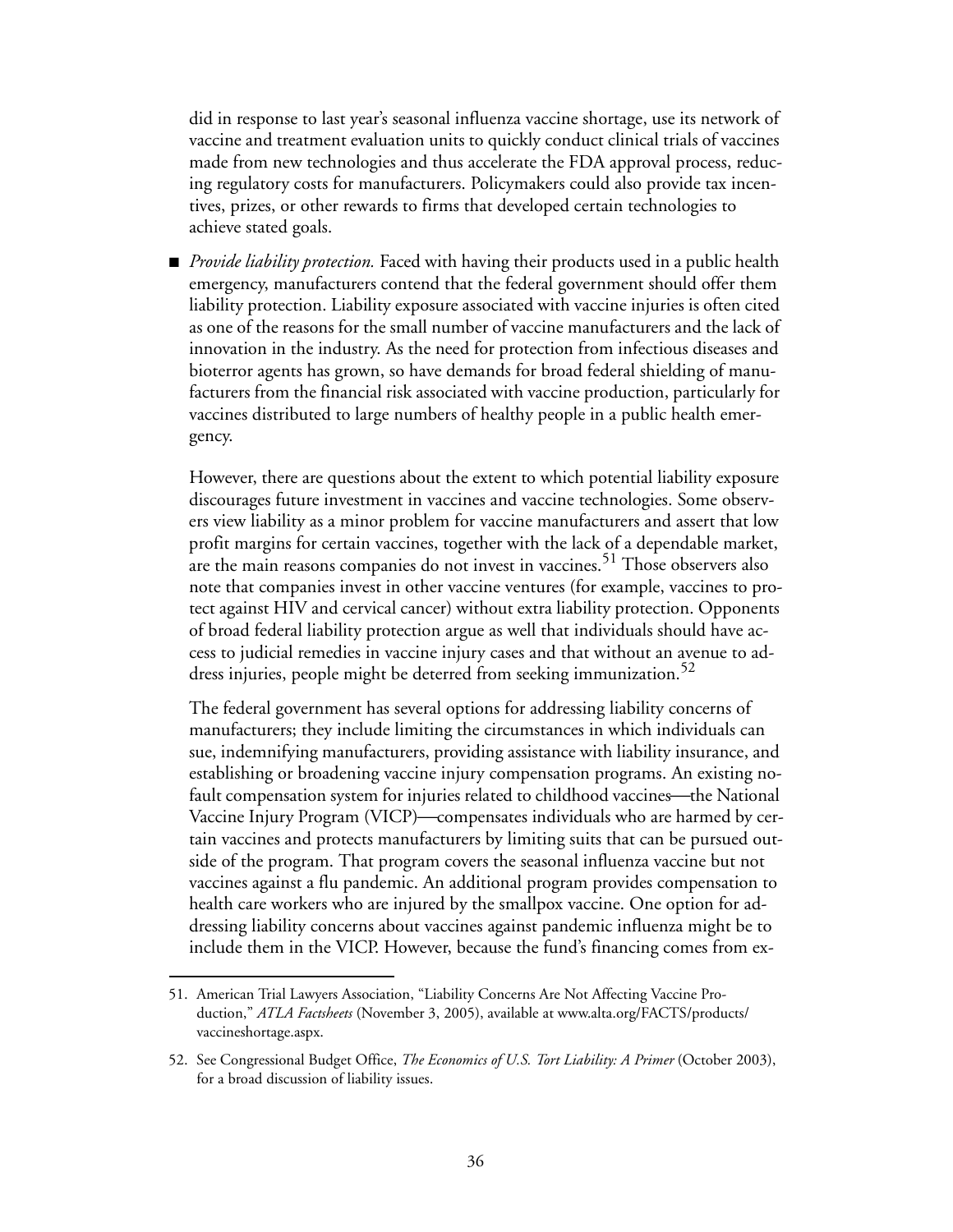cise taxes levied on covered vaccines, that avenue may not be the most appropriate for a mass campaign against pandemic influenza. Instead, a separate compensation fund similar to the smallpox fund could be set up to work alongside other strategies to limit liability exposure for firms.

**Antiviral and Other Drugs.** A reason for the lack of availability of antiviral drugs is weak current sales, in part a consequence of the very short window in time in which a doctor can prescribe the drugs and expect them to be effective. By the time a doctor is consulted by an infected patient with the seasonal flu, it is often too late for antiviral drugs, hence the preference for flu vaccination. As with vaccines, the supply of currently available antiviral drugs will be greater, and new drugs will be more likely to become available over time. For the next year or so, significant obstacles stand in the way of increasing production of currently available drugs by enough to meet worldwide demand (see [Box 3](#page-43-0)).

*Strengthen Demand-Side Incentives to Increase the Production of Currently Available Antiviral Drugs.* Steady demand from the federal government to build a stockpile of antiviral drugs and influenza drugs purchased at a price that producers considered adequate could provide greater incentives for companies to invest or deploy existing resources to large-scale production of those agents. However, for manufacturers to invest in and convert production to pandemic influenza drugs would probably require assurances from the government regarding how much it will pay and for how long.

During an outbreak, the federal government might threaten to confiscate intellectual property rights as a way of motivating manufacturers. During the anthrax attacks of October 2001, for example, the Secretary of Health and Human Services extracted deep cuts from Bayer for its antibiotic Cipro (paying only one-quarter of the market price for the crucial drug) by threatening the company's patent protection.<sup>53</sup> Repeating actions of that type, however, will make companies less likely to invest in research and development for drugs against pandemics.

Over the long term, individuals and private entities making their own assessment of the risk of pandemic flu may also contribute to higher demand and establish their own stockpiles of antiviral drugs. Some observers argue that in the event of a pandemic, government distribution of Tamiflu and Relenza would be too slow so it would be better to distribute them prior to a pandemic. Others caution that incorrect dosing could be ineffective and that flu viruses with increased resistance to Tamiflu could develop if people take the drug incorrectly.

*Strengthen Supply-Side Incentives to Develop New Antiviral Drugs.* The Administration's proposal includes support for research and development for new antiviral drugs. But maintaining the intellectual property rights held by the current producers of such

<sup>53. &</sup>quot;Fearing Avian Flu, Bioterror, U.S. Scrambles to Fill Drug Gap," *Wall Street Journal*, November 9, 2005.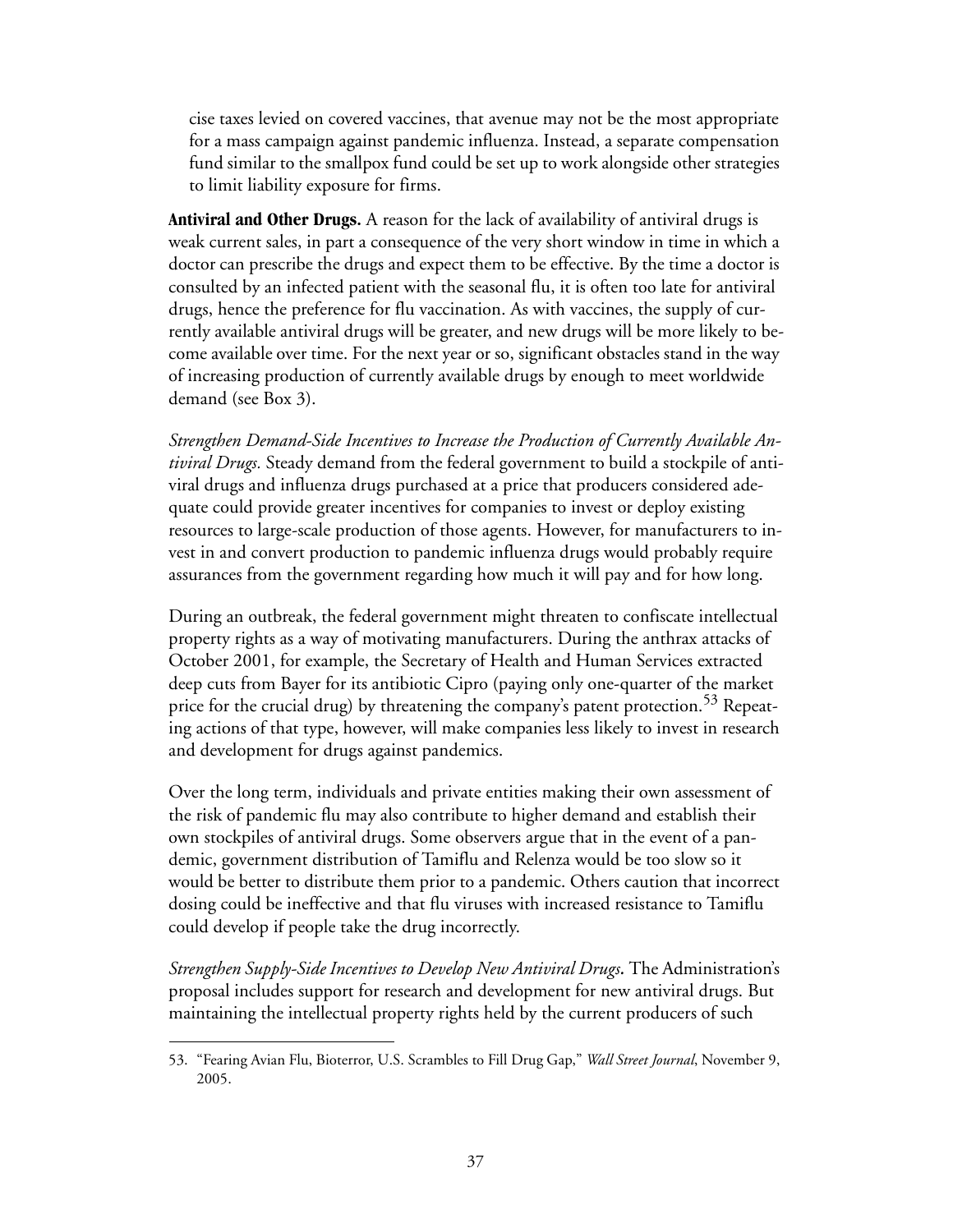<span id="page-43-0"></span>**Box 3.**

# **Obstacles to Increasing the Production of Currently Available Antiviral Drugs**

As with influenza vaccines, manufacturing mass quantities of certain products to address a flu outbreak could require substantial investment in facilities and might strain existing production processes. According to Roche, the maker of Tamiflu (also known as oseltamivir), production of that drug takes six to eight months and requires scarce ingredients and specialized facilities.<sup>1</sup> The active ingredient in Tamiflu—shikimic acid—comes from the star anise, a rare Chinese cooking herb. Researchers at Michigan State University have developed a synthetic version of shikimic acid; however, the production process for that compound requires using specialized fermentation equipment that companies may want to use for producing other products instead.

The manufacturing process for oseltamivir includes other complicating factors, such as the potentially dangerous use of sodium azide, a highly reactive chemical (also used to make automobile air bags inflate). Many companies, including Roche, contract out that step in the production process.

Even if those production issues were resolved, questions would arise about whether to depend on existing producers in the near term or to require compulsory licensing so that generic manufacturers who claim they are willing

drugs is also likely to be as important as subsidies for new drug development in determining whether such activities actually occur.

On the research front, some researchers suggest that the government provide more money for research and development and for clinical trials to support the development of a new generation of antiviral drugs. Some observers have pointed out the effectiveness of statins (cholesterol-lowering drugs) in reducing flu symptoms from the H5N1 virus. Yet even without additional government resources for antiviral research, private firms are likely to view new antiviral drugs and antibiotics (some of which may treat pandemic influenza as well as other diseases) as potentially profitable enterprises.

*Improve Readiness of the Health Care System.* Over the long term, the preparedness of health care facilities to deal with a pandemic poses different challenges than those associated with purchasing vaccines and antiviral drugs. The construction of new hospi-

<sup>1.</sup> Andrew Pollack, "Is Bird Flu Drug Really So Vexing? Debating the Difficulty of Tamiflu," *New York Times*, November 5, 2005.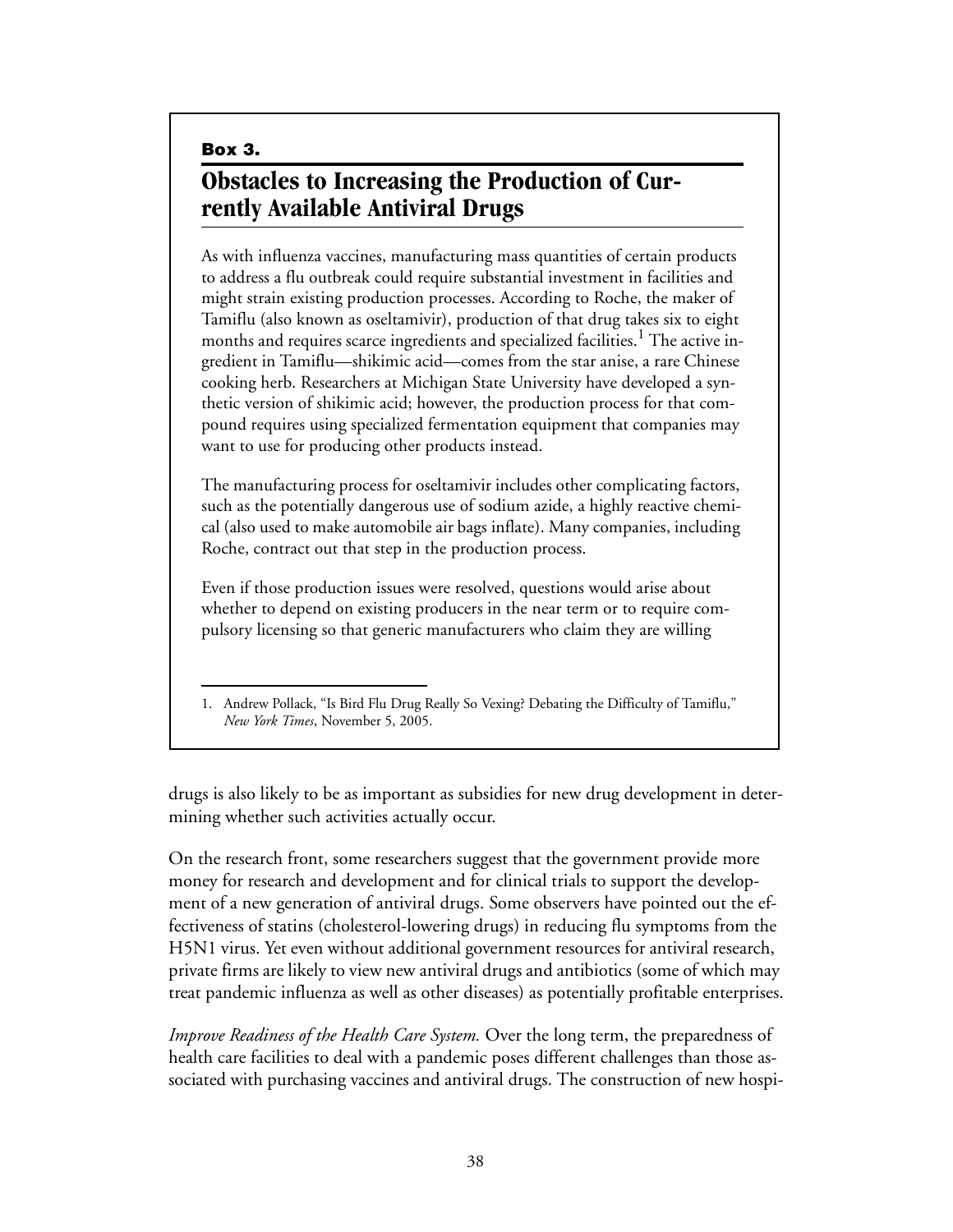### **Box 3. Continued**

and technically able to produce oseltamivir could do so. Having multiple companies produce antiviral drugs could increase worldwide supply and prevent manufacturing problems from contributing to shortages in an emergency. However, the global market in which drug production takes place complicates intellectual-property issues. The Indian drug company Cipla announced in October that it would begin manufacturing small amounts of generic Tamiflu without a sublicense from Roche; Taiwanese researchers have already produced small quantities of Tamiflu; and a Japanese company, Sankyo, has developed a new version of Relenza (zanamivir, another drug for treating influenza virus).

Intellectual-property concerns weigh into companies' decisions about whether to invest in products; a weakening of intellectual-property laws could deter firms from producing necessary antiviral drugs now and (equally important) in the future.<sup>2</sup> Roche, however, is in negotiations with some generic manufacturers to sublicense Tamiflu production.<sup>3</sup>

3. James Kanter, "Roche Offers to Negotiate on Flu Drug," *New York Times*, October 19, 2005.

tal wings or clinics to add beds to the system would be a costly policy option. A way to begin to address the issue would be to adopt measures that allowed facilities to maintain the flexibility to use beds in a local stadium or community center, should an outbreak occur. But those solutions are by their nature local ones and not easily addressed by the federal government. At the federal level, assistance could be provided by continued stockpiling of medical equipment (such as ventilators and antibiotics) and technical assistance to communities, clinics, and hospitals. Federal support might also be used to increase the supply of health care personnel in short supply.

<sup>2</sup>. For a discussion of the relationship between future innovation and the protection of intellectual-property rights, see Congressional Budget Office, *Copyright Issues in the Digital Media* (August 2004), pp. 21-26.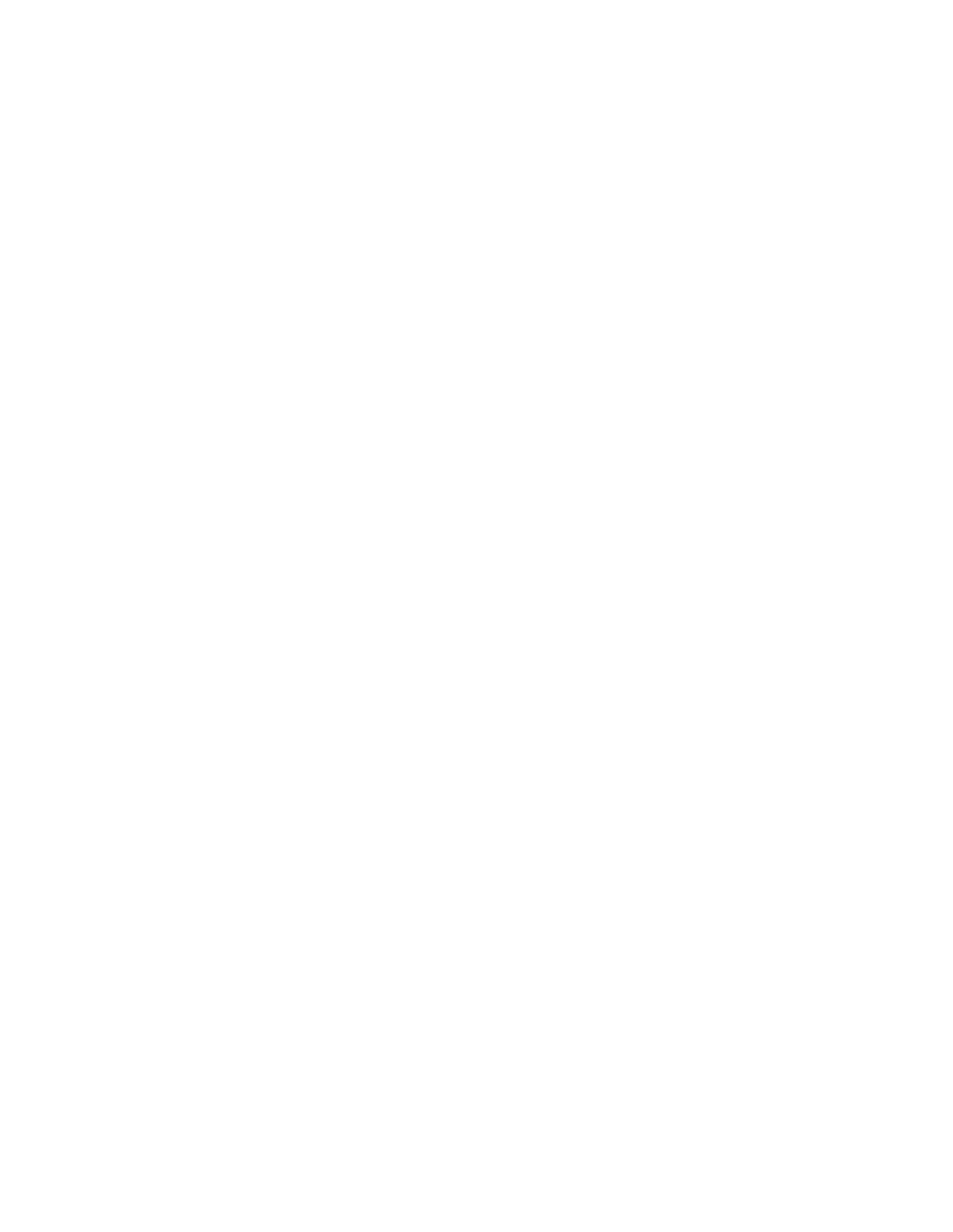# <span id="page-46-0"></span>**Technical Appendix**

Calculating the economic effects of a potential influenza pandemic with any degree of precision is extremely difficult. There do not appear to be any empirical estimates of the effects of the three flu pandemics that occurred during the twentieth century. However, it is possible to develop a rough estimate of the likely effects by examining the possible effects on the supply side of the economy and then adding the effects of declines in demand that result from people trying to avoid social contact in stores and other public places.

### **Supply-Side Effect**

To calculate the supply-side impact of a pandemic, CBO calculated the effect of the loss of employee work days on GDP in the five sectors of the economy—nonfarm business, farm, households, nonprofit institutions, and general government—using average productivity per employee calculated in 2004 (the last full year for which data are available). That calculation required assumptions about (a) the gross attack rate in each sector, (b) the case fatality rate for each sector, and (c) the number of weeks that the "average" infected worker would miss because they were sick. Combining those assumptions with the level of employment in each sector, allowed CBO to calculate the "lost employment" for the year in which the pandemic occurs.<sup>1</sup> That lost employment is then multiplied by average productivity in the sector to compute the impact on GDP.

Specifically, the number of infected workers in a given sector is calculated by multiplying the gross attack rate by the level of employment in 2004. The infected workers are assumed to miss the "average" number of weeks of work; those who are assumed to die from their illness—computed by applying the case fatality rate to the number who take ill—are assumed to miss a full year of work. Clearly, those workers will not rejoin the labor force, but the calculation assumes that the reduction in the labor force will raise real wages, thus encouraging some people who were not part of the labor force to join it and eventually allowing the level of employment to regain its previous trend.

The specific values for the assumptions are given in [Table A-1.](#page-47-0) For the severe scenario, CBO assumed that, on average, 30 percent of the workers in each sector (except for the farm sector) would take ill and, of those workers, 2.5 percent would die. CBO assumed that those who survived would miss 3 weeks of work either because they were sick or because they needed to care for family or friends that became sick.<sup>2</sup> Given the less social nature of work in the farm sector, CBO assumed a milder impact: onetenth of the workers are affected and survivors miss only a single week of work (the

<sup>1.</sup> Implicit in the exercise is the assumption that the pandemic runs its course within 12 months, a span that could occur in more than one calendar year.

<sup>2.</sup> Three weeks out of work is likely to be at the high end of the range for those who are infected. However, it is also meant to account for healthy workers who are absent because they are caring for sick family members or children who are home from school and because they are too fearful of becoming sick to leave their homes.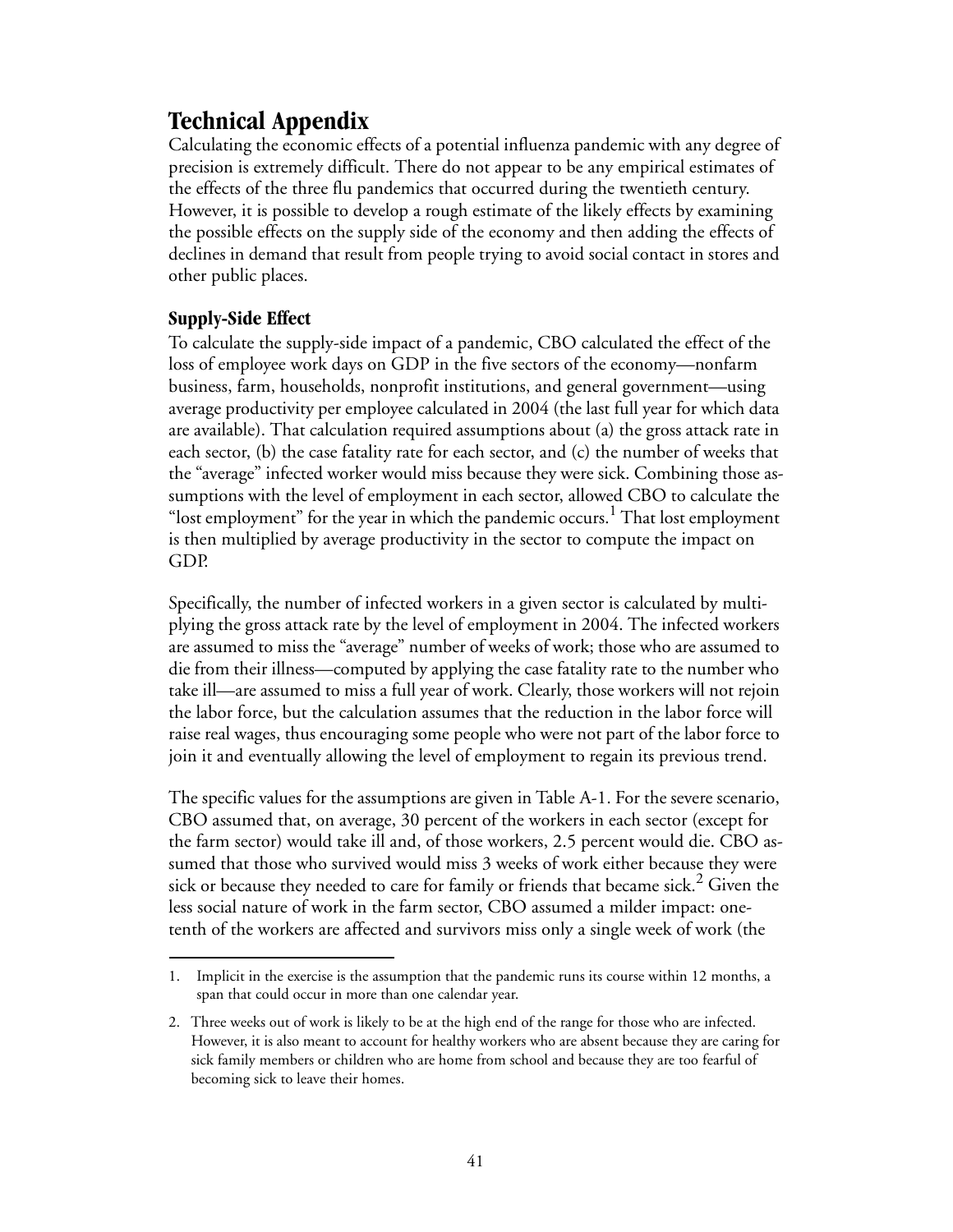#### <span id="page-47-0"></span>**Table A-1.**

# <span id="page-47-1"></span>**Assumptions Underlying Estimates of the Supply-Side Impact of an Avian Flu Pandemic**

|                        | <b>Gross Attack Rate</b><br>(Percent) |      | <b>Weeks Out of Work</b> |      | <b>Case Fatality Rate</b><br>(Percent) |      |
|------------------------|---------------------------------------|------|--------------------------|------|----------------------------------------|------|
| <b>Economic Sector</b> | <b>Severe</b>                         | Mild | <b>Severe</b>            | Mild | <b>Severe</b>                          | Mild |
| Nonfarm Business       | 30                                    | 25   |                          | 0.75 | 2.5                                    | 1.14 |
| Farm                   | 10                                    | 5    |                          | 0.25 | 2.5                                    | 1.14 |
| Household              | 30                                    | 25   | 3                        | 0.75 | 2.5                                    | 1.14 |
| Nonprofit Institutions | 30                                    | 25   | 3                        | 0.75 | 2.5                                    | 1.14 |
| Government             | 30                                    | 25   |                          | በ 75 | 2.5                                    | 1 14 |

Source: Congressional Budget Office.

Note: The gross attack rate is the percentage of the population that is infected with a disease. The case fatality rate is the percentage of infected persons who eventually die from the disease or complications.

case fatality rate was unchanged). Using data for 2004, CBO used average productivity per worker, by sector, to compute the impact on GDP of the employment lost to the pandemic. $3$ 

For the mild pandemic CBO assumed a 25 percent attack rate (except in the farm sector, which was assumed to be 5 percent), a case fatality rate of just over 0.1 percent, and cut the time out of work to one-quarter of the duration assumed for the severe scenario (i.e., just under four days absent, on average).

#### **Demand-Side Effect**

To calculate the demand-side effect, CBO examined GDP by industry and assumed different declines in demand for different industries, based on judgments about the degree of social interaction required in different industries. Given that there is little historical evidence available to form these estimates, they are admittedly extremely rough. Industries that require interpersonal contact are assumed to have the largest declines in demand. For example, CBO assumed that demand would fall off by 80 percent (for three months) in the entertainment, arts, recreation, lodging, and restaurant industries, a set of industries that composed just under 4 percent of GDP in 2004 (see [Table A-2\)](#page-49-0). Other industries were assumed to suffer a smaller decline in demand. Retail trade, for example, was assumed to suffer a 10 percent decline, as were the wholesale trade and manufacturing industries.<sup>4</sup> In contrast, there would be a surge in demand for medical care, which CBO assumed would rise 15 percent relative to a base case without a pandemic. For the mild scenario, CBO assumed that the demand-side declines in each industry were one-quarter of the declines in the severe scenario.

<sup>3.</sup> The analysis ignores the possibility that productivity among workers who remain on the job would be likely to rise.

<sup>4.</sup> The government sector would not have any demand-side impact in addition to the supply-side impact.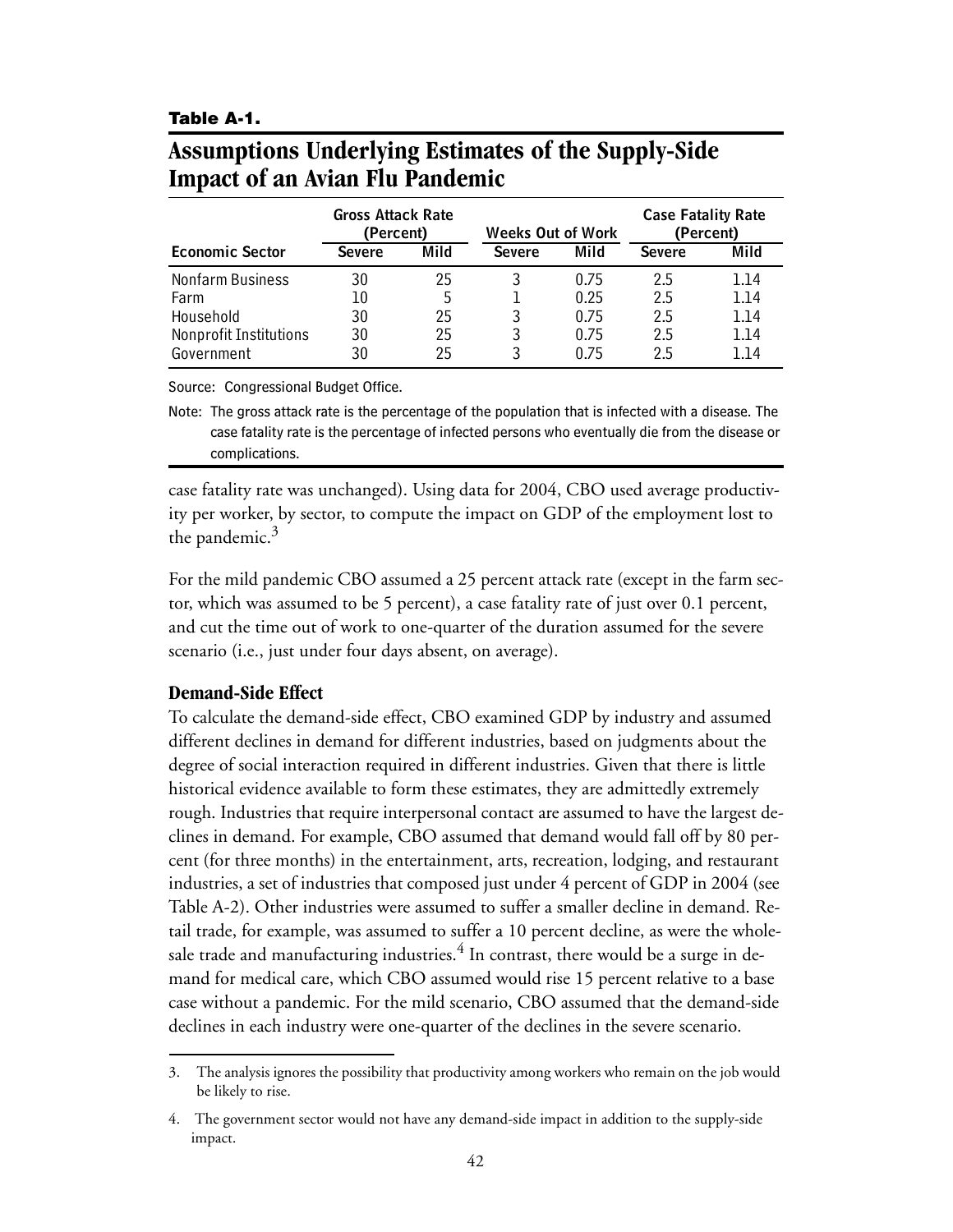Note that some of the impact on overall GDP of the drop in demand would already be accounted for by the decline in supply. Therefore, CBO subtracted the supply-side impact of the pandemic on each industry from the estimate of demand-side impact before adding the two effects together to calculate the effect on GDP. That procedure avoided double-counting the supply-side effects.